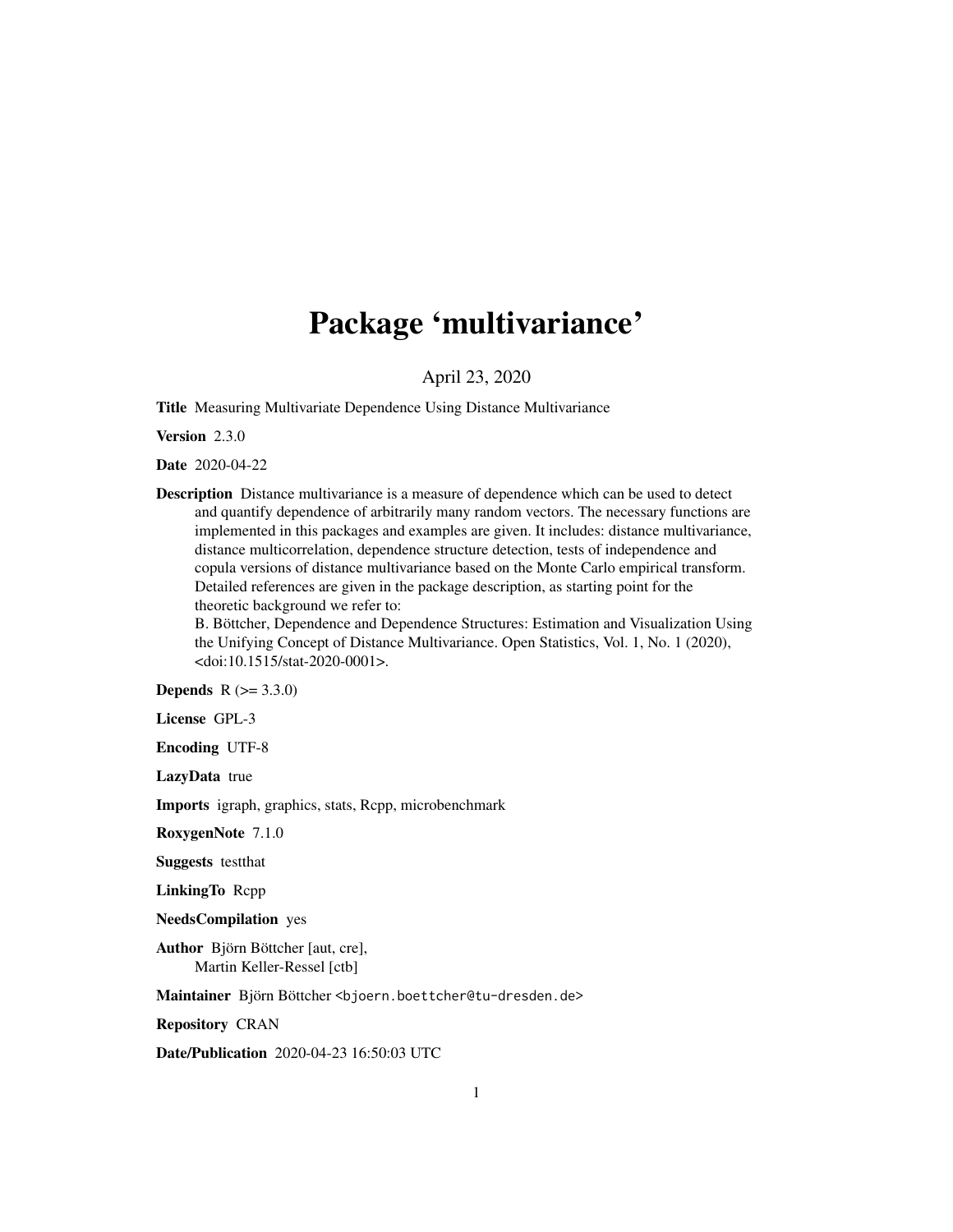# R topics documented:

| 3                                 |
|-----------------------------------|
| 5                                 |
| 6                                 |
| $\overline{7}$                    |
| 8                                 |
| 9                                 |
| 10                                |
| 11                                |
| 11                                |
| 12                                |
| 15                                |
| 16                                |
| $dep_struct_several_26_100$<br>17 |
| 17                                |
| 18                                |
| 18                                |
| 19                                |
| 19                                |
| 21                                |
| 22                                |
| 23                                |
| 25                                |
| 27                                |
| 29                                |
| 29                                |
| 31                                |
| 32                                |
| 33                                |
| 34                                |
| 35                                |
| 36                                |
| 37                                |
| 38                                |
| 38                                |
| 39                                |
| 40                                |
|                                   |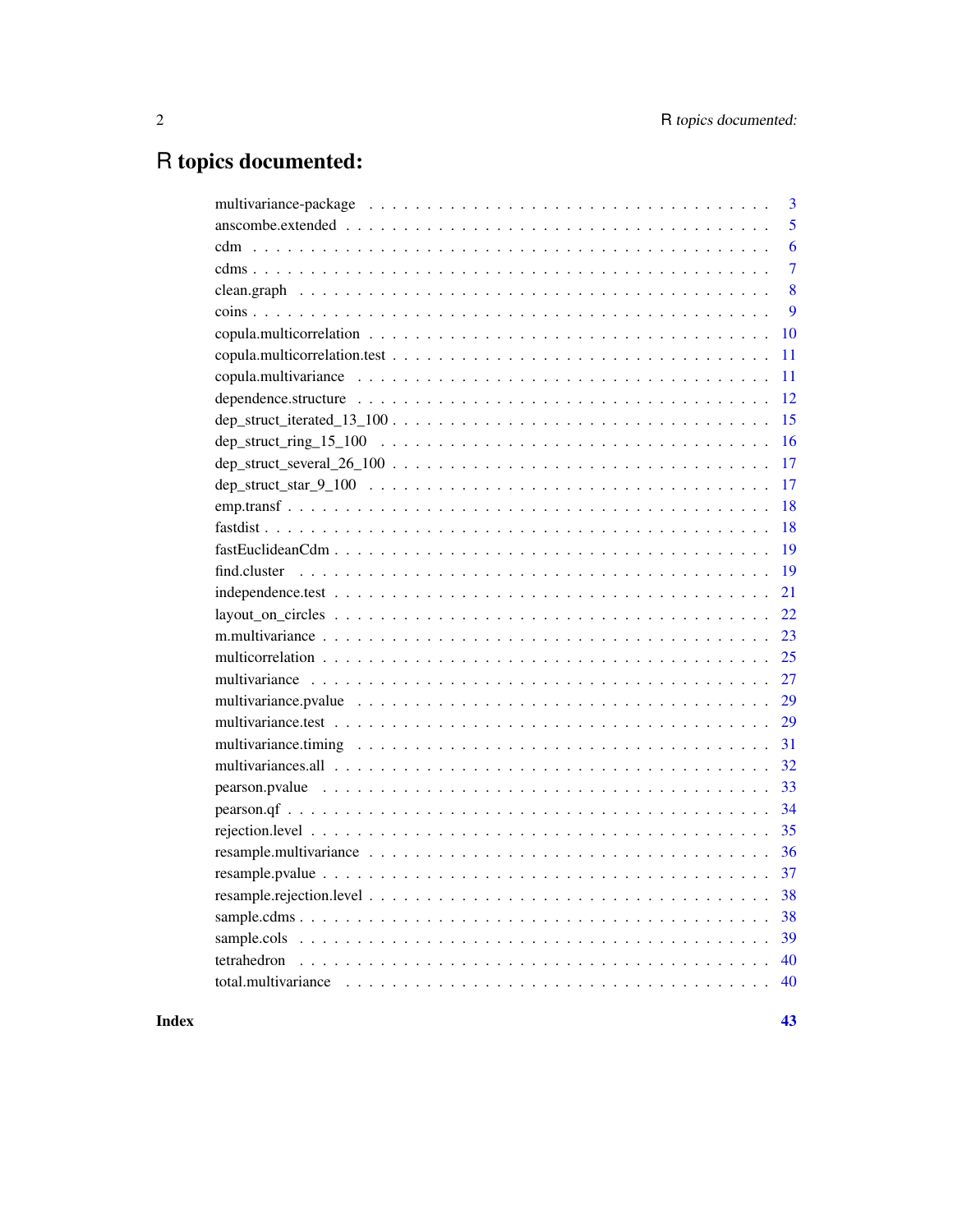<span id="page-2-1"></span><span id="page-2-0"></span>multivariance-package *multivariance: Measuring Multivariate Dependence Using Distance Multivariance*

#### Description

The multivariance package provides basic functions to calculate distance multivariance and related quantities. To test independence use [multivariance.test](#page-28-1), it provides an interface (via its arguments) to all the tests based on distance (m-/total-)multivariance. The package offers also several other functions related to distance multivariance, e.g. a detection and visualization of dependence structures [dependence.structure](#page-11-1). See below for details on the full content of the package.

# **Details**

Distance multivariance is a multivariate dependence measure, which can be used to detect dependencies between an arbitrary number of random vectors each of which can have a distinct dimension. The necessary functions are implemented in this package, and examples are given. For the theoretic background we refer to the papers [1,2,3,4,5,6]. Paper [3] includes a summary of the first two. It is the recommended starting point for users with an applied interest. Paper [4] is concerned with new (faster) p-value estimates for the independence tests, [5] introduces the copula versions of distance multivariance, [6] discusses the quantification of dependence using distance multicorrelations.

The (current) code is speed improved in comparison to the former releases. Certainly there is still room for improvement and development. Questions, comments and remarks are welcome: <bjoern.boettcher@tu-dresden.de>

For infos on the latest changes and/or updates to the package use news (package="multivariance").

To cite this package use the standard citation for R packages, i.e., the output of citation("multivariance").

#### **Multivariance**

[multivariance](#page-26-1) computes the distance multivariance

[total.multivariance](#page-39-1) computes the total distance multivariance

[m.multivariance](#page-22-1) computes the m-multivariance (introduced in [3])

It might be convenient to compute these simultaneously using [multivariances.all](#page-31-1).

[copula.multivariance](#page-10-1) computes the copula versions of the above (introduced in [5])

[multicorrelation](#page-24-1) computes the multicorrelations (discussed specifically in [6])

#### Functions to use and interpret multivariance

[rejection.level](#page-34-1) computes a (conservative) rejection level for a given significance level. This can be used for a conservative interpretation of distance multivariance. The counterpart is [multivariance.pvalue](#page-28-2), which computes a conservative p-value for a given distance multivariance. Both methods are distribution-free.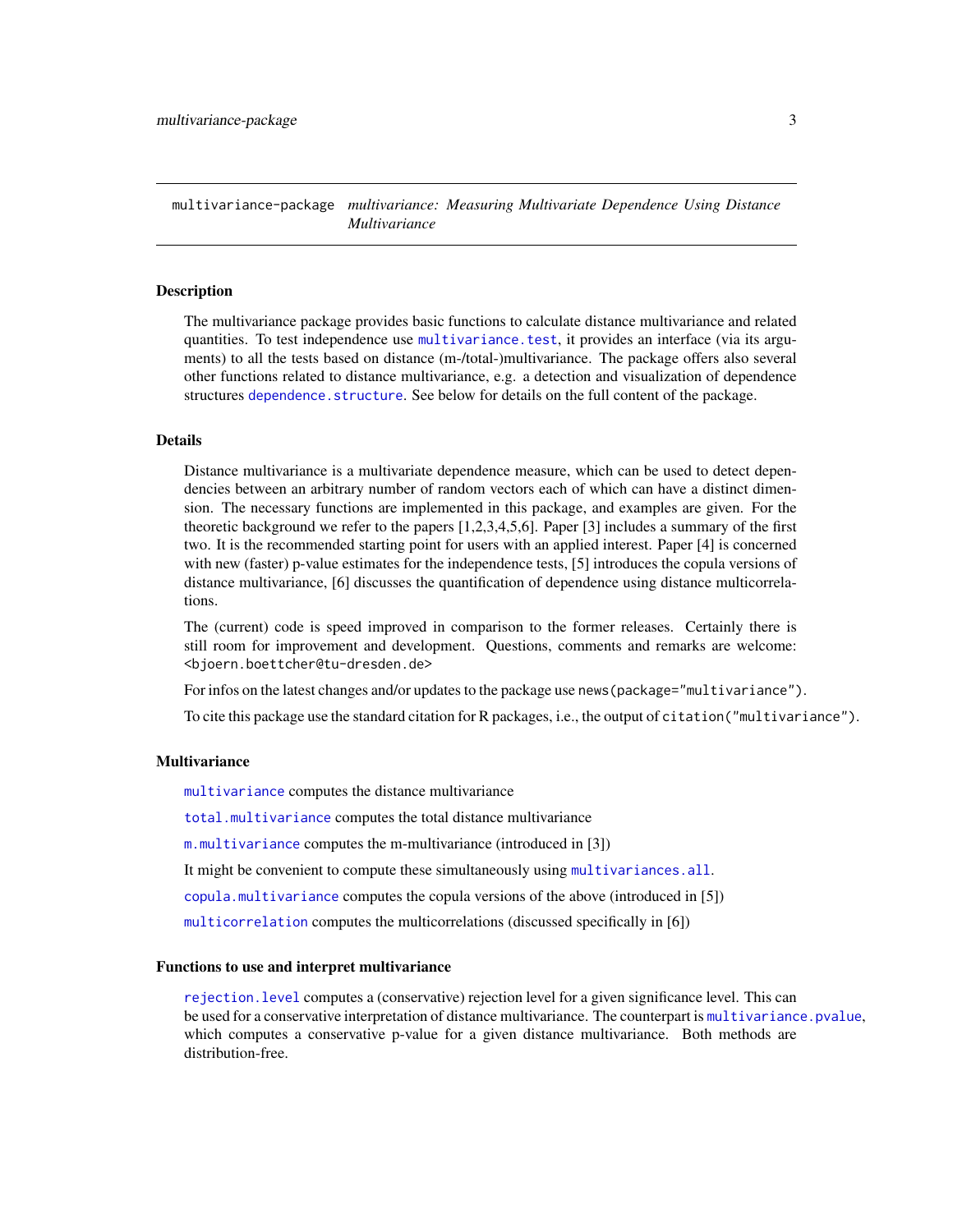<span id="page-3-0"></span>[resample.rejection.level](#page-37-1) and [resample.pvalue](#page-36-1) are the distribution dependent versions of the above. They are approximately sharp, but computational more expensive. Any resampling is done by [resample.multivariance](#page-35-1).

Using the methods developed in [4] approximate p-value estimates are provided by [pearson.pvalue](#page-32-1). This method is much faster than the resampling method.

[multivariance.test](#page-28-1) provides the corresponding tests of independence. The former provides output as common for tests in R.

[cdm](#page-5-1) and [cdms](#page-6-1) compute the doubly centered distance matrix and matrices, respectively. These can be used to speed up repeated computations of distance multivariance.

In [4] various methods to estimate the moments of the test statistic under H0 were developed, these are (implicitly) implemented in this package only for the moments used in [pearson.pvalue](#page-32-1). Further and explicit functions can be added upon request. Please feel free to contact the author.

[emp.transf](#page-17-1) computes the Monte Carlo empirical transform of the data. This data yields the copula version of distance multivariance. Hereto note, that values become randomized due to the "Monte Carlo empirical transform", i.e., the copula versions yield in a finite sample setting not identical values for repeated runs.

For planing of large projects or studies it might be convenient to estimate the computation time of multivariance via [multivariance.timing](#page-30-1).

#### Dependence structures

[dependence.structure](#page-11-1) performs the dependence structure detection algorithm as described in [3].

[find.cluster](#page-18-1) is the basic building block of [dependence.structure](#page-11-1). It is recommended to use [dependence.structure](#page-11-1).

#### Examples

[coins](#page-8-1) and [tetrahedron](#page-39-2) generate samples of pairwise independent random variables, with dependence of higher order.

[dep\\_struct\\_iterated\\_13\\_100](#page-14-1), [dep\\_struct\\_ring\\_15\\_100](#page-15-1), [dep\\_struct\\_several\\_26\\_100](#page-16-1) and [dep\\_struct\\_star\\_9\\_100](#page-16-2) are example data sets for the dependence structure detection. These might also serve as benchmark examples.

[anscombe.extended](#page-4-1) provides an extension of Anscombe's Quartett. It illustrates that a large value of Pearson's correlation can occur for very different dependencies and that this is not a small-sample problem. These dependencies are at least partly differentiated by values of distance multicorrelation.

#### References

[1] B. Böttcher, M. Keller-Ressel, R.L. Schilling, Detecting independence of random vectors: generalized distance covariance and Gaussian covariance. Modern Stochastics: Theory and Applications, Vol. 5, No. 3(2018) 353-383. [https://www.vmsta.org/journal/VMSTA/article/127/](https://www.vmsta.org/journal/VMSTA/article/127/info) [info](https://www.vmsta.org/journal/VMSTA/article/127/info)

[2] B. Böttcher, M. Keller-Ressel, R.L. Schilling, Distance multivariance: New dependence measures for random vectors. The Annals of Statistics, Vol. 47, No. 5 (2019) 2757-2789. [https:](https://projecteuclid.org/euclid.aos/1564797863) [//projecteuclid.org/euclid.aos/1564797863](https://projecteuclid.org/euclid.aos/1564797863)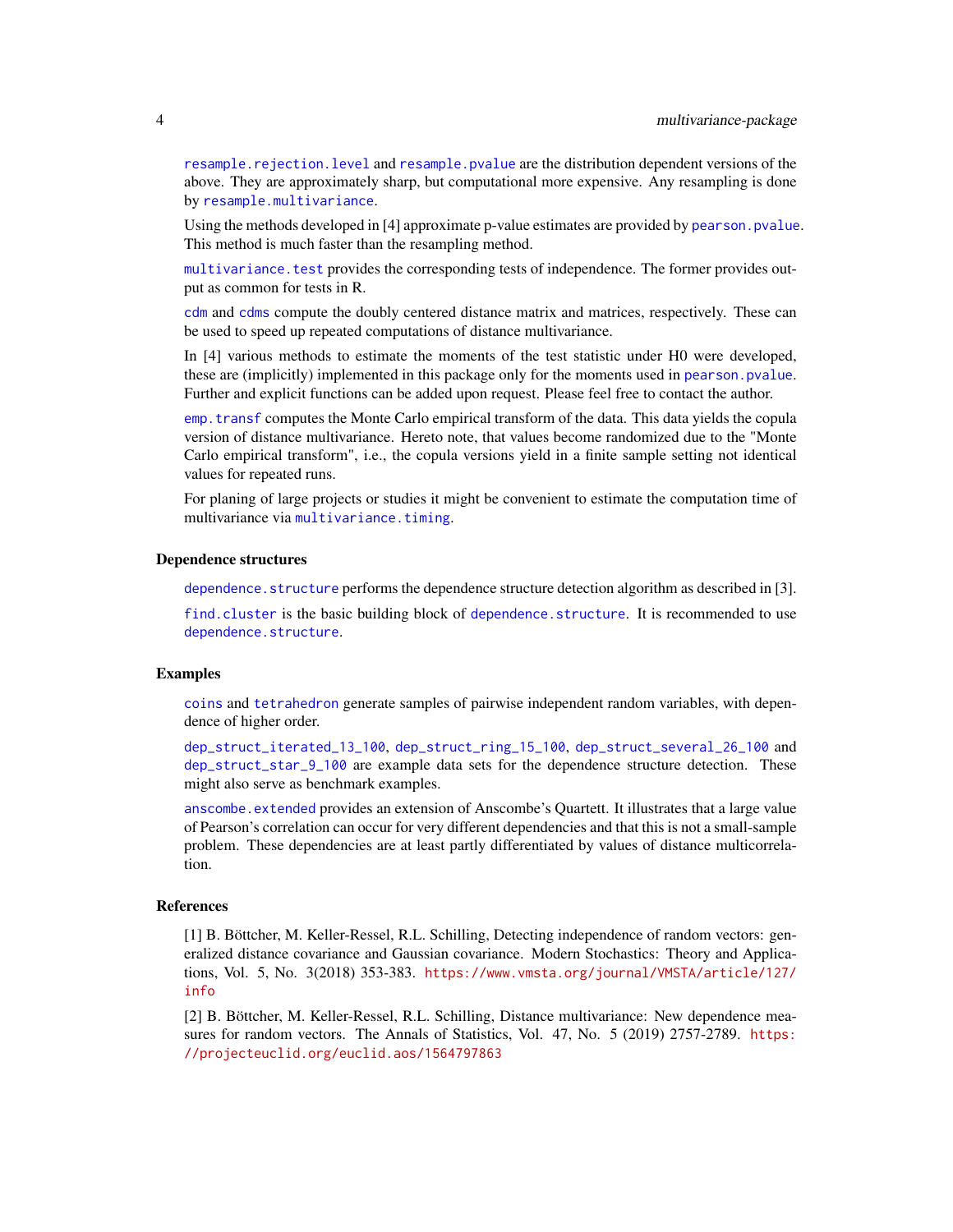<span id="page-4-0"></span>[3] B. Böttcher, Dependence and Dependence Structures: Estimation and Visualization using the Unifying Concept of Distance Multivariance. Open Statistics, Vol. 1, No. 1 (2020) 1-46. [https:](https://doi.org/10.1515/stat-2020-0001) [//doi.org/10.1515/stat-2020-0001](https://doi.org/10.1515/stat-2020-0001)

[4] G. Berschneider, B. Böttcher, On complex Gaussian random fields, Gaussian quadratic forms and sample distance multivariance. Preprint. <https://arxiv.org/abs/1808.07280>

[5] B. Böttcher, Copula versions of distance multivariance and dHSIC via the distributional transform – a general approach to construct invariant dependence measures, Statistics, (2020) 1-18. <https://doi.org/10.1080/02331888.2020.1748029>

[6] B. Böttcher, Notes on the interpretation of dependence measures – Pearson's correlation, distance correlation, distance multicorrelations and their copula versions, Preprint. [https://arxiv.](https://arxiv.org/abs/2004.07649) [org/abs/2004.07649](https://arxiv.org/abs/2004.07649)

<span id="page-4-1"></span>anscombe.extended *Extended Anscombe's Quartett*

#### **Description**

The dataset extends 'anscombe' provided in the standard R-package 'datasets'. All examples feature the same correlation of 0.82, but different types of dependencies. The main aim was to extend the classical examples, which have sample size 11, to larger sample sizes. This illustrates that the implied problems of Pearson's correlation are not small sample problems! Distance multicorrelation (which coincides in this case with distance correlation) yields different values for the datasets.

#### Usage

anscombe.extended

#### Format

list with elements:

- anscombe.extended\$N11 matrix with 11 samples for 5 examples the first 4 are the classical Anscombe Quartett, the fifth is a monoton relation which also features the same correlation.
- anscombe.extended\$N100 same as above but 100 samples
- anscombe.extended\$N1000 same as above but 1000 samples

#### Details

Note: Anscombe's quartett features further identical parameters besides Pearson's correlation. The extended set is only concerned with correlation.

#### References

This example was introduced in the reference [6] given on the main help page of this package: [multivariance-package.](#page-2-1)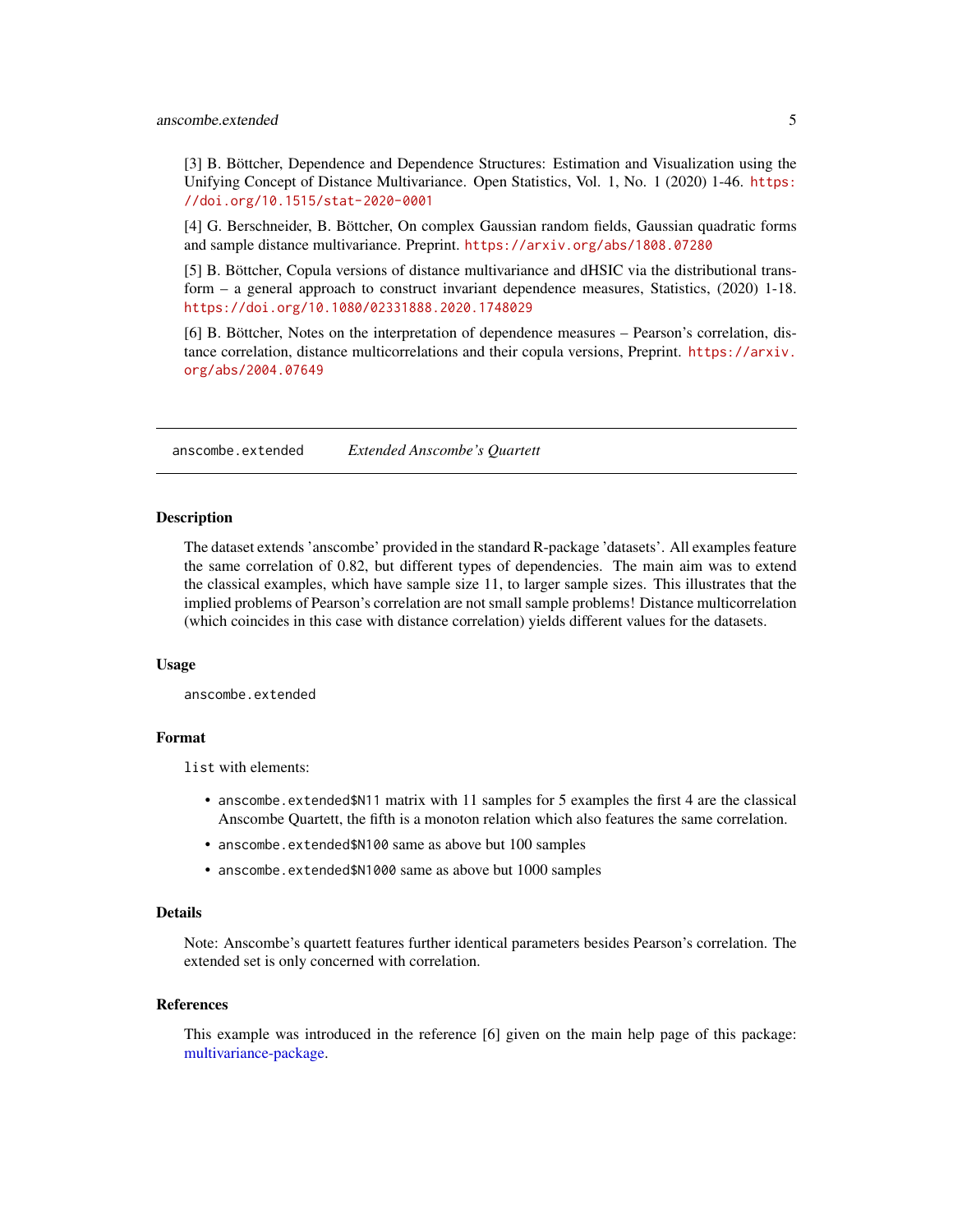```
# Code which generates plots of all included data:
op = par(mfrow = c(3,5), mar = c(0.5, 0.5, 3, 0.5))
for (name in c("N11","N100","N1000")) {
  for (i in 1:5) {
   x = anscombe.extended[[name]][, 2*i-1]
    y = anscombe.extended[[name]][, 2 * i]
  plot(x,y,main = paste0("cor = ",round(cor(x,y),2),"\n Mcor = ",round(multicorrelation(cbind(x,y),type = "pairwise",squared = FALSE),2)),
     axes = FALSE, xlab = "", ylab = "")# for two variables 'pairwise' coincides with
  # both values of 'total.upper.lower'.
  box()
  }
}
par(op)
```
<span id="page-5-1"></span>cdm *computes a doubly centered distance matrix*

# Description

computes the doubly centered distance matrix

# Usage

```
cdm(
  x,
 normalize = TRUE,
 psi = NULL,p = NULL,isotropic = FALSE,
  external.dm.fun = NULL
)
```

| x         | matrix, each row of the matrix is treated as one sample                                                                                                                                                                                                                                                                                                                                                              |
|-----------|----------------------------------------------------------------------------------------------------------------------------------------------------------------------------------------------------------------------------------------------------------------------------------------------------------------------------------------------------------------------------------------------------------------------|
| normalize | logical, indicates if the matrix should be normalized                                                                                                                                                                                                                                                                                                                                                                |
| psi       | if it is NULL, the euclidean distance will be used. In the case of isotropic $=$<br>TRUE: a real valued negative definite function of one variable (accepting vectors<br>as arguments; returning a vector of the same length). In the case of isotropic<br>= FALSE: a real valued function of two variables (or vectors) to compute the<br>distance of two samples based on a continuous negative definite function. |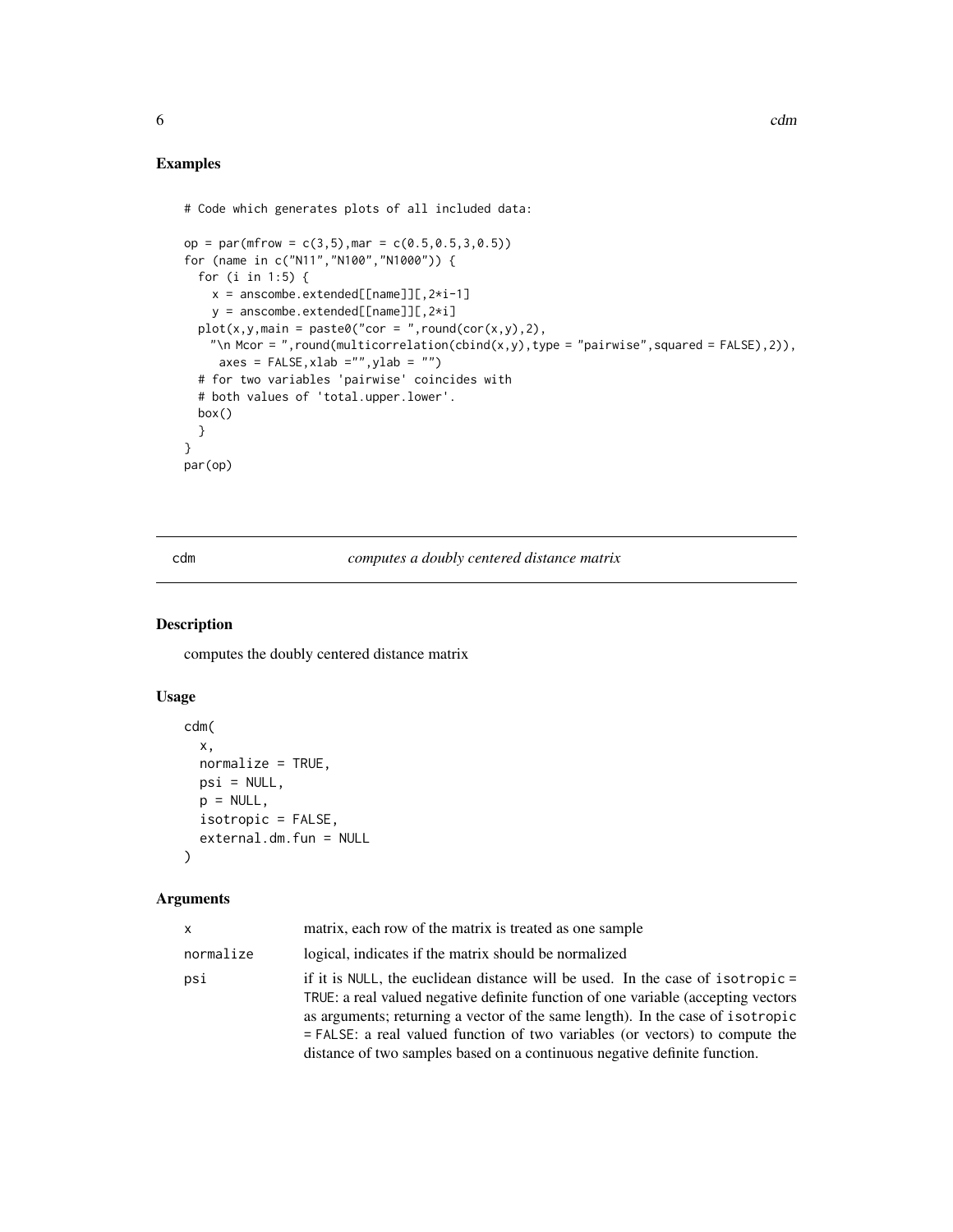<span id="page-6-0"></span>cdms 7

| p               | numeric, if it is a value between 1 and 2 then the Minkowski distance with<br>parameter p is used.                               |  |
|-----------------|----------------------------------------------------------------------------------------------------------------------------------|--|
| isotropic       | logical, indicates if psi of the Euclidean distance matrix should be computed,<br>i.e., if an isotropic distance should be used. |  |
| external.dm.fun |                                                                                                                                  |  |
|                 | here one can supply an external function, which computes the distance matrix<br>given x.                                         |  |

# Details

The doubly centered distance matrices are required for the computation of (total / m-) multivariance.

If normalize = TRUE then the value of multivariance is comparable and meaningful. It can be compared to the [rejection.level](#page-34-1) or its p-value [multivariance.pvalue](#page-28-2) can be computed.

More details: If normalize = TRUE the matrix is scaled such that the multivariance based on it, times the sample size, has in the limit - in the case of independence - the distribution of an  $L^2$ ? norm of a Gaussian process with known expectation.

As default the Euclidean distance is used. The parameters psi, p, isotropic and external.dm.fun can be used to select a different distance. In particular, external.dm.fun can be used to provide any function which calculates a distance matrix for the rows of a given matrix.

#### **References**

For the theoretic background see the references given on the main help page of this package: [multivariance-package.](#page-2-1)

#### Examples

```
x = \text{coins}(100)cdm(x) # fast euclidean distances
cdm(x,psi) = function(x,y) sqrt(sum((x-y)^2))) # this is identical to the previous (but slower)
# the function cdm does the following three lines in a faster way
N = nrow(x)C = diag(N) - matrix(1/N, nrow = N, ncol = N)A = - C %*% as.matrix(stats::dist(x,method="euclidean")) %*% C #'
all(abs(A-cdm(x,normalize = FALSE)) < 10^(-12))
```
<span id="page-6-1"></span>

computes the doubly centered distance matrices

#### Description

computes the doubly centered distance matrices

#### Usage

```
cdms(x, vec = 1:ncol(x), membership = NULL, ...)
```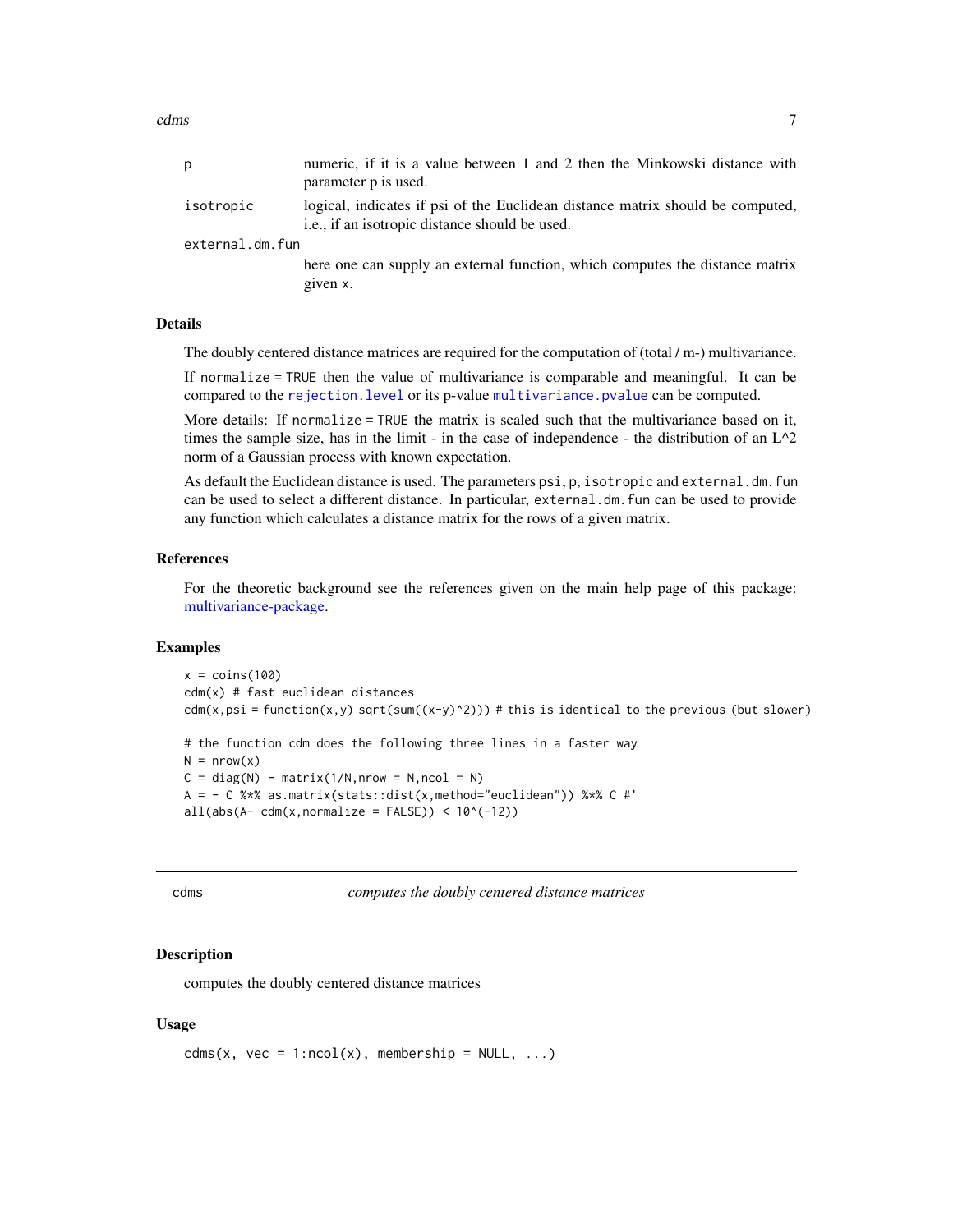# <span id="page-7-0"></span>Arguments

| X.         | matrix, each row is a sample                                   |
|------------|----------------------------------------------------------------|
| vec        | vector which indicates which columns are treated as one sample |
| membership | depreciated. Now use vec.                                      |
|            | these are passed to cdm                                        |

# Value

It returns a list of distance matrices.

<span id="page-7-1"></span>clean.graph *cleanup dependence structure graph*

# Description

Given a dependence structure graph: vertices representing the multivariances of only two vertices can be turned into an edge labeled with the label of the vertex. Moreover, only subsets of the graph can be selected.

#### Usage

```
clean.graph(
  g,
  only.level = NULL,
  simplify.pairs = TRUE,
  drop.label.pairs = FALSE
)
```
# Arguments

| g                | graph, created by dependence.structure                                                                                                 |  |
|------------------|----------------------------------------------------------------------------------------------------------------------------------------|--|
| only.level       | integer vector, if provided all edges and dependency nodes corresponding to<br>dependence orders not given in 'only level' are removed |  |
|                  | simplify pairs boolean, if true dependency nodes which are only connected to two variables<br>are turned into edges                    |  |
| drop.label.pairs |                                                                                                                                        |  |
|                  | boolean, if true the labels for edges indicating pairwise dependence are removed                                                       |  |

# Details

Note: The option 'only.level' works only properly for a full dependence structure graph, in the case of a clustered dependence structure graph dependency nodes representing a cluster might be removed.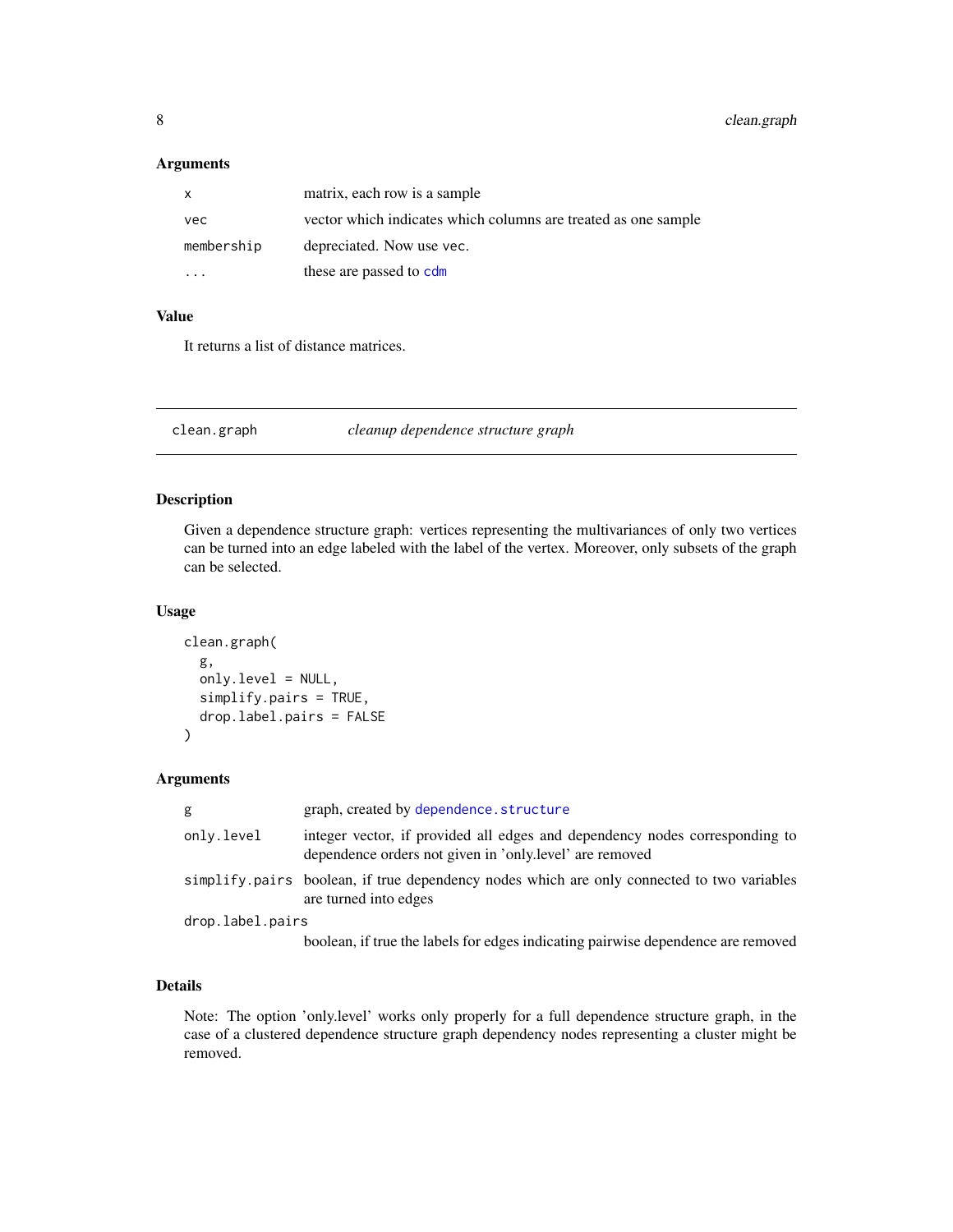<span id="page-8-0"></span>coins **9** 

# Value

graph

# Examples

```
N = 200y = \text{coins}(N, 2)x = \text{cbind}(y, y, y)ds = dependence.structure(x, structure, type = "clustered")plot(clean.graph(ds$graph))
plot(clean.graph(ds$graph,only.level = 2))
plot(clean.graph(ds$graph,only.level = 3)) # of limited use for a clustered graph,
# i.e., here the three-dependence node without edges indicates that
# all edges were connected to clusters
ds = dependence.structure(x, structure.type = "full")plot(clean.graph(ds$graph))
plot(clean.graph(ds$graph,drop.label.pairs = TRUE))
plot(clean.graph(ds$graph,only.level = 2))
plot(clean.graph(ds$graph,only.level = 2,drop.label.pairs = TRUE))
plot(clean.graph(ds$graph,only.level = 3))
```
<span id="page-8-1"></span>

coins *dependence example: k-independent coin sampling*

#### Description

This function creates samples which are dependent but k-independent.

#### Usage

 $coins(N = 1000, k = 2, type = "even")$ 

#### Arguments

| N    | number of samples                |
|------|----------------------------------|
| k    | each k-tuple will be independent |
| type | one of "even" or "odd"           |

# Details

Throw k independent fair coins. Now consider the k+1 events: The first shows head, the second shows head,... the k-th shows head, there is an even (or odd as selected via type) number of heads. Each row contains the state of these k+1 events.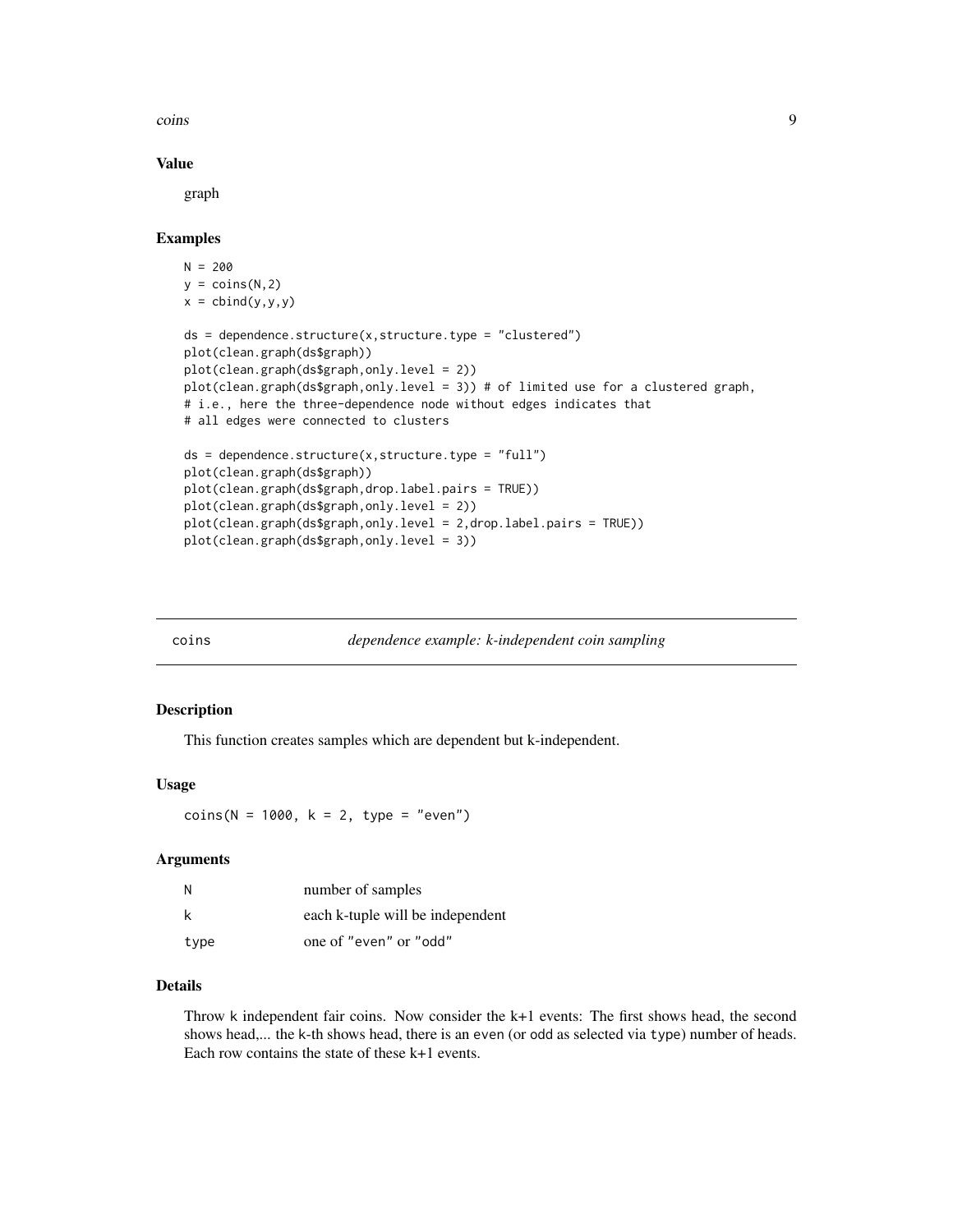# <span id="page-9-0"></span>Value

It returns the samples as rows of an N by k+1 matrix. The columns are dependent but k-independent.

#### References

For the theoretic background see the reference [3] given on the main help page of this package: [multivariance-package.](#page-2-1)

# Examples

coins(200,4)

copula.multicorrelation

*coupla versions of distance multicorrelation*

#### Description

Formally it is nothing but distance multicorrelation applied to the Monte Carlo emprical transform of the data. Hence its values vary for repeated runs.

# Usage

```
copula.multicorrelation(x, vec = 1:ncol(x), ...)
```
# Arguments

| $\mathsf{x}$ | either a data matrix or a list of doubly centered distance matrices                                                                                                                                                                        |
|--------------|--------------------------------------------------------------------------------------------------------------------------------------------------------------------------------------------------------------------------------------------|
| vec          | if x is a matrix, then this indicates which columns are treated together as one<br>sample; if x is a list, these are the indexes for which the multivariance is calcu-<br>lated. The default is all columns and all indexes, respectively. |
| $\cdot$      | these are passed to $cdms$ (which is only invoked if x is a matrix)                                                                                                                                                                        |

# References

For the theoretic background see the reference [5] given on the main help page of this package: [multivariance-package.](#page-2-1)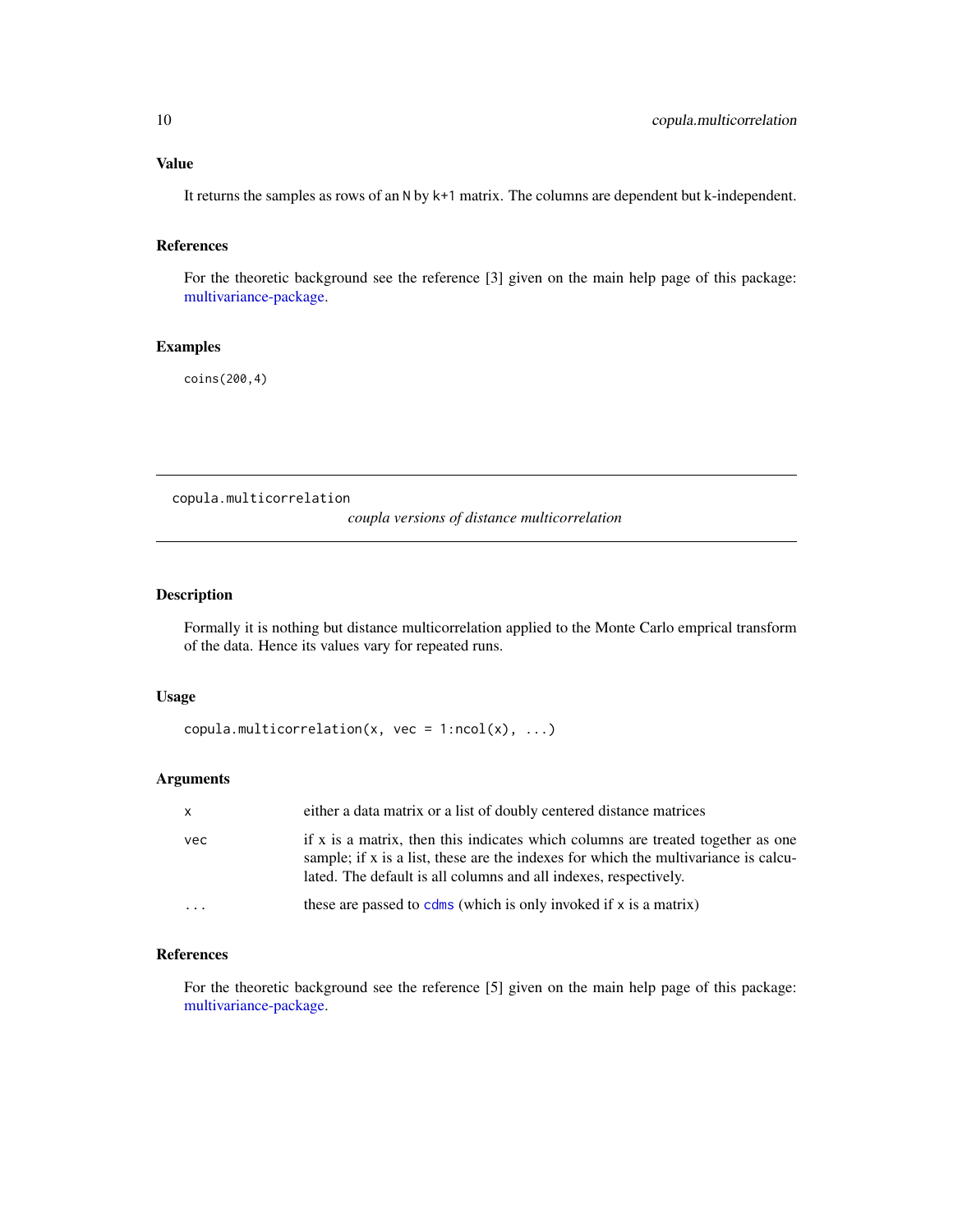<span id="page-10-0"></span>copula.multicorrelation.test

*independence tests using the copula versions of distance multivariance*

#### Description

Formally it is nothing but tests for distance multivariance applied to the Monte Carlo emprical transform of the data. Hence its values vary for repeated runs.

# Usage

```
copula.multicorrelation.test(x, vec = 1:ncol(x), ...)
```
# Arguments

|         | matrix, each row is a sample                                   |
|---------|----------------------------------------------------------------|
| vec.    | vector which indicates which columns are treated as one sample |
| $\cdot$ | these are passed to cdm                                        |

# References

For the theoretic background see the reference [5] given on the main help page of this package: [multivariance-package.](#page-2-1)

<span id="page-10-1"></span>copula.multivariance *copula version of distance multivariance*

# Description

Formally it is nothing but distance multivariance applied to the Monte Carlo emprical transform of the data. Hence its values vary for repeated runs.

#### Usage

```
copula.multivariance(x, vec = 1:ncol(x), type = "total", ...)
```

| $\mathsf{x}$ | either a data matrix or a list of doubly centered distance matrices                                                                                                                                                                        |
|--------------|--------------------------------------------------------------------------------------------------------------------------------------------------------------------------------------------------------------------------------------------|
| vec          | if x is a matrix, then this indicates which columns are treated together as one<br>sample; if x is a list, these are the indexes for which the multivariance is calcu-<br>lated. The default is all columns and all indexes, respectively. |
| type         | default: "total.lower.upper", for details and other options see below                                                                                                                                                                      |
|              | these are passed to $cdms$ (which is only invoked if x is a matrix)                                                                                                                                                                        |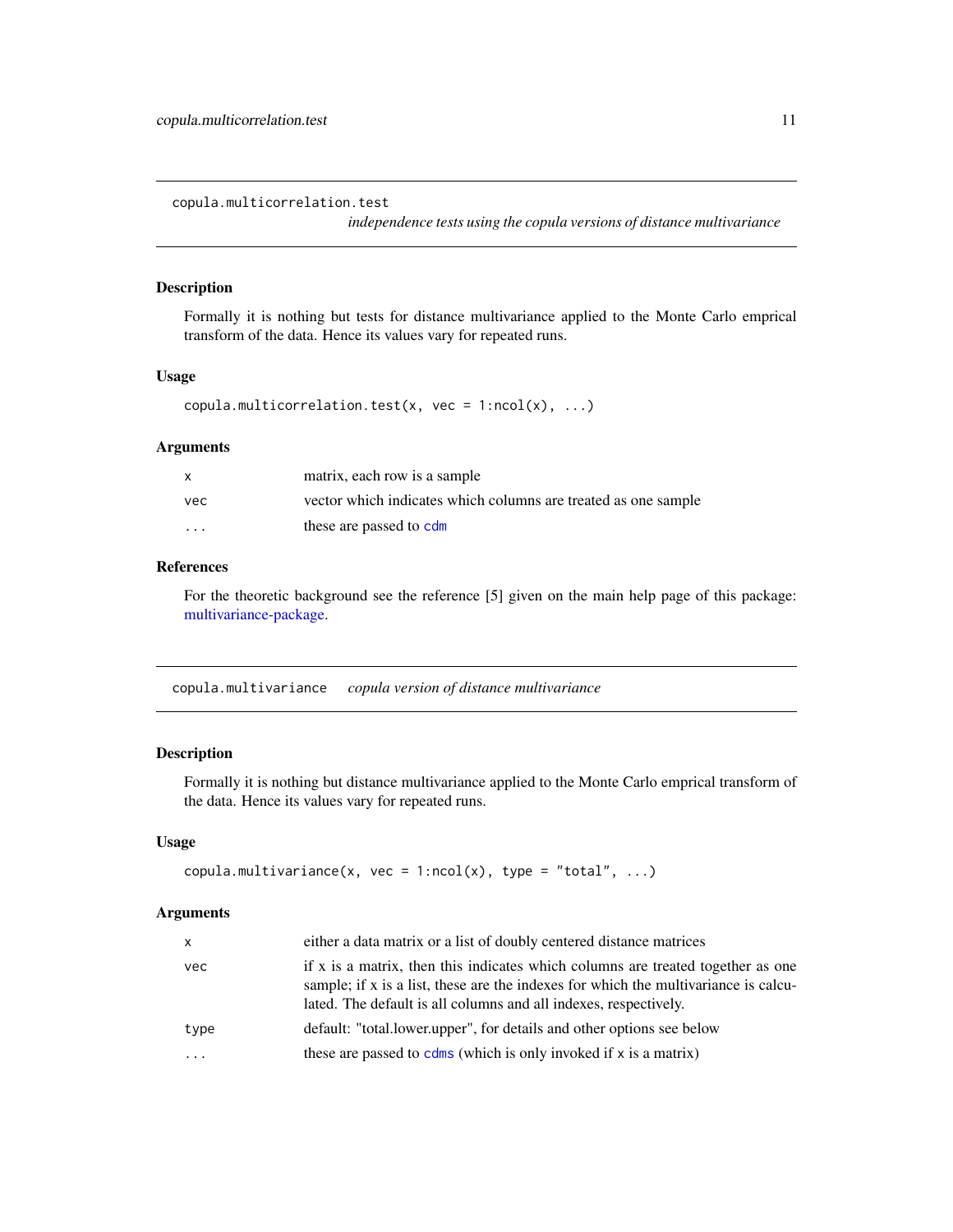# <span id="page-11-0"></span>References

For the theoretic background see the reference [5] given on the main help page of this package: [multivariance-package.](#page-2-1)

<span id="page-11-1"></span>dependence.structure *determines the dependence structure*

# Description

Determines the dependence structure as described in [3].

# Usage

```
dependence.structure(
 x,
 vec = 1:ncol(x),
 verbose = TRUE,
 detection.aim = NULL,
  type = "conservative",
  structure.type = "clustered",
  c.factor = 2,
 list.cdm = NULL,
 alpha = 0.05,
 p.adjust.method = "holm",
 stop.too.many = NULL,
  ...
\mathcal{L}
```

| X             | matrix, each row of the matrix is treated as one sample                                                                                                      |
|---------------|--------------------------------------------------------------------------------------------------------------------------------------------------------------|
| <b>vec</b>    | vector, it indicates which columns are initially treated together as one sample                                                                              |
| verbose       | boolean, if TRUE details are printed during the detection and whenever a cluster<br>is newly detected the (so far) detected dependence structure is plotted. |
| detection.aim | =NULL or a list of vectors which indicate the expected detection, see below for<br>more details                                                              |
| type          | the method used for the detection, one of 'conservative','resample','pearson_approx'<br>or 'consistent'                                                      |
|               | structure. type either the 'clustered' or the 'full' structure is detected                                                                                   |
| c.factor      | numeric, larger than 0, a constant factor used in the case of 'type = "consistent"                                                                           |
| list.cdm      | not required, the list of doubly centered distance matrices corresponding to x<br>speeds up the computation if given                                         |
| alpha         | numeric between 0 and 1, the significance level used for the tests                                                                                           |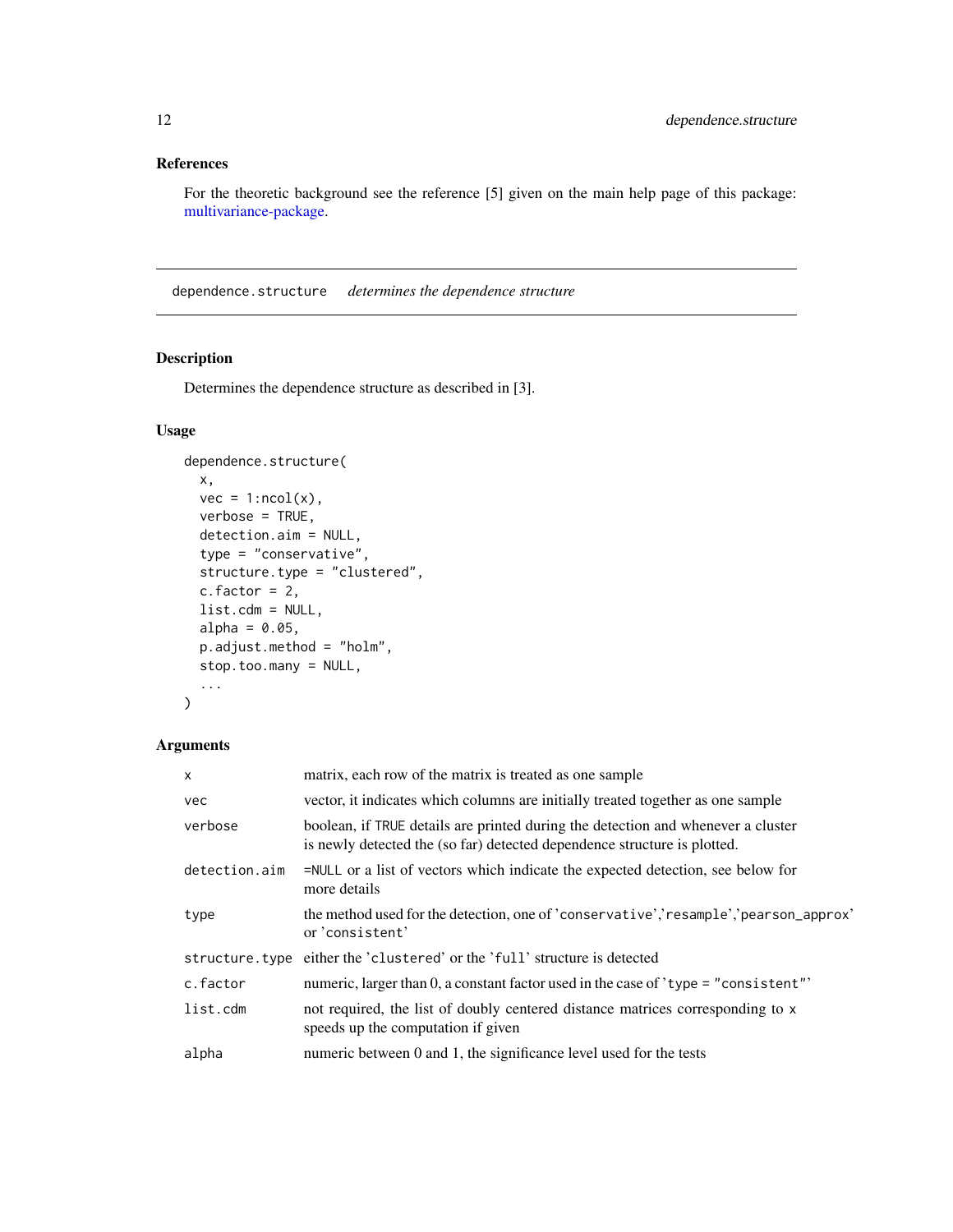<span id="page-12-0"></span>

| p.adjust.method         |                                                                                                                                     |
|-------------------------|-------------------------------------------------------------------------------------------------------------------------------------|
|                         | a string indicating the p-value adjustment for multiple testing, see p. adjust. methods                                             |
| stop.too.many           | numeric, upper limit for the number of tested tuples. A warning is issued if it is<br>used. Use $stop.too.max = NULL$ for no limit. |
| $\cdot$ $\cdot$ $\cdot$ | these are passed to find. cluster                                                                                                   |

#### Details

Performs the detection of the dependence structure as described in [3] (the options 'structure.type = "full"' and 'type = "consistent"' are part of a revised version of the paper). In the clustered structure variables are clustered and treated as one variable as soon as a dependence is detected, the full structure treats always each variable separately. The detection is either based on tests with significance level alpha or a consistent estimator is used. The latter yields (in the limit for increasing sample size) under very mild conditions always the correct dependence structure (but the convergence might be very slow).

If fixed, rejection. level is not provided, the significance level alpha is used to determine which multivariances are significant using the distribution-free rejection level. As default the Holm method is used for p-value correction corresponding to multiple testing.

The resulting graph can be simplified (pairwise dependence can be represented by edges instead of vertices) using [clean.graph](#page-7-1).

Advanced: The argument detection.aim is currently only implemented for structure.type = clustered. It can be used to check, if an expected dependence structure was detected. This might be useful for simulation studies to determine the empirical power of the detection algorithm. Hereto detection.aim is set to a list of vectors which indicate the expected detected dependence structures (one for each run of [find.cluster](#page-18-1)). The vector has as first element the k for which k-tuples are detected (for this aim the detection stops without success if no k-tuple is found), and the other elements, indicate to which clusters all present vertices belong after the detection, e.g.  $c(3,2,2,1,2,1,1,2,1)$  expects that 3-tuples are detected and in the graph are 8 vertices (including those representing the detected 3 dependencies), the order of the 2's and 1's indicate which vertices belong to which cluster. If detection.aim is provided, the vector representing the actual detection is printed, thus one can use the output with copy-paste to fix successively the expected detection aims.

Note that a failed detection might invoke the warning:

run\$mem == detection.aim[[k]][-1] : longer object length is not a multiple of shorter object length

#### Value

returns a list with elements:

multivariances calculated multivariances, cdms calculated doubly centered distance matrices,

graph graph representing the dependence structure,

detected boolean, this is only included if a detection.aim is given,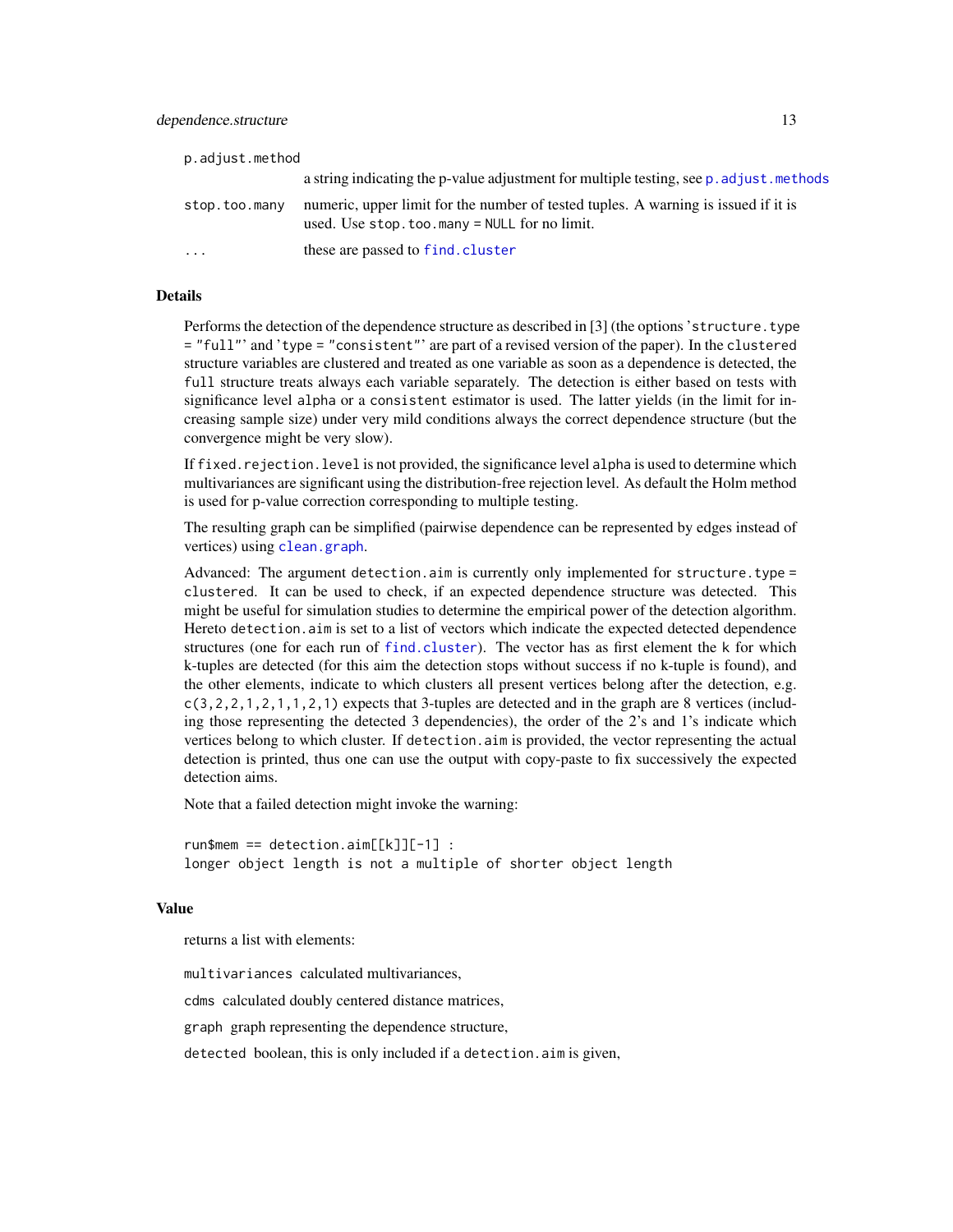<span id="page-13-0"></span>number.of.dep.tuples vector, with the number of dependent tuples for each tested order. For the full dependence structure a value of -1 indicates that all tuples of this order are already lower order dependent, a value of -2 indicates that there were more than stop.too.many tuples,

structure.type either clustered or full,

type the type of p-value estimation or consistent estimation used,

total.number.of.tests numeric vector, with the number of tests for each group of tests,

typeI.error.prob estimated probability of a type I error,

alpha significance level used if a p-value estimation procedure is used,

c.factor factor used if a consistent estimation procedure is used,

parameter.range significance levels (or 'c.factor' values) which yield the same detection result.

#### References

For the theoretic background see the reference [3] given on the main help page of this package: [multivariance-package.](#page-2-1)

#### Examples

```
# structures for the datasets included in the package
dependence.structure(dep_struct_several_26_100)
dependence.structure(dep_struct_star_9_100)
dependence.structure(dep_struct_iterated_13_100)
dependence.structure(dep_struct_ring_15_100)
```
# basic examples:

```
x = \text{coins}(100) # 3-dependentdependence.structure(x)
```

```
colnames(x) = c("A", "B", "C")dependence.structure(x) # names of variables are used as labels
```

```
dependence.structure(coins(100), vec = c(1,1,2))
# 3-dependent rv of which the first two rv are used together as one rv, thus 2-dependence.
```
dependence.structure(x,vec =  $c(1,1,2)$ ) # names of variables are used as labels

```
dependence.structure(cbind(coins(200),coins(200,k=5)),verbose = TRUE)
#1,2,3 are 3-dependent, 4,..,9 are 6-dependent
```
# similar to the the previous example, but # the pair 1,3 is treated as one sample, # anagously the pair 2,4. In the resulting structure one does not # see anymore that the dependence of 1,2,3,4 with the rest is due  $#$  to 4. dependence.structure(cbind(coins(200),coins(200,k=5)),  $vec = c(1, 2, 1, 2, 3, 4, 5, 6, 7)$ , verbose = TRUE)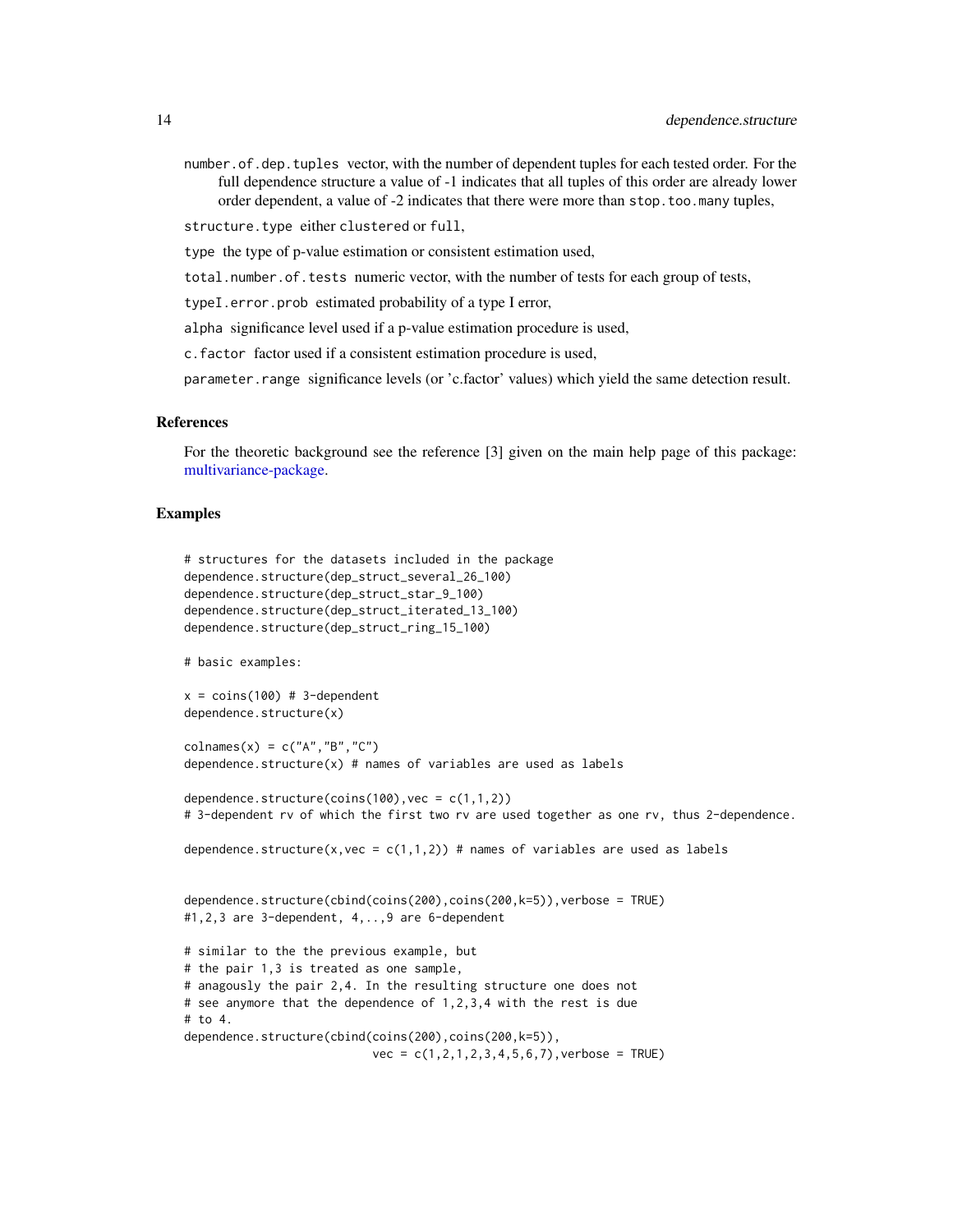<span id="page-14-0"></span>### Advanced:

```
# How to check the empirical power of the detection algorithm?
# Use a dataset for which the structure is detected, e.g. dep_struct_several_26_100.
# run:
dependence.structure(dep_struct_several_26_100,
                     detection.aim = list(c(ncol(dep_struct_several_26_100))))
# The output provides the first detection aim. Now we run the same line with the added
# detection aim
dependence.structure(dep_struct_several_26_100,detection.aim = list(c(3,1, 1, 1, 2, 2, 2, 3, 4,
 5, 6, 7, 8, 8, 8, 9, 9, 9, 10, 11, 12, 13, 14, 15, 16, 17, 18, 1, 2, 8, 9),
 c(ncol(dep_struct_several_26_100))))
# and get the next detection aim ... thus we finally obtain all detection aims.
# now we can run the code with new sample data ....
N = 100dependence.structure(cbind(coins(N,2),tetrahedron(N),coins(N,4),tetrahedron(N),
                           tetrahedron(N),coins(N,3),coins(N,3),rnorm(N)),
                     detection.aim = list(c(3,1, 1, 1, 2, 2, 2, 3, 4, 5, 6, 7, 8, 8, 8,9, 9, 9, 10, 11, 12, 13, 14, 15, 16, 17, 18, 1, 2, 8, 9),
 c(4,1, 1, 1, 2, 2, 2, 3, 4, 5, 6, 7, 8, 8, 8, 9, 9, 9, 10, 10, 10, 10, 11, 11, 11,
    11, 12, 1, 2, 8, 9, 10, 11),
 c(5, 1, 1, 1, 2, 2, 2, 3, 3, 3, 3, 3, 4, 4, 4, 5, 5, 5, 6, 6, 6, 6, 7, 7, 7, 7, 8, 1,
    2, 4, 5, 6, 7, 3),
 c(5, 1, 1, 1, 2, 2, 2, 3, 3, 3, 3, 3, 4, 4, 4, 5, 5, 5, 6, 6, 6, 6, 7, 7, 7, 7, 8, 1,
    2, 4, 5, 6, 7, 3)))$detected
# ... and one could start to store the results and compute the rate of successes.
# ... or one could try to check how many samples are necessary for the detection:
re = numeric(100)
for (i in 2:100) {
 re[i] =dependence.structure(dep_struct_several_26_100[1:i,],verbose = FALSE,
                         detection.aim = list(c(3,1, 1, 1, 2, 2, 2, 3, 4, 5, 6, 7, 8,8, 8, 9, 9, 9, 10, 11, 12, 13, 14, 15, 16, 17, 18, 1, 2, 8, 9),
     c(4,1, 1, 1, 2, 2, 2, 3, 4, 5, 6, 7, 8, 8, 8, 9, 9, 9, 10, 10, 10, 10, 11, 11,
       11, 11, 12, 1, 2, 8, 9, 10, 11),
      c(5, 1, 1, 1, 2, 2, 2, 3, 3, 3, 3, 3, 4, 4, 4, 5, 5, 5, 6, 6, 6, 6, 7, 7, 7, 7,
       8, 1, 2, 4, 5, 6, 7, 3),
      c(5, 1, 1, 1, 2, 2, 2, 3, 3, 3, 3, 3, 4, 4, 4, 5, 5, 5, 6, 6, 6, 6, 7, 7, 7, 7,
       8, 1, 2, 4, 5, 6, 7, 3)))$detected
 print(paste("First", i,"samples. Detected?", re[i]==1))
}
cat(paste("Given the 1 to k'th row the structure is not detected for k = ",which(re == FALSE), "\n"))
```
<span id="page-14-1"></span>dep\_struct\_iterated\_13\_100

*example dataset for [dependence.structure](#page-11-1)*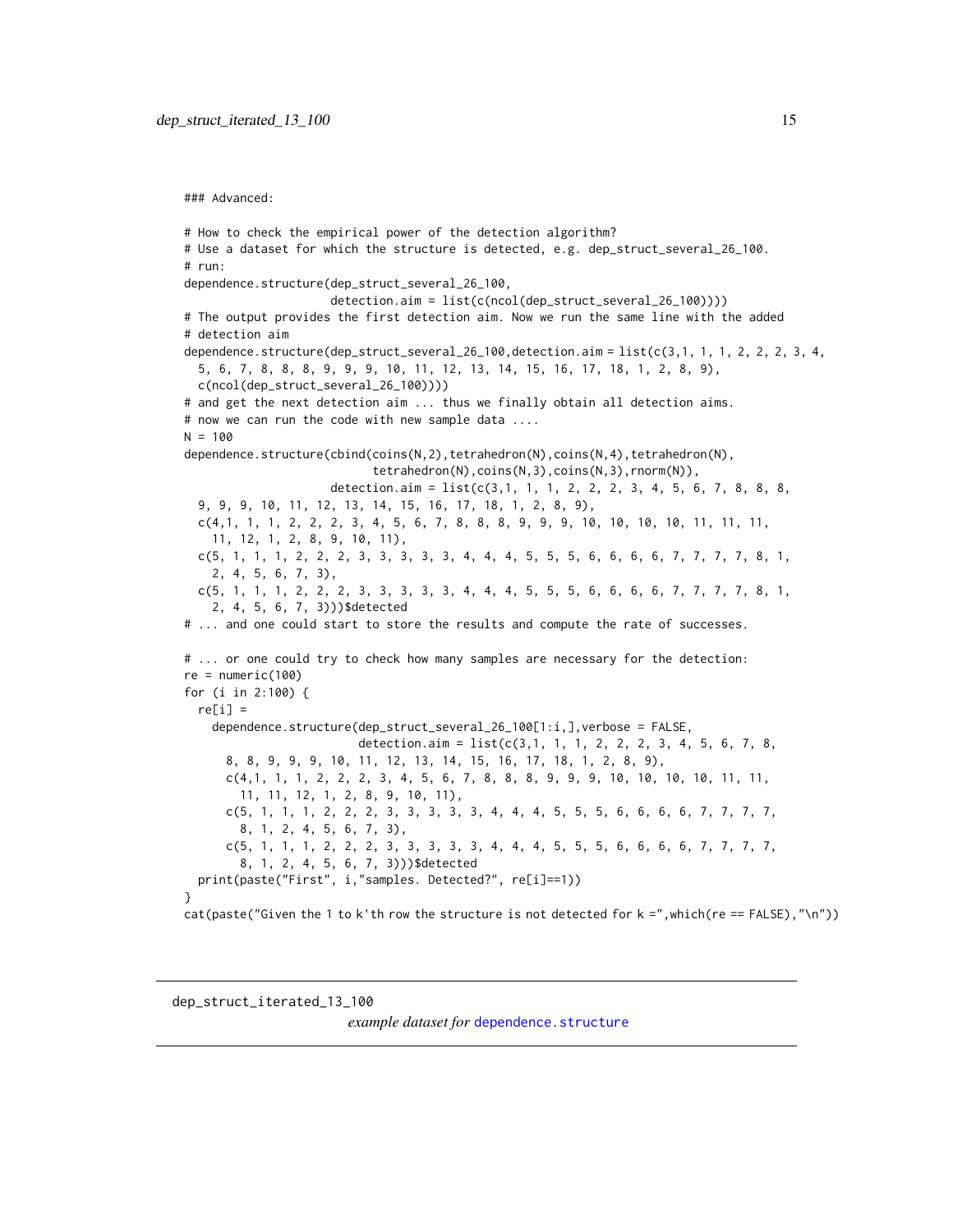# Description

It was generated by

```
set.seed(532333356)
N = 100x = matrix(sample.int(2,10*N, replace = TRUE)-1, ncol = 10)for (i in c(2,5,9)) x = \text{cbind}(x,(\text{rowSums}(as.\text{matrix}(x[,1:(i-1)])))dep_struct_iterated_13_100 = x
save(dep_struct_iterated_13_100,file ="dep_struct_iterated_13_100.rda")
```
#### Usage

```
dep_struct_iterated_13_100
```
# Format

matrix 13 variables (columns), 100 independent samples (rows)

#### Details

To avoid irritation, note that the seed is just a simple integer hash value of the variable name.

<span id="page-15-1"></span>dep\_struct\_ring\_15\_100

```
dependence.structure
```
#### Description

It was generated by

```
set.seed(436646700)
N = 100n= 15
x = matrix(sample.int(2,N*n,replace = TRUE) - 1, nrow = N)x[, 4] = rowsums(x[, 1:3])x[, 7] = rowsums(x[, 4:6])x[, 10] = rowsums(x[, 7:9])x[, 13] = rowsums(x[, 10:12])x[, 15] = rowsums(x[, c(13, 14, 1)])dep\_struct\_ring\_15\_100 = xsave(dep_struct_ring_15_100,file ="dep_struct_ring_15_100.rda")
```
#### Usage

dep\_struct\_ring\_15\_100

<span id="page-15-0"></span>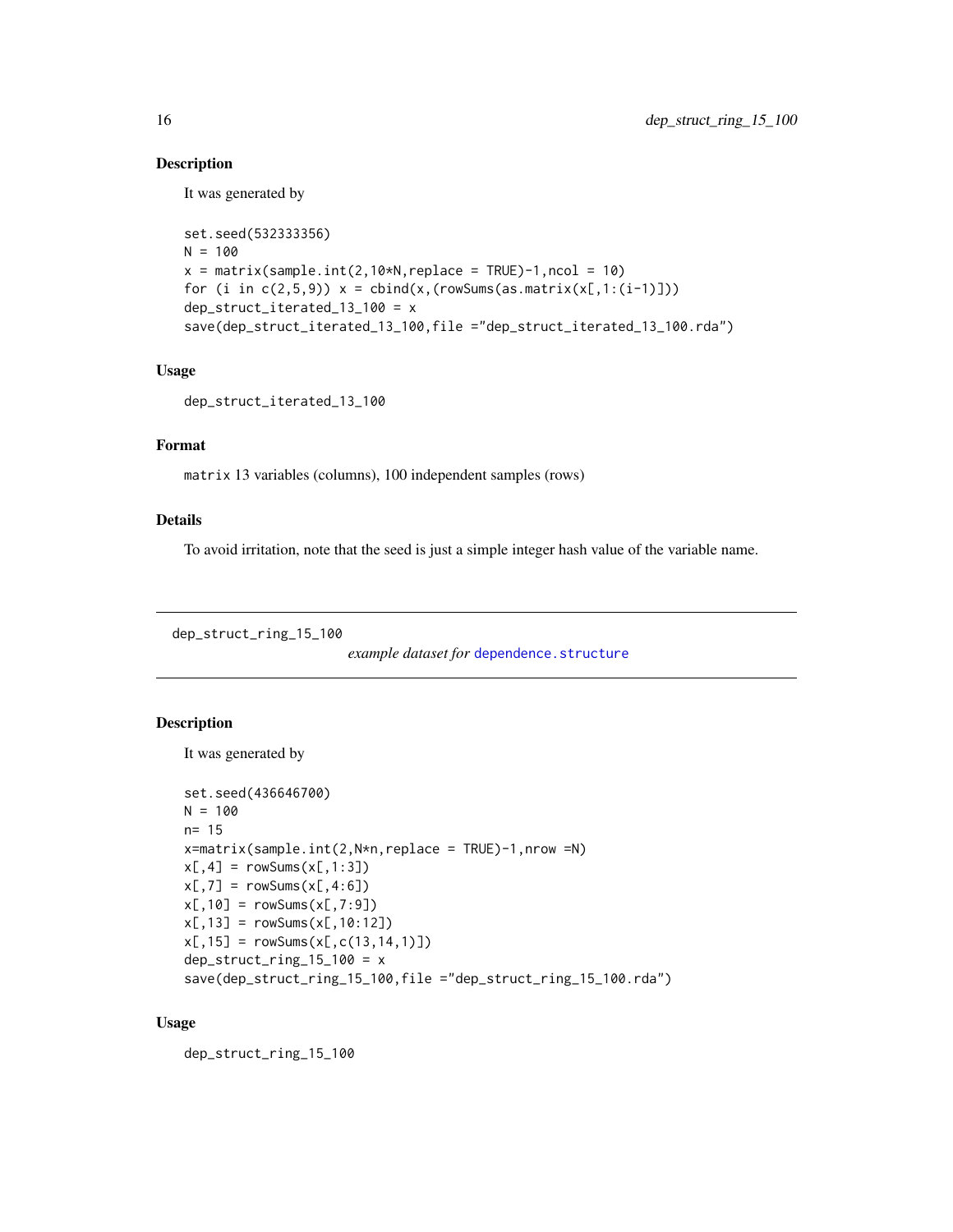# <span id="page-16-0"></span>Format

matrix 15 variables (columns), 100 independent samples (rows)

#### Details

To avoid irritation, note that the seed is just a simple integer hash value of the variable name.

<span id="page-16-1"></span>dep\_struct\_several\_26\_100

*example dataset for [dependence.structure](#page-11-1)* 

#### Description

It was generated by

```
set.seed(1348879148)
N = 100dep_struct_several_26_100 = cbind(coins(N,2), tetrahedron(N), coins(N,4),
    tetrahedron(N),tetrahedron(N),coins(N,3),coins(N,3),rnorm(N))
save(dep_struct_several_26_100,file ="dep_struct_several_26_100.rda")
```
#### Usage

```
dep_struct_several_26_100
```
#### Format

matrix 26 variables (columns), 100 independent samples (rows)

# Details

To avoid irritation, note that the seed is just a simple integer hash value of the variable name.

<span id="page-16-2"></span>dep\_struct\_star\_9\_100 *example dataset for* [dependence.structure](#page-11-1)

# Description

It was generated by

```
set.seed(222454572)
N = 100y = \text{coins}(N, 2)dep\_struct\_star_9_100 = chind(y,y,y)save(dep_struct_star_9_100,file ="dep_struct_star_9_100.rda")
```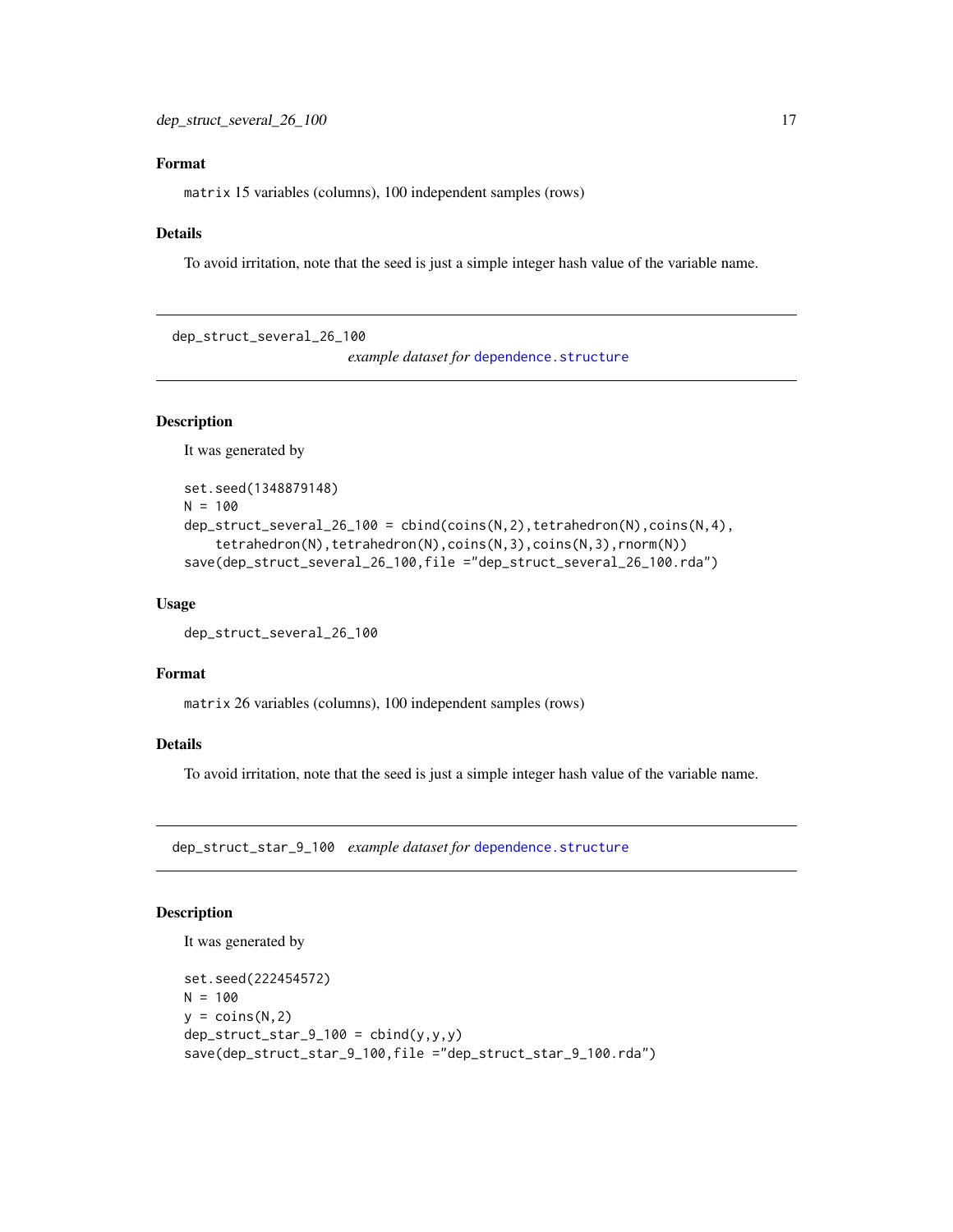18 fastdist

#### Usage

dep\_struct\_star\_9\_100

#### Format

matrix 9 variables (columns), 100 independent samples (rows)

#### Details

To avoid irritation, note that the seed is just a simple integer hash value of the variable name.

<span id="page-17-1"></span>emp.transf *Monte Carlo empirical transform*

# Description

Transforms a matrix (rows: samples, columns: variables) into a matrix of uniform samples with the same dependence structure via the Monte Carlo empirical transform.

#### Usage

emp.transf(x)

#### Arguments

x data matrix (rows: samples, columns: variables)

#### References

For the theoretic background see the reference [5] given on the main help page of this package: [multivariance-package.](#page-2-1)

fastdist *fast Euclidean distance matrix*

# Description

fast Euclidean distance matrix

#### Usage

fastdist(x)

#### Arguments

x matrix with sample rows for which the distance matrix is computed (to use with vectors, use  $as.matrix(x))$ 

<span id="page-17-0"></span>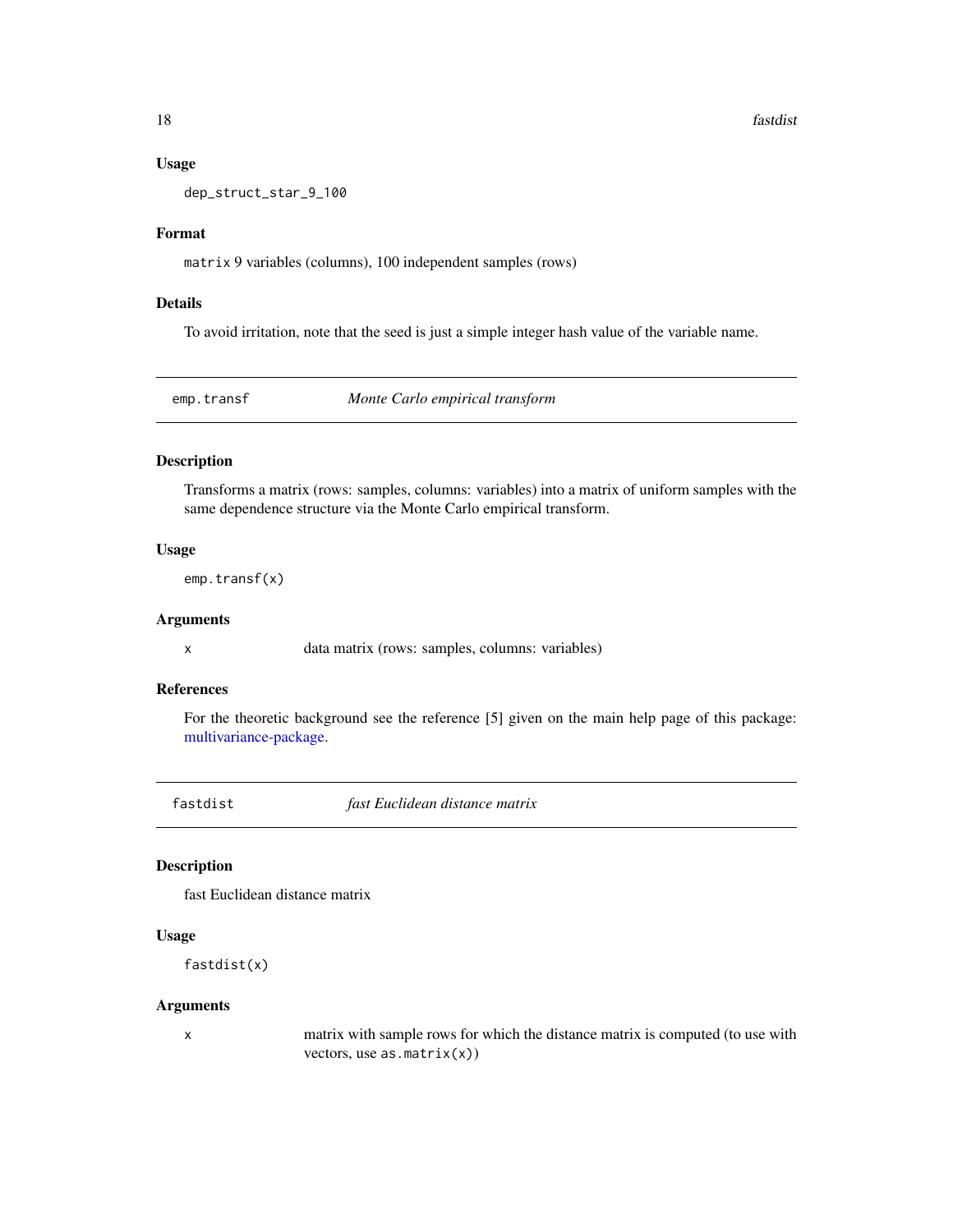# <span id="page-18-0"></span>fastEuclideanCdm 19

#### Examples

```
#require(microbenchmark)
#x = rnorm(100)#microbenchmark(fastdist(as.matrix(x)),as.matrix(dist(x)))
```
fastEuclideanCdm *fast centered Euclidean distance matrix*

#### Description

fast centered Euclidean distance matrix

## Usage

fastEuclideanCdm(x, normalize)

# Arguments

| $\mathsf{x}$ | matrix with sample rows for which the distance matrix is computed (to use with<br>vectors, use $as.matrix(x))$ |
|--------------|----------------------------------------------------------------------------------------------------------------|
| normalize    | boolean. If TRUE the matrix will be normalized to mean 1.                                                      |

<span id="page-18-1"></span>

|--|--|

## Description

Performs the detection of dependence structures algorithm until a cluster is found. This function is the basic building block [dependence.structure](#page-11-1). Advanced users, might use it directly.

#### Usage

```
find.cluster(
 x,
  vec = 1:ncol(x),
 list.cdm = cdms(x, vec = vec),mem = as.numeric(1:max(vec)),
 cluster.to.vertex = 1:max(mem),
 vertex.to.cdm = 1:max(mem),
 previous.n.o.cdms = rep(0, max(mem)),all.multivariances = numeric(0),
 g = igraph::add.vertices(igraph::graph.empty(, directed = FALSE), max(mem), label =
  sapply(1:max(mem)), function(r) paste(colnames(x, do.NULL = FALSE, prefix = "")[vec ==
    r], collapse = ",")), shape = "circle"),
  fixed.rejection.level = NA,
```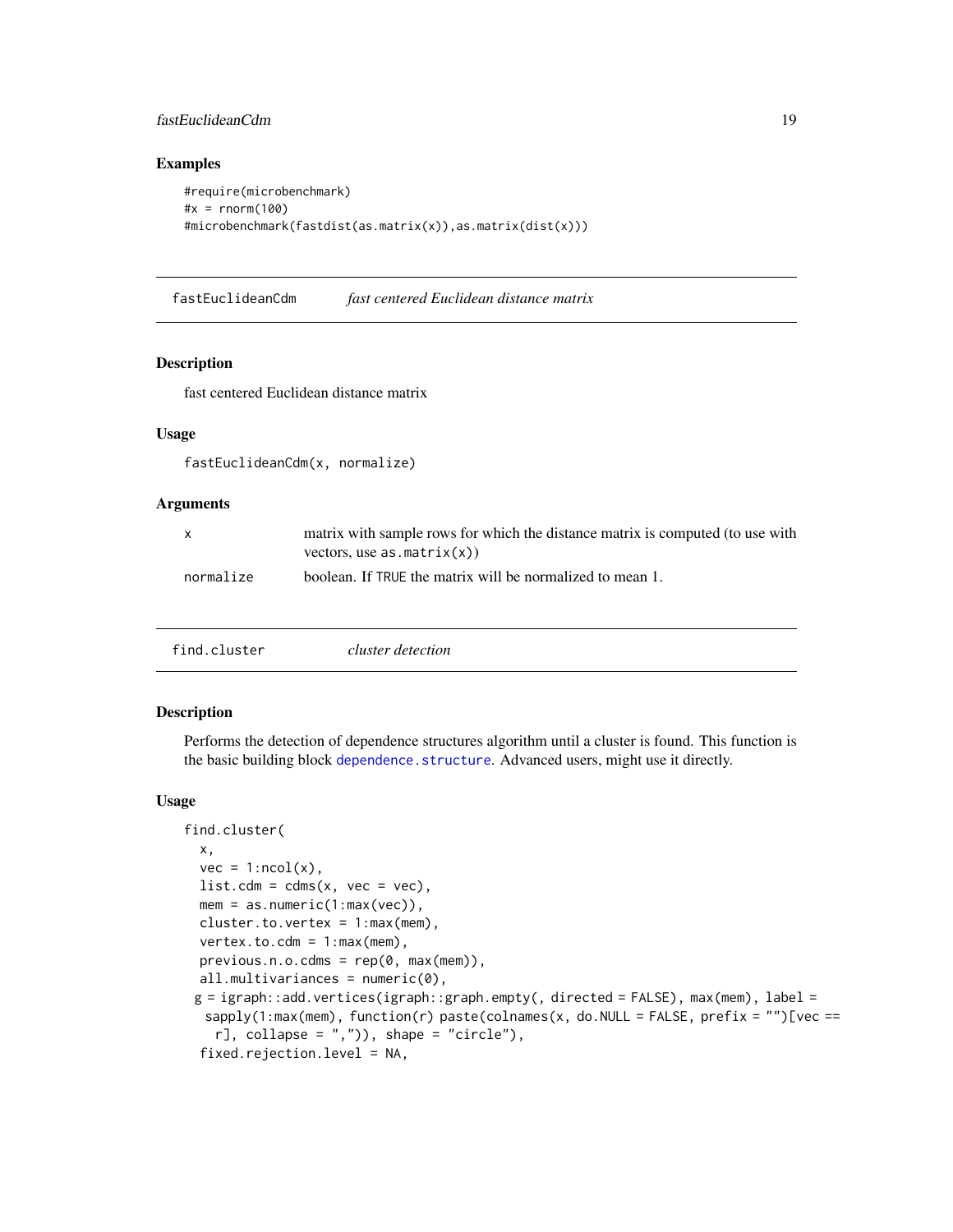```
alpha = 0.05,
 p.adjust.method = "holm",
 verbose = TRUE,
 kvec = 2:max(mem),
 parameter.range = NULL,
 type = "conservative",
 stop.too.many = NULL,
  ...
\mathcal{L}
```

| x                     | matrix with the samples                                                                                                                                                                              |
|-----------------------|------------------------------------------------------------------------------------------------------------------------------------------------------------------------------------------------------|
| vec                   | vector, it indicates which columns are initially treated together as one sample                                                                                                                      |
| list.cdm              | list of doubly centered distance matrices                                                                                                                                                            |
| mem                   | numeric vector, its length is the number of vertices, its content is the number<br>of the corresponding cluster for the current iteration, i.e., vertex i belongs to<br>cluster $mem[i]$             |
| cluster.to.vertex     |                                                                                                                                                                                                      |
|                       | vector, contains the cluster to vertex relations, i.e., cluster.to.vertex[i] is<br>the index of the vertex which represents cluster i                                                                |
| vertex.to.cdm         | vector, contains the vertex to doubly centered distance matrix relations, i.e.,<br>vertex.to.cdm[i] is the index of the doubly centered distance matrix in list.cdm<br>which corresponds to vertex i |
| previous.n.o.cdms     |                                                                                                                                                                                                      |
|                       | vector, number of the doubly centered distance matrices in the previous iteration<br>(it is used to ensure that previously check tuples are not checked again)                                       |
| all.multivariances    |                                                                                                                                                                                                      |
|                       | vector, which contains all distance multivariances which have been calculated<br>so far. Only used to finally return all distance multivariances which have been<br>calculated.                      |
| g                     | dependence structure graph                                                                                                                                                                           |
| fixed.rejection.level |                                                                                                                                                                                                      |
|                       | vector, if not NA the fixed. rejection. level[k] is used for the k-tuples, in-<br>stead of a level derived from the significance level alpha                                                         |
| alpha                 | numeric, significance level used for the (distribution-free) tests                                                                                                                                   |
| p.adjust.method       |                                                                                                                                                                                                      |
|                       | name of the method used to adjust the p-values for multiple testing, see p. adjust<br>for all possible options.                                                                                      |
| verbose               | boolean, if TRUE details during the detection are printed and whenever a cluster<br>is newly detected the (so far) detected dependence structure is plotted.                                         |
| kvec                  | vector, k-tuples are only checked for each $k$ in kvec, i.e., for kvec = 2:4 only<br>2,3 and 4-tuples would be check and then the algorithm stops.                                                   |
| parameter.range       |                                                                                                                                                                                                      |
|                       | numeric matrix, which hosts the range of significance levels or 'c.factor'<br>which yield the same detected structure                                                                                |

<span id="page-19-0"></span>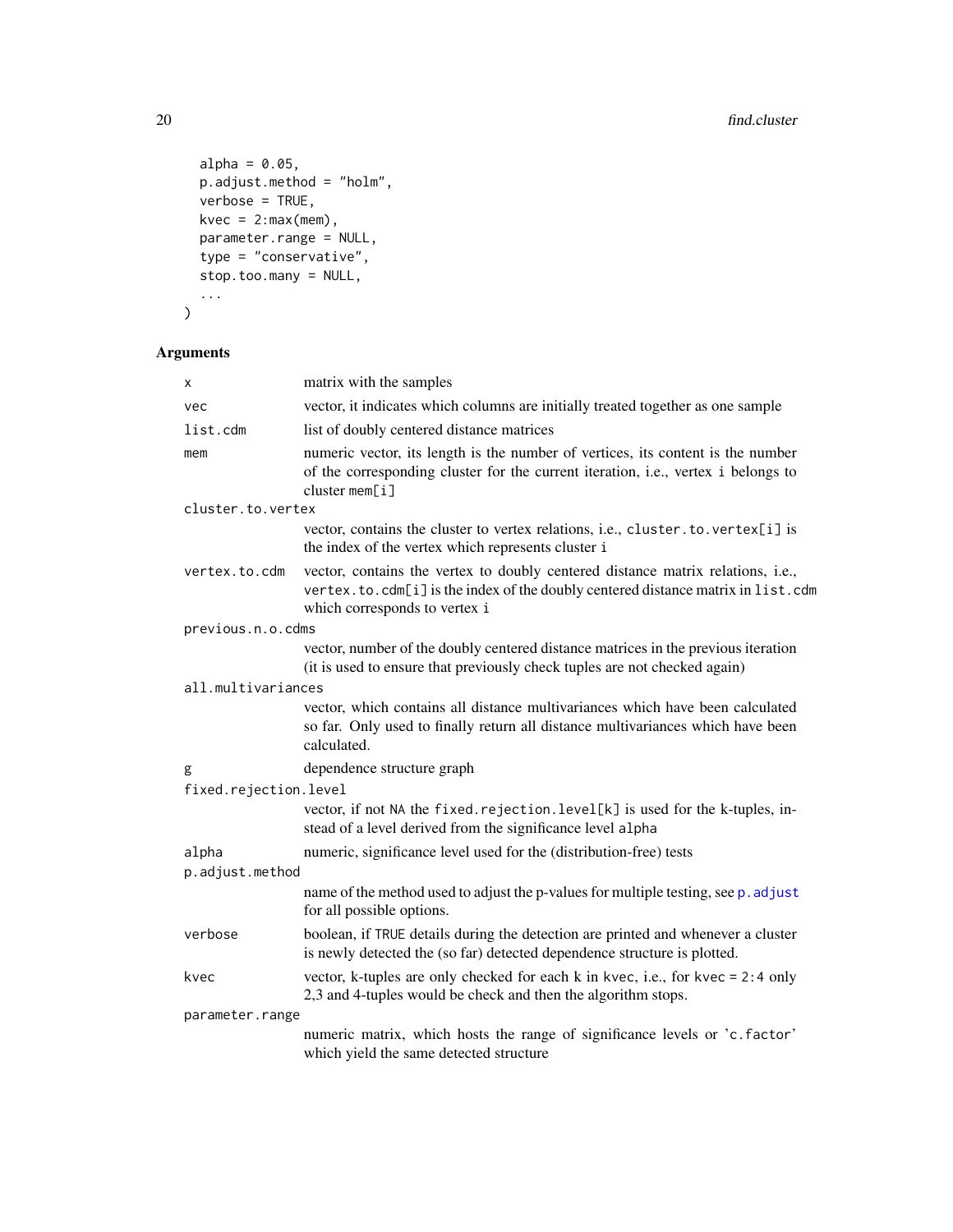# <span id="page-20-0"></span>independence.test 21

| type          | the method for the detection, one of 'conservative','resample','pearson_approx'<br>or 'consistent'.                                 |
|---------------|-------------------------------------------------------------------------------------------------------------------------------------|
| stop.too.many | numeric, upper limit for the number of tested tuples. A warning is issued if it is<br>used. Use $stop.too.max = NULL$ for no limit. |
| $\cdots$      | are passed to resample, multivariance in the case of 'type = resample'                                                              |

# Details

For further details see [dependence.structure](#page-11-1).

independence.test *test for independence*

# Description

Depreciated. Use [multivariance.test](#page-28-1) instead. It provides all options and returns test result in a standard R format.

# Usage

```
independence.test(
  x,
  vec = 1:ncol(x),
  alpha = 0.05,
  type = "distribution_free",
  verbose = TRUE,
  ...
)
```

| $\mathsf{x}$ | either a data matrix or a list of doubly centered distance matrices                                                                                                                                                                        |
|--------------|--------------------------------------------------------------------------------------------------------------------------------------------------------------------------------------------------------------------------------------------|
| vec          | if x is a matrix, then this indicates which columns are treated together as one<br>sample; if x is a list, these are the indexes for which the multivariance is calcu-<br>lated. The default is all columns and all indexes, respectively. |
| alpha        | significance level                                                                                                                                                                                                                         |
| type         | one of "pearson_approx", "distribution_free", "resample"                                                                                                                                                                                   |
| verbose      | logical, if TRUE meaningful text output is generated.                                                                                                                                                                                      |
| .            | these are passed to $cdms$ (which is only invoked if $x$ is a matrix)                                                                                                                                                                      |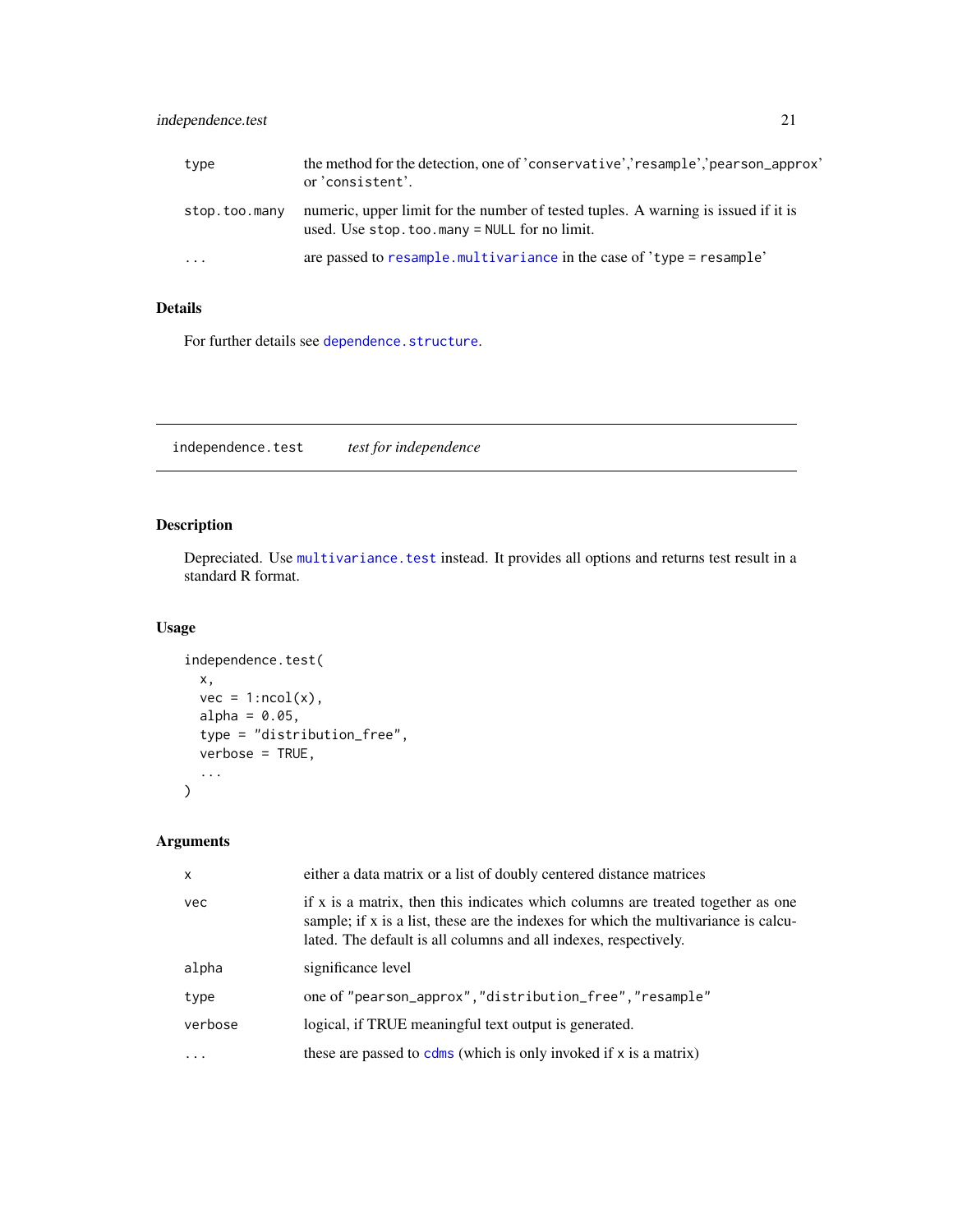# Details

This computes a test of independence for the columns of a sample matrix (required for the resampling test) or for given doubly centered distance matrices (only possible for the distribution-free test).

The "pearson\_approx" and "resample" are approximately sharp. The latter is based on a resampling approach and thus much slower. The "distribution\_free" test might be very conservative. The doubly centered distance matrices can be prepared by [cdms](#page-6-1). But note that for the test based on Pearson's approximation and for the resampling test, the data matrix has to be given.

# Value

Returns TRUE if the hypothesis of independence is NOT rejected, otherwise FALSE.

#### References

For the theoretic background see the references given on the main help page of this package: [multivariance-package.](#page-2-1)

#### Examples

```
independence.test(coins(100)) #dependent sample which is 2-independent
independence.test(coins(100),type = "resample") #dependent sample which is 2-independent
independence.test(coins(100)[,2:3]) # independent sample
independence.test(coins(100)[,2:3],type = "resample") # independent sample
```

```
independence.test(coins(10),type = "resample") #dependent sample which is 2-independent
independence.test(coins(10)[,2:3],type = "resample") #dependent sample which is 2-independent
```
layout\_on\_circles *special igraph layout for the dependence structure visualization*

# **Description**

It places the variable nodes on an outer circle and the dependency nodes on an inner circle

#### Usage

 $l$ ayout\_on\_circles(g,  $n = sum(is.na(igraph::V(g)\$level)))$ 

|   | graph                              |
|---|------------------------------------|
| n | number of vertices on outer circle |

<span id="page-21-0"></span>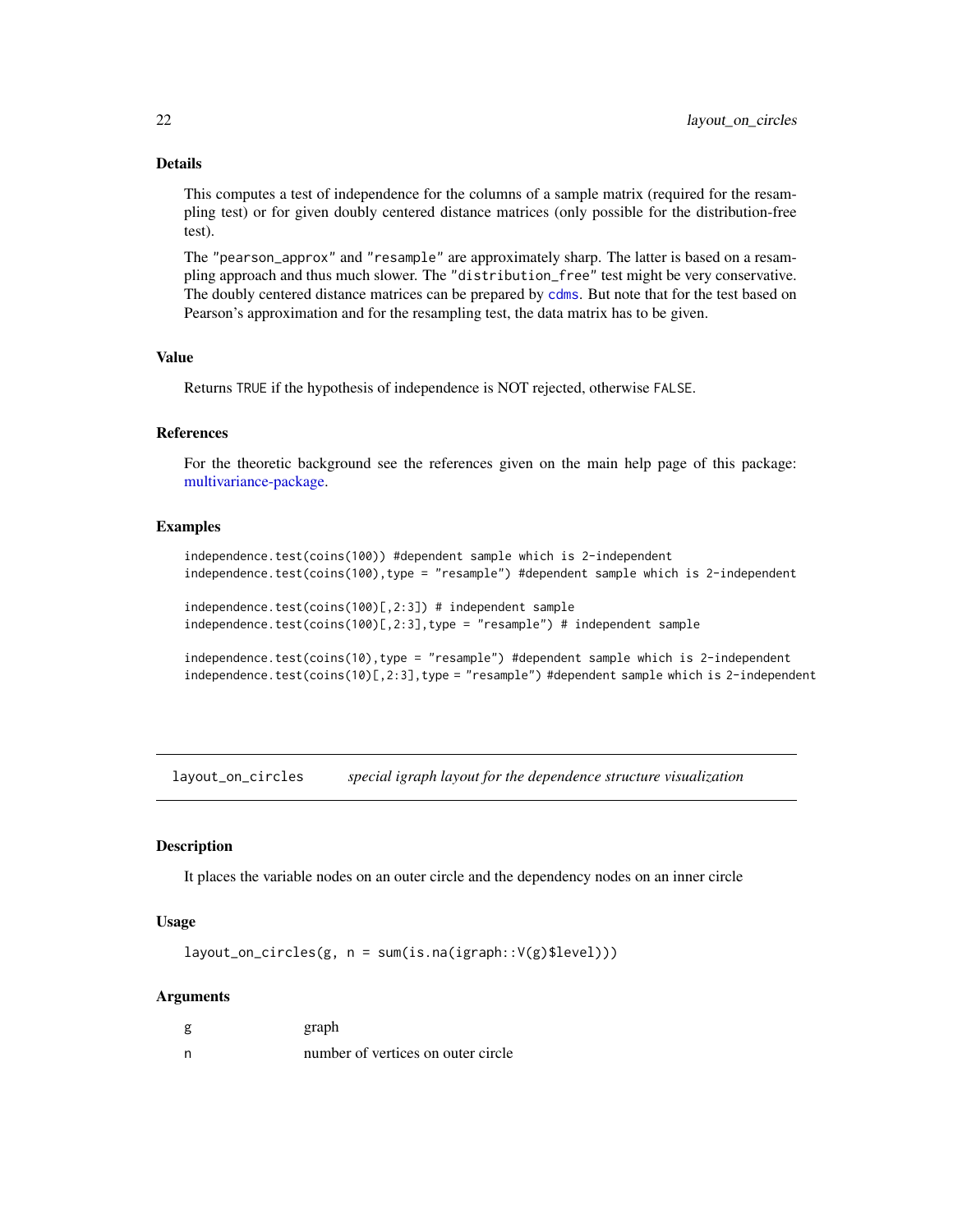# <span id="page-22-0"></span>m.multivariance 23

# Details

This is the standard layout for the full dependence structure, since in this case there often too many nodes which make the other (usual) layout incomprehensible.

# Examples

```
N = 200y = \text{coins}(N, 2)x = \text{cbind}(y, y, y)g = dependence.structure(x,structure.type = "clustered", verbose = FALSE)$graph
plot(g)
plot(g,layout = layout_on_circles(g))
```
<span id="page-22-1"></span>m.multivariance *m distance multivariance*

# Description

Computes m distance multivariance.

#### Usage

```
m.multivariance(
  x,
  vec = NA,
  m = 2,
  Nscale = TRUE,
  Escale = TRUE,
  squared = TRUE,
  ...
\mathcal{L}
```

| $\mathsf{x}$ | either a data matrix or a list of doubly centered distance matrices                                                                                                                                                                        |
|--------------|--------------------------------------------------------------------------------------------------------------------------------------------------------------------------------------------------------------------------------------------|
| vec          | if x is a matrix, then this indicates which columns are treated together as one<br>sample; if x is a list, these are the indexes for which the multivariance is calcu-<br>lated. The default is all columns and all indexes, respectively. |
| m            | $=$ 2 or 3 the m-multivariance will be computed.                                                                                                                                                                                           |
| Nscale       | if TRUE the multivariance is scaled up by the sample size (and thus it is exactly<br>as required for the test of independence)                                                                                                             |
| Escale       | if TRUE then it is scaled by the number of multivariances which are theoretically<br>summed up (in the case of independence this yields for normalized distance<br>matrices an estimator with expectation 1)                               |
| squared      | if FALSE it returns the actual multivariance, otherwise the squared multivariance<br>(less computation)                                                                                                                                    |
| $\ddots$     | these are passed to $cdms$ (which is only invoked if x is a matrix)                                                                                                                                                                        |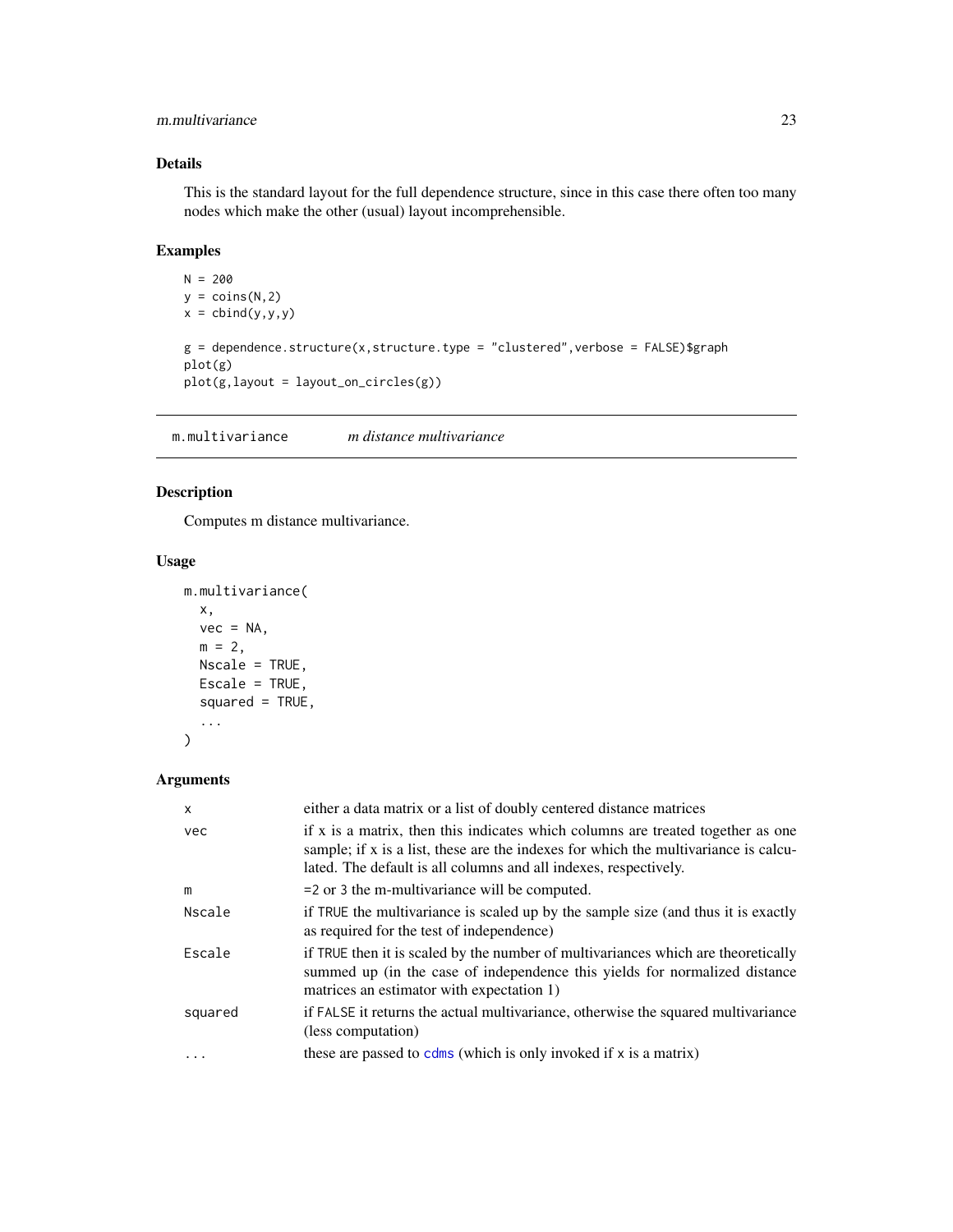#### <span id="page-23-0"></span>Details

m-distance multivariance is per definition the scaled sum of certain distance multivariances, and it characterize m-dependence.

As a rough guide to interpret the value of total distance multivariance note:

• Large values indicate dependence.

 $x = matrix(rnorm(3*30),ncol = 3)$ 

- If the random variables are (m-1)-independent and Nscale = TRUE, values close to 1 and smaller indicate m-independence, larger values indicate dependence. In fact, in the case of independence the test statistic is a Gaussian quadratic form with expectation 1 and samples of it can be generated by [resample.multivariance](#page-35-1).
- If the random variables are (m-1)-independent and Nscale = FALSE, small values (close to 0) indicate m-independence, larger values indicate dependence.

Since random variables are always 1-independent, the case m=2 characterizes pairwise independence.

Finally note, that due to numerical (in)precision the value of m-multivariance might become negative. In these cases it is set to 0. A warning is issued, if the value is negative and further than the usual (used by [all.equal](#page-0-0)) tolerance away from 0.

# References

For the theoretic background see the reference [3] given on the main help page of this package: [multivariance-package.](#page-2-1)

#### Examples

```
# the following values are identical
m.multivariance(x,m =2)
1/choose(3,2)*(multivariance(x[,c(1,2)]) +
               multivariance(x[,c(1,3)]) +
               multivariance(x[,c(2,3)]))
# the following values are identical
m.multivariance(x,m=3)
multivariance(x)
# the following values are identical
1/4*(3*(m.multipariance(x,m=2)) + m.multipariance(x,m=3))total.multivariance(x, Nscale = TRUE)
1/4*(multivariance(x[,c(1,2)], Nscale = TRUE) +
     multipartance(x[,c(1,3)], Nscale = TRUE) +
     multiplication c(x[, c(2,3)], Nscale = TRUE) + multivariance(x, Nscale = TRUE))
```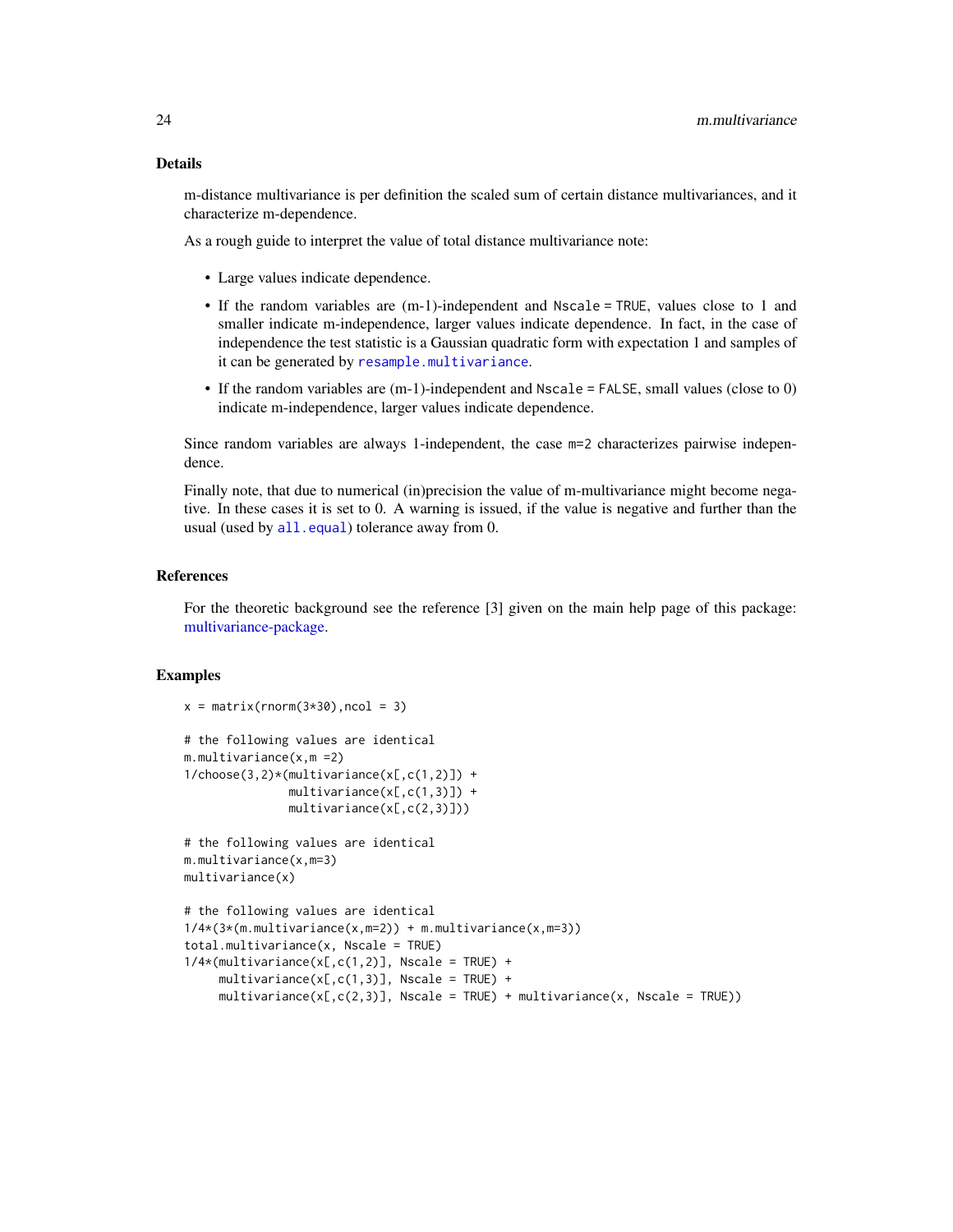#### <span id="page-24-1"></span><span id="page-24-0"></span>Description

Computes various types of sample distance multicorrelation as defined and discussed in [3,4,6].

#### Usage

```
multicorrelation(
  x,
  vec = 1:ncol(x),
  type = "total.upper.lower",
  multicorrelation.type = "normalized",
  estimator.type = "bias.corrected",
  squared = TRUE,
  ...
)
```
#### Arguments

| x                     | either a data matrix or a list of doubly centered distance matrices                                                                                                                                                                        |
|-----------------------|--------------------------------------------------------------------------------------------------------------------------------------------------------------------------------------------------------------------------------------------|
| vec                   | if x is a matrix, then this indicates which columns are treated together as one<br>sample; if x is a list, these are the indexes for which the multivariance is calcu-<br>lated. The default is all columns and all indexes, respectively. |
| type                  | default: "total.lower.upper", for details and other options see below                                                                                                                                                                      |
| multicorrelation.type |                                                                                                                                                                                                                                            |
|                       | one of "normalized", "unnormalized"                                                                                                                                                                                                        |
|                       | estimator.type one of "biased", "bias.corrected"                                                                                                                                                                                           |
| squared               | if FALSE it returns the actual multivariance, otherwise the squared multivariance<br>(less computation)                                                                                                                                    |
| $\ddots$ .            | these are passed to $cdms$ (which is only invoked if x is a matrix)                                                                                                                                                                        |

#### Details

There exist many variants of distance multicorrelation as discussed in  $[6]$  – and only in specific cases a direct comparison of the values is meaningful.

The implemented options are:

- total.upper.lower normalized bias.corrected: default; bounded by 1; fast; population limit characterizes independence by 0
- pairwise normalized bias.corrected: bounded by 1; fast; population limit characterizes pairwise independence by 0
- total.upper normalized biased: biased versions of the above
- total.lower normalized biased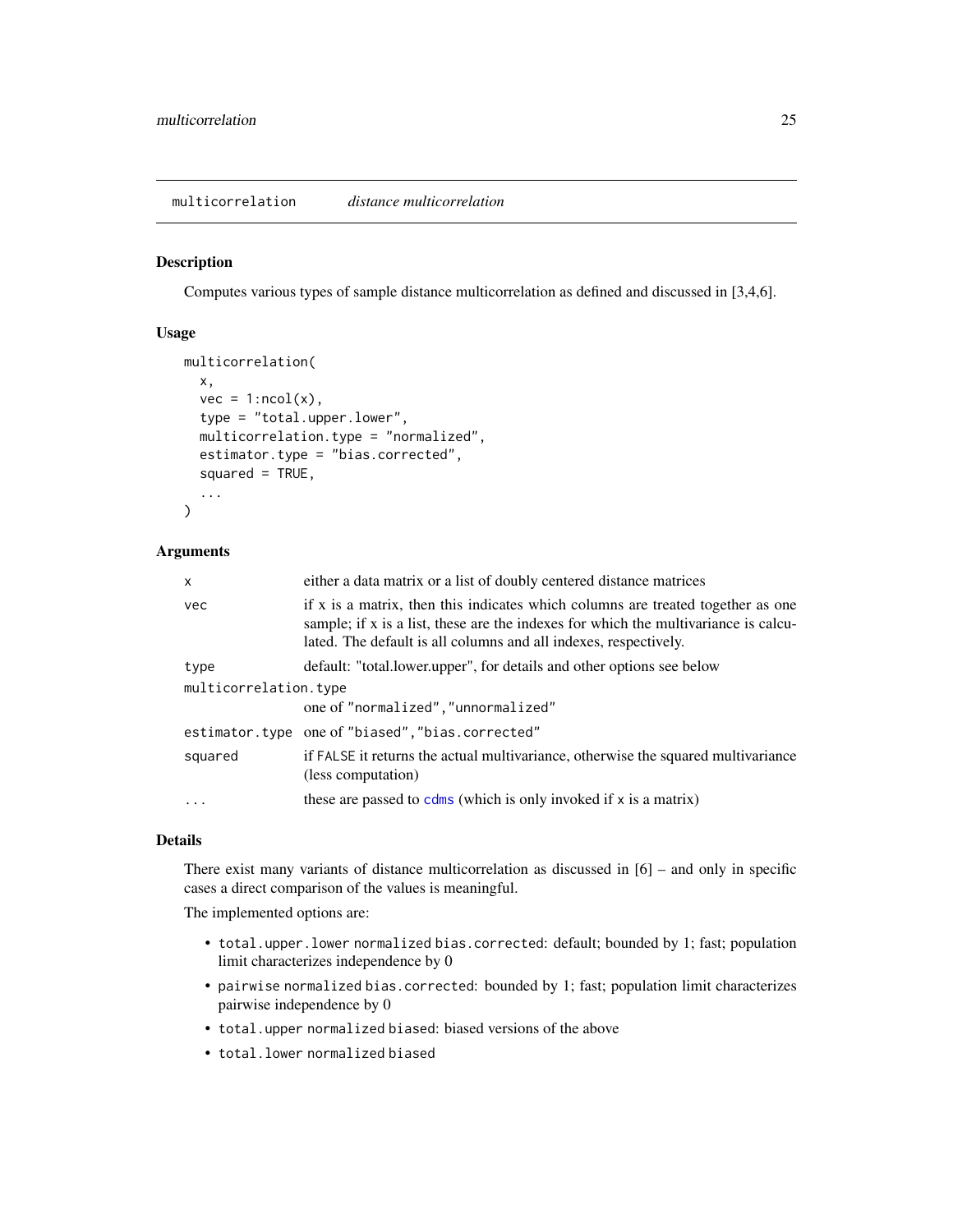- <span id="page-25-0"></span>• pairwise normalized biased
- multi normalized biased: population limit characterizes only in case of lower independence the independence of all variables by 0
- m.multi.3 normalized biased: population limit characterizes only in case of pairwise independence the 3-independence of all variables by 0
- pairwise unnormalized biased population limit characterizes pairwise independence by 0 and relation by similarity transforms by 1
- multi unnormalized biased: population limit characterizes only in case of lower independence the independence of all variables by 0 and relation by similarity transforms by 1
- m.multi.3 unnormalized biased: population limit characterizes only in case of pairwise independence the 3-independence of all variables by 0 and relation by similarity transforms by 1

Further details:

The "bias.corrected" versions require a data matrix, since they compute bias corrected centered distance matricies.

For "multi" the unnormalized and normalized version coincide if an even number of variables is considered. They usually differ if an odd number of variables is considered. If all variables are related by similarity transforms the unnormalized "unnormalized" multicorrelations are 1.

For "pairwise" an alias is "m.multi.2".

For total multicorrelation there is currently only a feasible empirical estimator for a lower or upper bound. These are upper and lower bounds for in the population setting. When using bias corrected estimators these are in general no proper bounds, but their range can be used as values for comparisons.

#### Value

Value of the multicorrelation(s).

#### References

For the theoretic background see the references [2,3,6] given on the main help page of this package: [multivariance-package.](#page-2-1)

#### Examples

```
y = rnorm(100)x = \text{cbind}(y, y \star 2, (y-2)/3, y+1, y \star 5) # all variables are related by similarity transforms
```

```
# compute all types of correlations for x:
for (ty in c("total.lower","total.upper","pairwise","m.multi.3","multi"))
for (mty in c("normalized"))
 print(paste(format(multicorrelation(
 x,type=ty,multicorrelation.type = mty,estimator.type = "biased")
  ,digits=3,nsmall = 3,width = 7),mty,ty,"correlation - biased estimate"))
for (ty in c("total.upper.lower","pairwise"))
```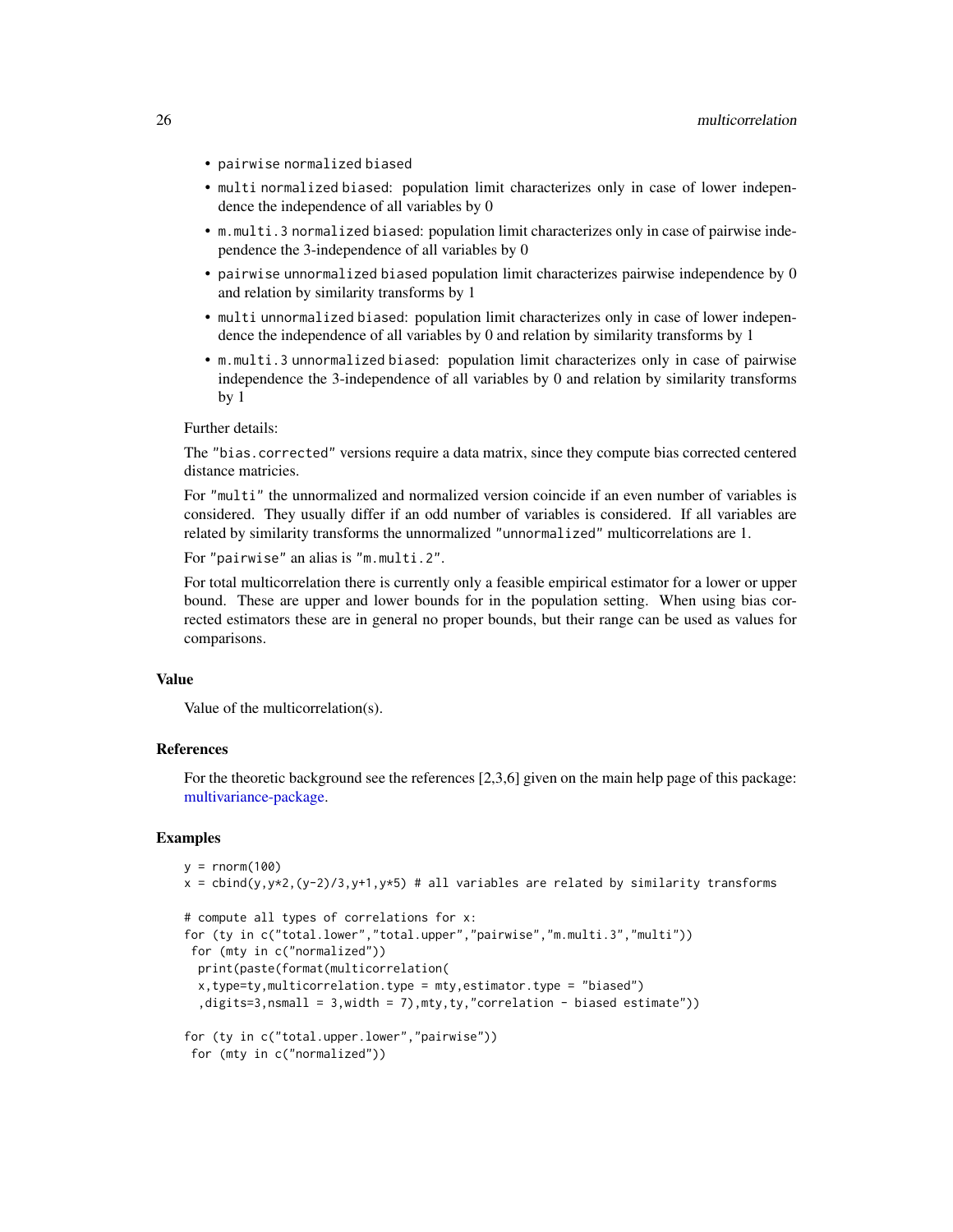```
print(paste(format(multicorrelation(
 x,type=ty,multicorrelation.type = mty,estimator.type = "bias.corrected")
  ,digits=3,nsmall = 3,width = 7),mty,ty,"correlation - bias corrected estimate"))
for (ty in c("m.multi.2","m.multi.3","multi"))
for (mty in c("unnormalized"))
 print(paste(format(multicorrelation(
 x,type=ty,multicorrelation.type = mty,estimator.type = "biased")
 ,digits=3,nsmall = 3,width = 7),mty,ty,"correlation - biased estimate"))
```
<span id="page-26-1"></span>multivariance *distance multivariance*

#### Description

Computes the distance multivariance, either for given data or a given list of doubly centered distance matrices.

#### Usage

```
multivariance(
  x,
  vec = NA,
 Nscale = TRUE,
  correlation = FALSE,
  squared = TRUE,
  ...
)
```

| $\mathsf{x}$ | either a data matrix or a list of doubly centered distance matrices                                                                                                                                                                        |
|--------------|--------------------------------------------------------------------------------------------------------------------------------------------------------------------------------------------------------------------------------------------|
| vec          | if x is a matrix, then this indicates which columns are treated together as one<br>sample; if x is a list, these are the indexes for which the multivariance is calcu-<br>lated. The default is all columns and all indexes, respectively. |
| Nscale       | if TRUE the multivariance is scaled up by the sample size (and thus it is exactly<br>as required for the test of independence)                                                                                                             |
| correlation  | depreciated, please use the function multicorrelation instead.                                                                                                                                                                             |
| squared      | if FALSE it returns the actual multivariance, otherwise the squared multivariance<br>(less computation)                                                                                                                                    |
| .            | these are passed to $cdms$ (which is only invoked if x is a matrix)                                                                                                                                                                        |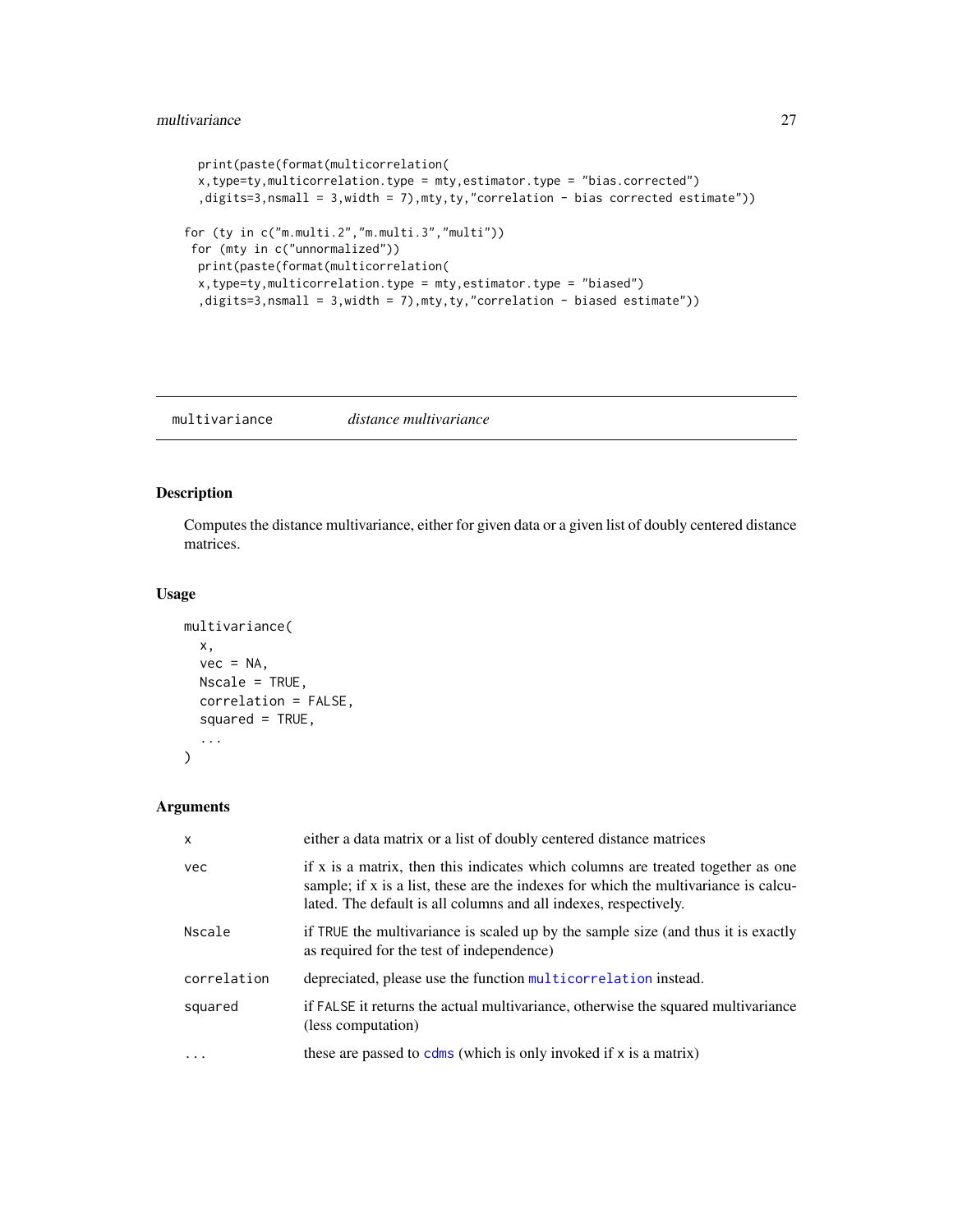# <span id="page-27-0"></span>Details

If  $x$  is a matrix and vec is not given, then each column is treated as a separate sample. Otherwise vec has to have as many elements as  $x$  has columns and values starting from 1 up to the number of 'variables', e.g. if x is an N by 5 matrix and vec =  $c(1,2,1,3,1)$  then the multivariance of the 1-dimensional variables represented by column 2 and 4 and the 3-dimensional variable represented by the columns 1,3,5 is computed.

As default it computes the normalized Nscaled squared multivariance, for a multivariance without normalization the argument normalize = FALSE has to be passed to cdms.

correlation = TRUE yields values between 0 and 1. These can be interpreted similarly to classical correlations, see also [multicorrelation](#page-24-1).

As a rough guide to interpret the value of distance multivariance note:

- If the random variables are not (n-1)-independent, large values indicate dependence, but small values are meaningless. Thus in this case use [total.multivariance](#page-39-1).
- If the random variables are (n-1)-independent and Nscale = TRUE, values close to 1 and smaller indicate independence, larger values indicate dependence. In fact, in the case of independence the test statistic is a Gaussian quadratic form with expectation 1 and samples of it can be generated by [resample.multivariance](#page-35-1).
- If the random variables are (n-1)-independent and Nscale = FALSE, small values (close to 0) indicate independence, larger values indicate dependence.

Finally note, that due to numerical (in)precision the value of multivariance might become negative. In these cases it is set to 0. A warning is issued, if the value is negative and further than the usual (used by [all.equal](#page-0-0)) tolerance away from 0.

#### References

For the theoretic background see the references given on the main help page of this package: [multivariance-package.](#page-2-1)

#### Examples

```
multivariance(matrix(rnorm(100*3),ncol = 3)) #independent sample
multivariance(coins(100)) #dependent sample which is 2-independent
x = matrix(rnorm(100*2), ncol = 2)x = \text{cbind}(x, x[, 2])multivariance(x) #dependent sample which is not 2-independent (thus small values are meaningless!)
multivariance(x[,1:2]) #these are independent
multivariance(x[,2:3]) #these are dependent
```

```
multivariance(x[,2:3],correlation = TRUE)
```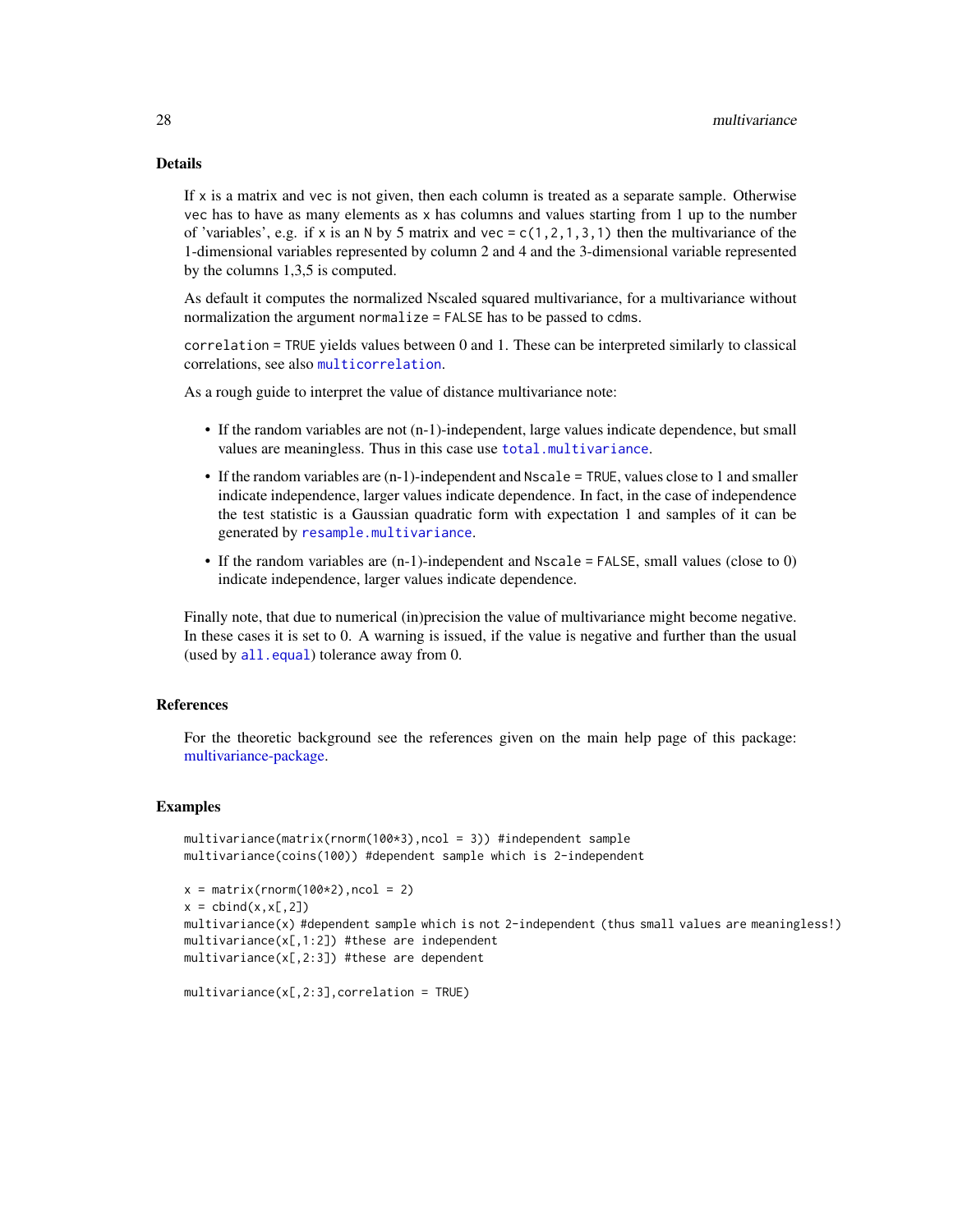<span id="page-28-2"></span><span id="page-28-0"></span>multivariance.pvalue *transform multivariance to p-value*

#### Description

Computes a conservative p-value for the hypothesis of independence for a given multivariance / m-multivariance / total multivariance.

# Usage

```
multivariance.pvalue(x)
```
#### Arguments

x value of a normalized [multivariance](#page-26-1) scaled by the sample size (i.e., computed with Nscale = TRUE)

# Details

This is based on a distribution-free approach. The p-value is conservative, i.e. it might be much smaller. This is the counterpart to rejection. level. For a less conservative approach see [resample.pvalue](#page-36-1) or [pearson.pvalue](#page-32-1).

p-values larger than 0.215 might be incorrect, since the distribution-free estimate on which the computation is based only holds up to 0.215.

#### References

For the theoretic background see the references given on the main help page of this package: [multivariance-package.](#page-2-1)

<span id="page-28-1"></span>multivariance.test *independence tests based on (total-/2-/3-) multivariance*

#### Description

This performs the (specified by type and p.value.type) independence test for the columns of a sample matrix.

#### Usage

```
multivariance.test(
  x,
  vec = 1:ncol(x),
  type = "total",
 p.value.type = "pearson_approx",
 verbose = TRUE,
  ...
)
```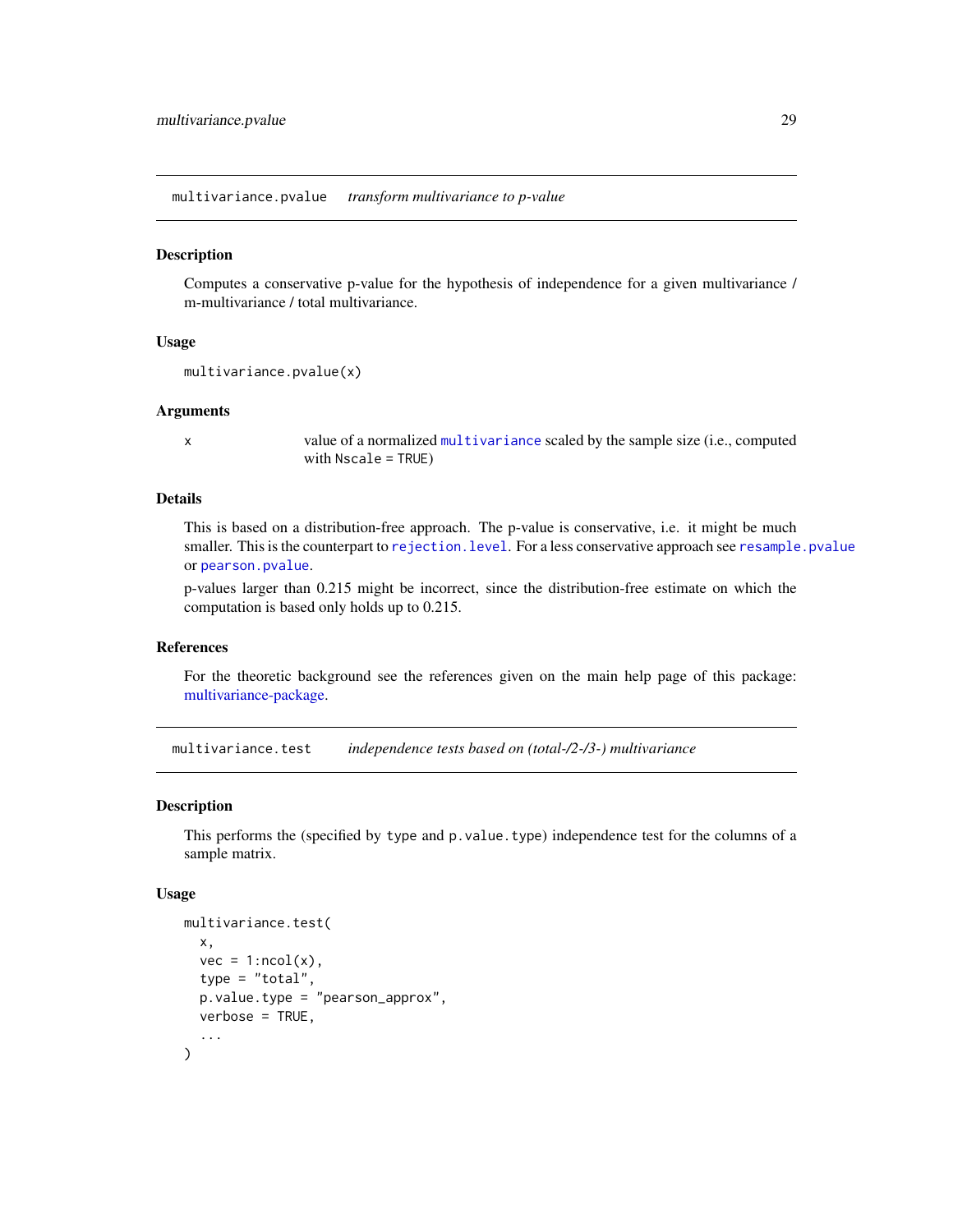#### <span id="page-29-0"></span>Arguments

| x            | matrix, each row is a sample                                                                  |
|--------------|-----------------------------------------------------------------------------------------------|
| vec          | vector which indicates which columns are treated as one sample                                |
| type         | one of "independence", "pairwise independence", "multi", "total", "m.multi.2",<br>"m.multi.3" |
| p.value.type | one of "pearson_approx", "distribution_free", "resample"                                      |
| verbose      | logical, if TRUE meaningful text output is generated.                                         |
| $\cdots$     | these are passed to cdm                                                                       |

#### Details

For the use of vec see the examples below and the more detailed explanation of this argument for [multivariance](#page-26-1).

The types "independence" and "total" are identical: an independence test is performed.

Also the types "pairwise independence" and "m.multi.2" are identical: a test of pairwise independence is performed.

The type "m.multi.3", performs a test for 3-independence, assuming pairwise independence. The type "multi" performs a test for n-independence, assuming (n-1)-independence.

There are several ways (determined by p.value.type) to estimate the p-value: The "pearson\_approx" and "resample" are approximately sharp. The latter is based on a resampling approach and thus much slower. The "distribution\_free" test might be very conservative, its p-value estimates are only valid for p-values lower than 0.215 - values above should be interpreted as "values larger than 0.215".

All tests are performed using the standard euclidean distance. Other distances can be supplied via the  $\ldots$ , see [cdm](#page-5-1) for the accepted arguments.

## Value

A list with class "htest" containing the following components:

statistic the value of the test statistic,

p.value the p-value of the test statistic,

method a character string indicating the type of test performed,

data.name a character string giving the name(s) of the data.

#### References

For the theoretic background see the references given on the main help page of this package: [multivariance-package.](#page-2-1)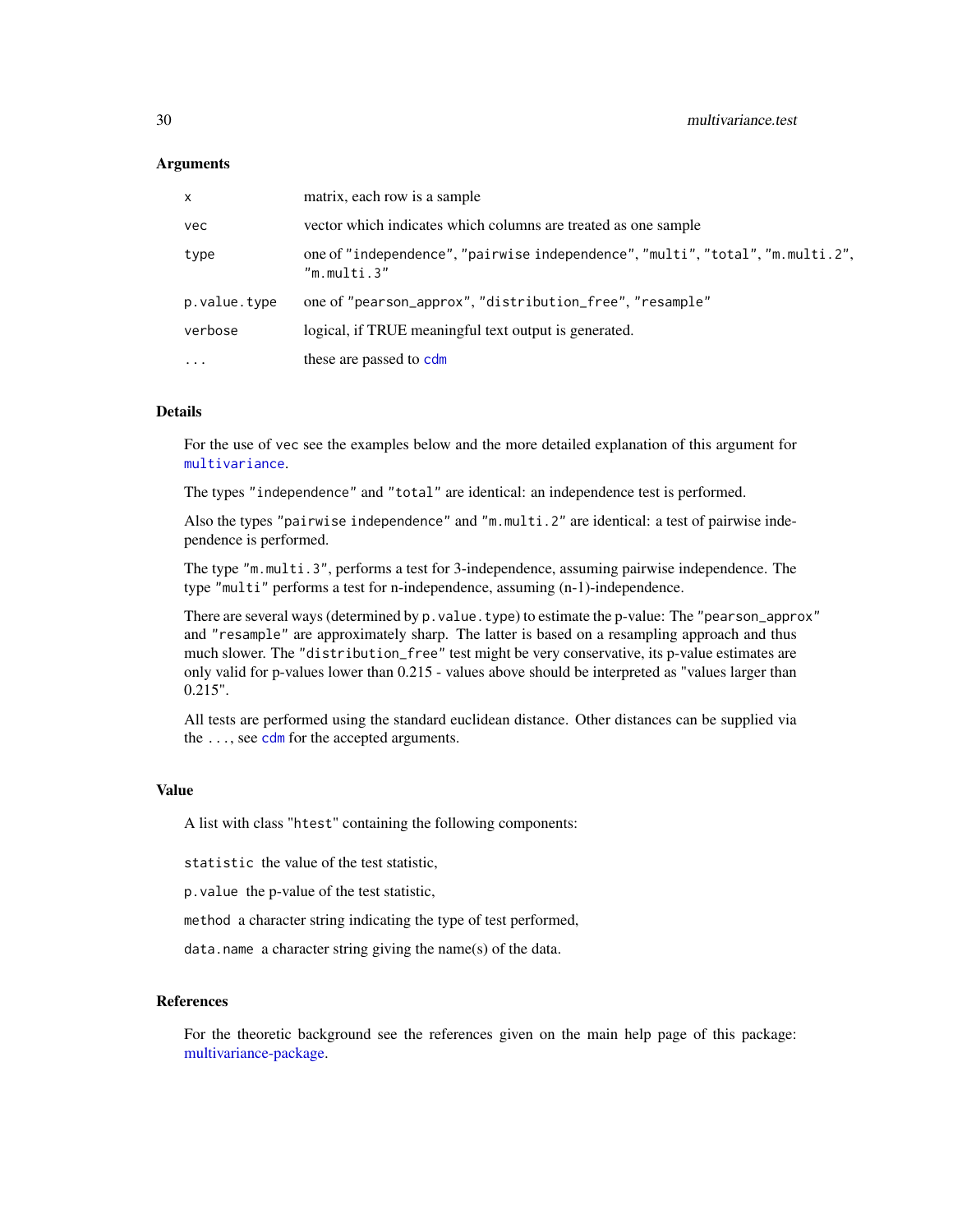# <span id="page-30-0"></span>multivariance.timing 31

#### Examples

```
# an independence test
multivariance.test(dep_struct_several_26_100,p.value.type = "distribution_free") # conservative
multivariance.test(dep_struct_several_26_100,p.value.type = "resample") #sharp but slow
multivariance.test(dep_struct_several_26_100,p.value.type = "pearson_approx") #
# as an example, all tests for one data set:
coins100 = coins(100)for (ty in c("total","m.multi.2","m.multi.3","multi"))
 for (pvt in c("distribution_free","resample","pearson_approx"))
  print(multivariance.test(coins100,type=ty,p.value.type = pvt))
# using the vec argument:
x = matrix(rnorm(50*6),ncol = 10) # a 50x6 data matrix
vec = c(1,2,3,4,5,6) # each column is treated as one variable
multivariance.test(x,vec,p.value.type = "distribution_free") # is the same as the default
vec = c(1, 2, 2, 1, 3, 1)# column 1,4,6 are treated as one variable
# column 2,3 are treated as one variable
# column 5 is treated as one variable
multiputivariate.test(x,vec,p.value.type = "distribution_free")
```
<span id="page-30-1"></span>multivariance.timing *estimate of the computation time*

## Description

Estimates the computation time. This is relative rough. First run with determine.parameters = TRUE (which takes a while). Then use the computed parameters to determine the computation time/or sample size.

#### Usage

```
multivariance.timing(
 N = NULL,n,
  sectime = NULL,
  coef.cdm = 15.2,
  coef.prod = 2.1,
  coef.sum = 1.05,
  determine.parameters = FALSE
)
```
#### Arguments

N number of samples. If NULL and sectime is given, then N is computed.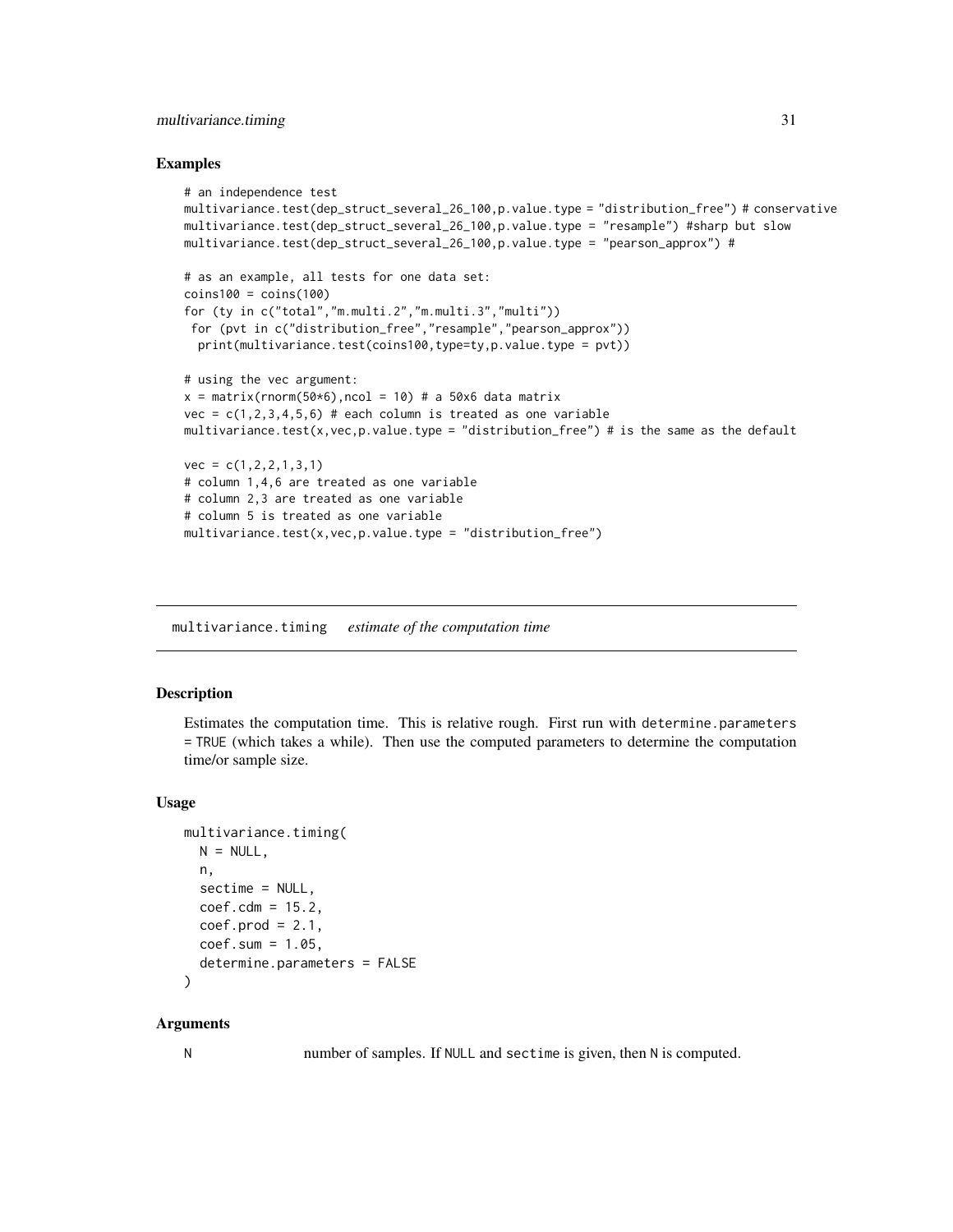<span id="page-31-0"></span>

| n                    | number of variables                                                                                                              |  |
|----------------------|----------------------------------------------------------------------------------------------------------------------------------|--|
| sectime              | desired computation time in seconds. If NULL then the required computation<br>time is computed.                                  |  |
| coef.cdm             | computation time parameter for the doubly centered distance matrices                                                             |  |
| coef.prod            | computation time parameter for matrix products                                                                                   |  |
| coef.sum             | computation time parameter for matrix sums                                                                                       |  |
| determine.parameters |                                                                                                                                  |  |
|                      | if TRUE then the parameters for the current computer are determined. This might<br>take a while $(3 \text{ loops to } N=1000)$ . |  |

### Details

When detecting the parameters, the median of the computation times is used.

#### Examples

```
Ns = (1:100)*10ns = 1:100
fulltime = outer(Ns, ns, FUN = function(N, n) multivariate. timing(N, n))contour(Ns,ns,fulltime,xlab = "N",ylab = "n",
main = "computation time of multivariance in secs",
 sub = "using default parameters -
 use 'determine.parameters = TRUE' to compute machine specific values")
# Run to determine the parameters of your system:
# multivariance.timing(determine.parameters = TRUE)
```
<span id="page-31-1"></span>multivariances.all *simultaneous computation of multivariance and total/ 2-/ 3 multivariance*

#### Description

Computes simultaneously multivariance, total multivariance, 2-multivariance and 3-multivariance.

# Usage

```
multivariances.all(x, vec = NA, Nscale = TRUE, squared = TRUE, \ldots)
```

| x    | either a data matrix or a list of doubly centered distance matrices                 |
|------|-------------------------------------------------------------------------------------|
| vec. | if x is a matrix, then this indicates which columns are treated together as one     |
|      | sample; if x is a list, these are the indexes for which the multivariance is calcu- |
|      | lated. The default is all columns and all indexes, respectively.                    |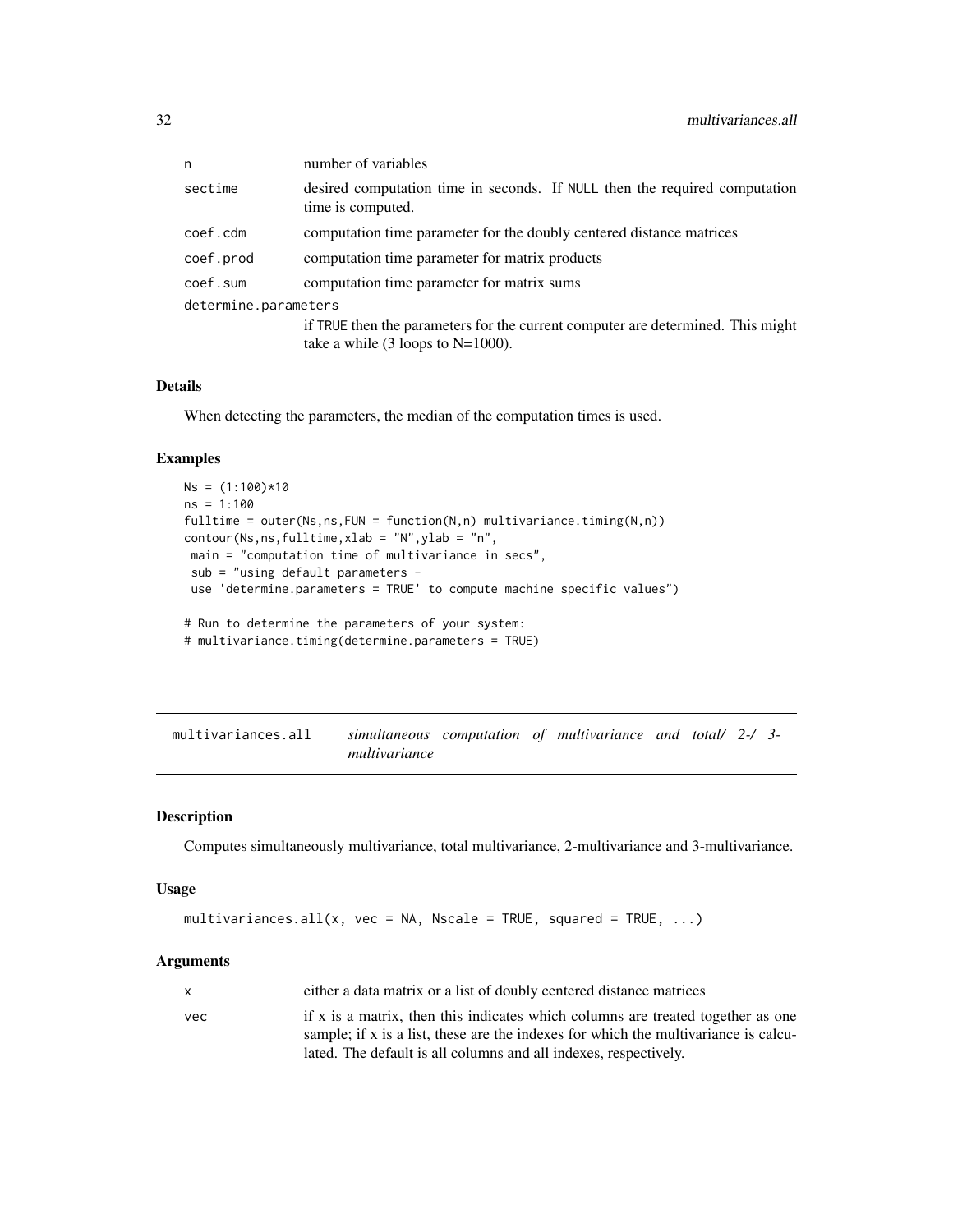# <span id="page-32-0"></span>pearson.pvalue 33

| Nscale  | if TRUE the multivariance is scaled up by the sample size (and thus it is exactly<br>as required for the test of independence) |
|---------|--------------------------------------------------------------------------------------------------------------------------------|
| squared | if FALSE it returns the actual multivariance, otherwise the squared multivariance<br>(less computation)                        |
| $\cdot$ | these are passed to come (which is only invoked if x is a matrix)                                                              |

# Details

The computation is faster than the separate computations.

#### Value

Returns a vector with multivariance, total.multivariance, 2-multivariance and 3-multivariance

#### See Also

[multivariance](#page-26-1), [total.multivariance](#page-39-1), [m.multivariance](#page-22-1)

# Examples

```
x = \text{coins}(100, k = 3)multivariances.all(x)
# yields the same as:
multivariance(x)
total.multivariance(x)
m.multivariance(x,m=2)
m.multivariance(x,m=3)
```
<span id="page-32-1"></span>pearson.pvalue *fast p-value approximation*

# Description

Computes the p-value of a sample using Pearson's approximation of Gaussian quadratic forms with the estimators developed by Berschneider and Böttcher in [4].

# Usage

```
pearson.pvalue(x, vec = NA, type = "multi", \dots)
```

| X    | matrix, the rows should be iid samples                                                                                                      |
|------|---------------------------------------------------------------------------------------------------------------------------------------------|
| vec  | vector, which indicates which columns of x are treated together as one sample.<br>The default case treats each column as a separate sample. |
| type | one of "multi","total","m.multi.2","m.multi.3","all"                                                                                        |
| .    | these are passed to cdms                                                                                                                    |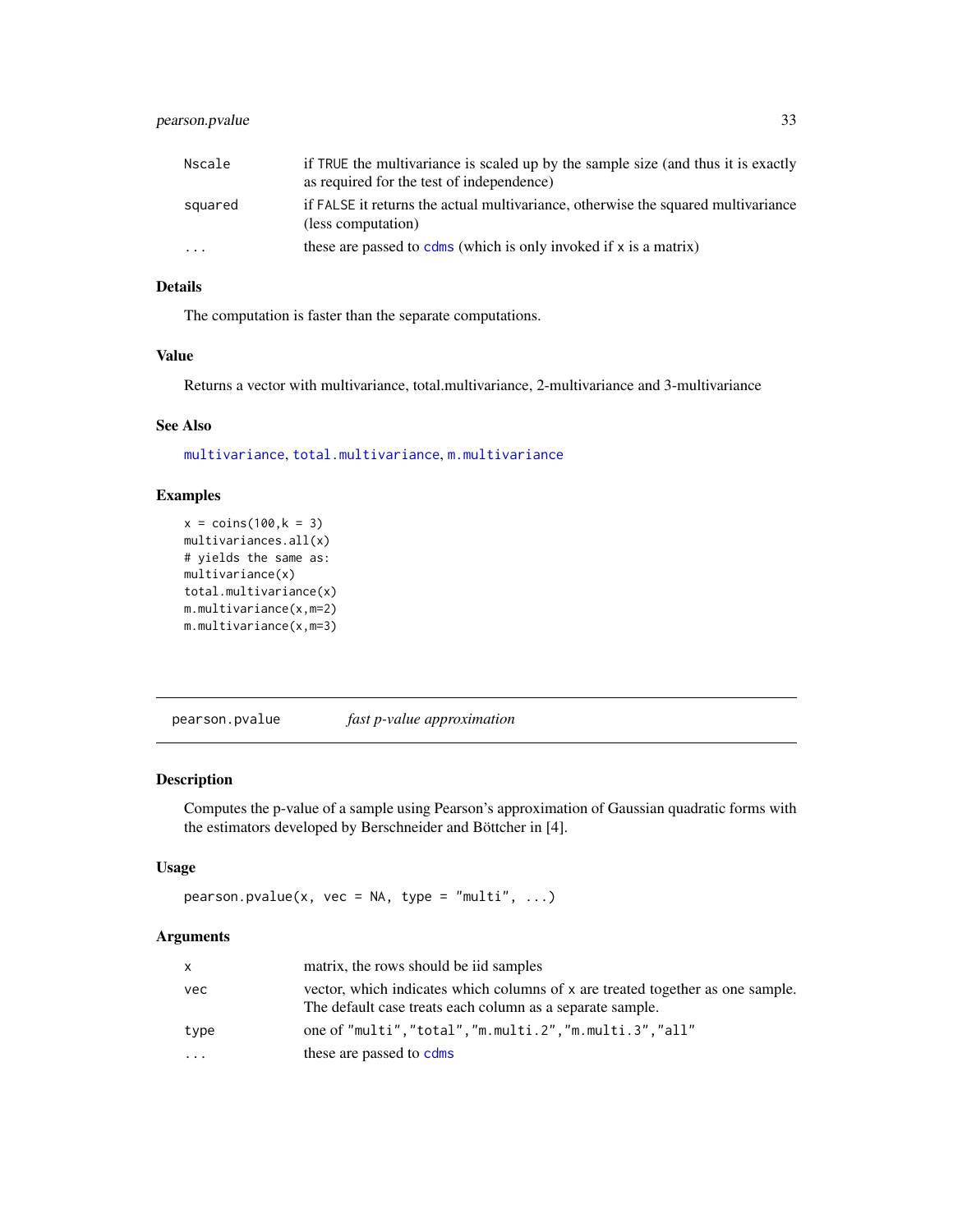# <span id="page-33-0"></span>Details

This is the method recommended in [4], i.e., using Pearson's quadratic form estimate with the unbiased finite sample estimators for the mean and variance of normalized multivariance together with the unbiased estimator for the limit skewness.

## References

For the theoretic background see the reference [4] given on the main help page of this package: [multivariance-package.](#page-2-1)

pearson.qf *approximate distribution function of a Gaussian quadratic form*

# Description

Approximation of the of the value of the distribution function of a Gaussian quadratic form based on its first three moments.

# Usage

```
pearson.qf(x, moment, lower.tail = TRUE, verbose = FALSE)
```
#### Arguments

| <b>X</b>   | value at which the distribution function is to be evaluated                                         |
|------------|-----------------------------------------------------------------------------------------------------|
| moment     | vector with the mean, variance and skewness of the quadratic form                                   |
| lower.tail | logical, indicating of the lower or upper tail of the distribution function should<br>be calculated |
| verbose    | logical, if TRUE a warning is issued if negative moments are sanitized to 0.                        |

#### Details

This is Pearson's approximation for Gaussian quadratic forms as stated in [4] (equation (4.65) in arXiv:1808.07280v2)

# References

For the theoretic background see the reference [4] given on the main help page of this package: [multivariance-package.](#page-2-1)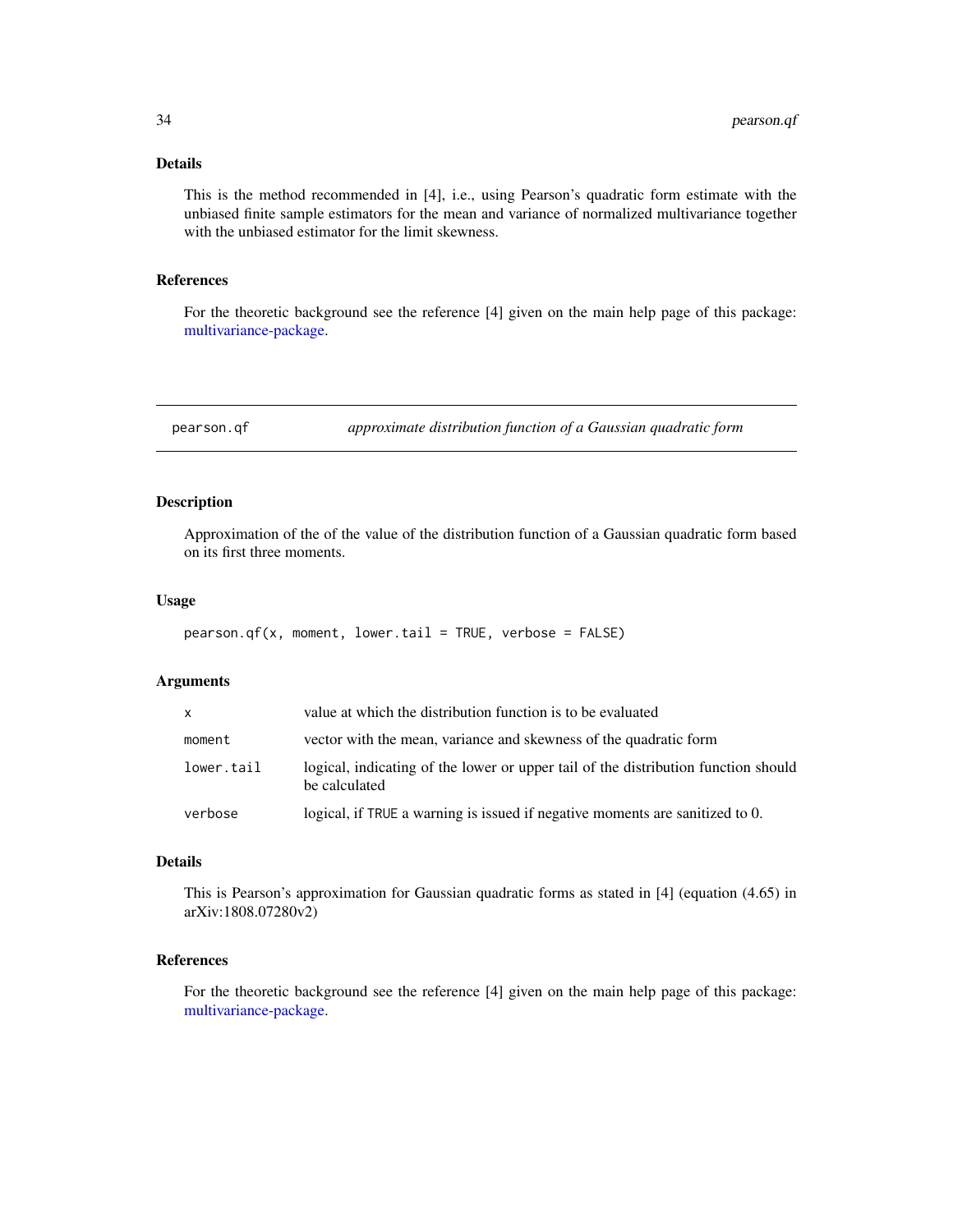<span id="page-34-1"></span><span id="page-34-0"></span>rejection.level *rejection level for the test statistic*

#### Description

Under independence the probability for the normalized and Nscaled (squared) multivariance to be above this level is less than alpha. The same holds for the normalized, Nscaled and Escaled (squared) total multivariance and m-multivariance.

#### Usage

```
rejection.level(alpha)
```
# Arguments

alpha level of significance

#### Details

This is based on a distribution-free approach. The value might be very conservative. This is the counterpart to [multivariance.pvalue](#page-28-2). For a less conservative approach see [resample.rejection.level](#page-37-1).

The estimate is only valid for alpha smaller than 0.215.

#### Examples

```
rejection.level(0.05) #the rejection level, for comparison with the following values
total.multivariance(matrix(rnorm(100*3),ncol = 3)) #independent sample
total.multivariance(coins(100)) #dependent sample which is 2-independent
```

```
# and the p values are (to compare with alpha)
multivariance.pvalue(total.multivariance(matrix(rnorm(100*3),ncol = 3))) #independent sample
multivariance.pvalue(total.multivariance(coins(100))) #dependent sample which is 2-independent
```

```
## Not run:
# visualization of the rejection level
curve(rejection.length(x), xlim = c(0.001, 0.215), xlab = "alpha")
```
## End(Not run)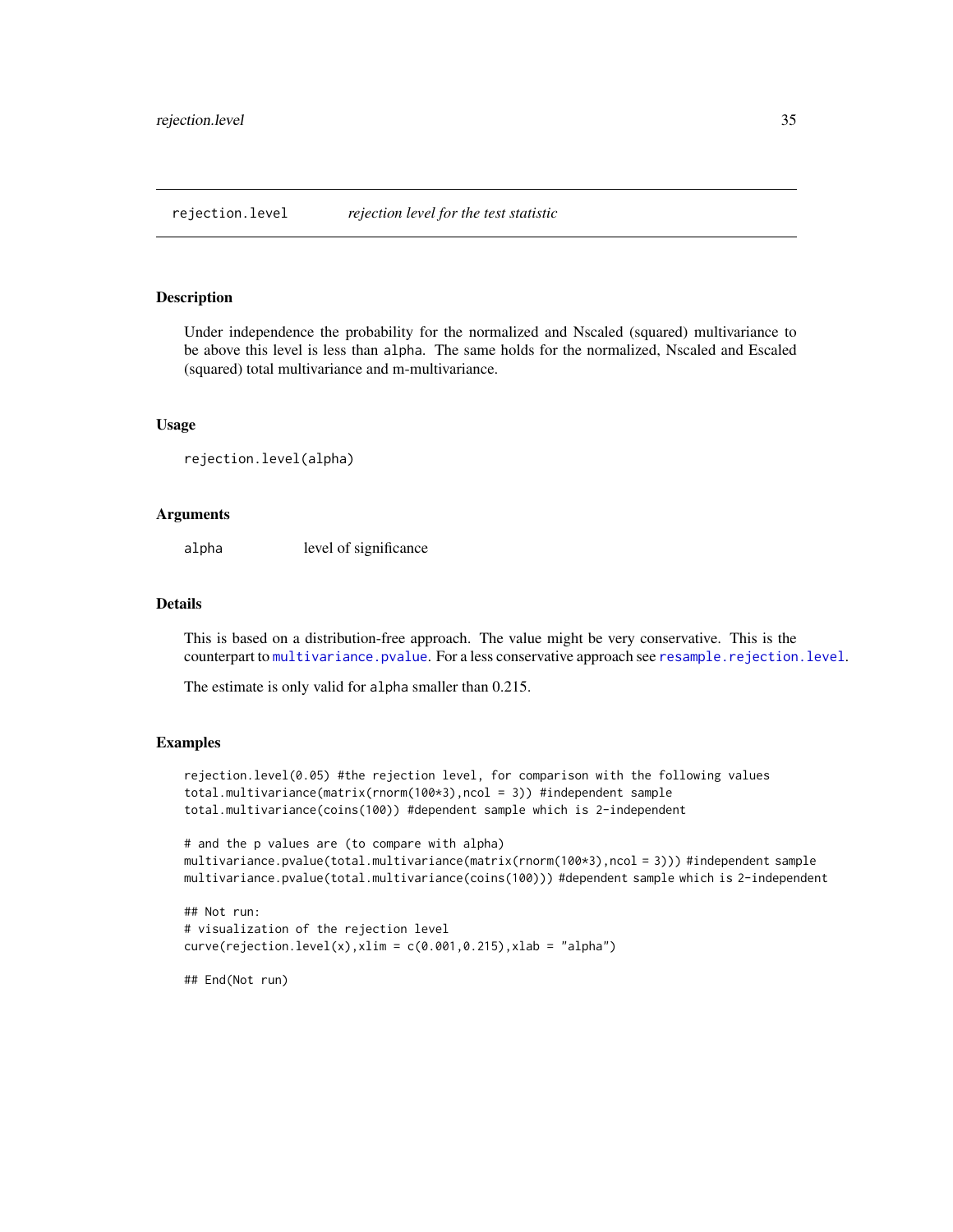<span id="page-35-1"></span><span id="page-35-0"></span>resample.multivariance

*resampling (total /m-) multivariance*

# Description

The distribution of the test statistic under the hypothesis of independence is required for the independence tests. This function generates approximate samples of this distribution either by sampling without replacement (permutations) or by sampling with replacement (bootstrap).

#### Usage

```
resample.multivariance(
  x,
  vec = 1:ncol(x),
  times = 300,
  type = "multi",resample.type = "permutation",
  ...
)
```
#### Arguments

| $\mathsf{x}$  | matrix, the rows should be iid samples                                                                                                |
|---------------|---------------------------------------------------------------------------------------------------------------------------------------|
| vec           | vector, which indicates which columns of x are treated together as one sample                                                         |
| times         | integer, number of samples to generate                                                                                                |
| type          | one of "multi", "total", "m.multi.2", "m.multi.3", "all"                                                                              |
| resample.type | one of "permutation", "bootstrap". The samples are generated without re-<br>placement (permutations) or with replacement (bootstrap). |
| $\cdots$      | is passed to cdms, multivariance, total.multivariance, m. multivariance,<br>respectively.                                             |

#### Details

The resampling is done by sampling from the original data either without replacement ("permutation") or with replacement ("bootstrap"). Using resampling without replacement is (much) faster (due to special identities which only hold in this case).

For convenience also the actual (total /m-) multivariance is computed and its p-value.

#### Value

A list with elements

resampled the (total/m-)multivariances of the resampled data,

original the (total/m-)multivariance of the original data,

p.value the p-value of the original data, computed using the resampled data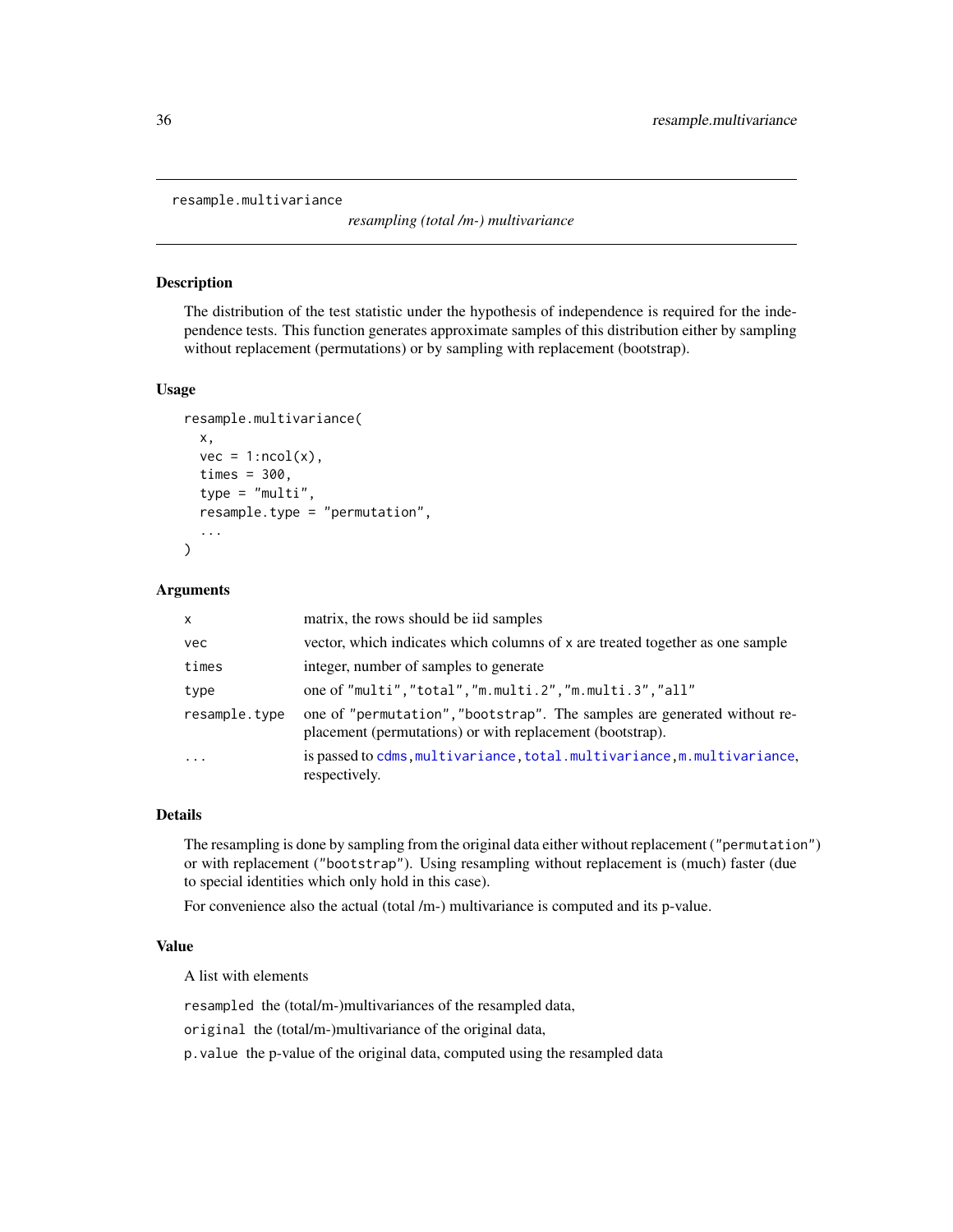# <span id="page-36-0"></span>resample.pvalue 37

#### References

For the theoretic background see the reference [3] given on the main help page of this package: [multivariance-package.](#page-2-1)

#### Examples

```
re.m = resample.multivariance(matrix(rnorm(30*2),nrow = 30),
                        type= "multi",times = 300)$resampled
curve(ecdf(re.m)(x), xlim = c(0,4), main = "empirical distribution of the test statistic under H_0")
```
<span id="page-36-1"></span>resample.pvalue *p-value via resampling*

#### Description

Use a resampling method to generate samples of the test statistic under the hypothesis of independence. Based on these the p.value of a given value of a test statistic is computed.

#### Usage

```
resample.pvalue(value, ...)
```
#### Arguments

| value                   | numeric, the value of (total-/m-)multivariance for which the p-value shall be<br>computed |
|-------------------------|-------------------------------------------------------------------------------------------|
| $\cdot$ $\cdot$ $\cdot$ | passed to resample.multivariance. Required is the data matrix x.                          |

## Details

This function is useful if a p-value of a test statistic shall be computed based on the resampling values of the test statistic of a different sample. For the p-value based on the same sample [resample.multivariance\(](#page-35-1)...)\$p.v is sufficient.

#### Value

It returns 1 minus the value of the empirical distribution function of the resampling samples evaluated at the given value.

## References

For the theoretic background see the reference [3] given on the main help page of this package: [multivariance-package.](#page-2-1)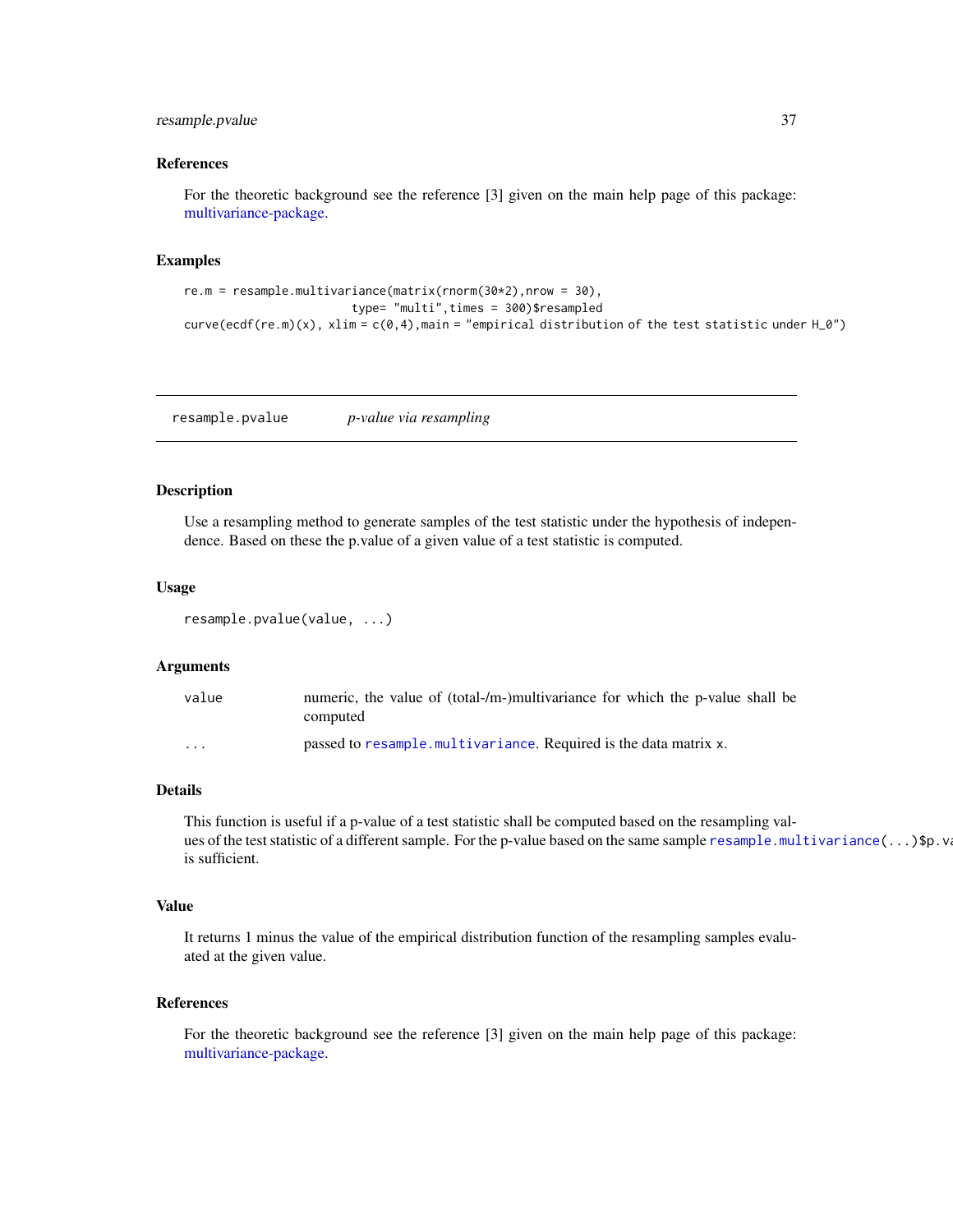#### Examples

```
x = \text{coins}(100)resample.pvalue(multivariance(x),x=x,times = 300)
resample.pvalue(multivariances.all(x), x=x, times = 300, type = "all")
```
<span id="page-37-1"></span>resample.rejection.level

*rejection level via resampling*

# Description

Uses the resample method to sample from the test statistic under the hypothesis of independence. The alpha quantile of these samples is returned.

#### Usage

```
resample.rejection.level(alpha = 0.05, ...)
```
# Arguments

| alpha    | numeric, the significance value                                  |
|----------|------------------------------------------------------------------|
| $\cdots$ | passed to resample.multivariance. Required is the data matrix x. |

# References

For the theoretic background see the reference [3] given on the main help page of this package: [multivariance-package.](#page-2-1)

#### Examples

```
resample.rejection.level(0.05,matrix(rnorm(30*2),nrow = 30))
resample.rejection.level(0.05,matrix(rnorm(30*3),nrow = 30),vec = c(1,1,2))
```

| sample.cdms |  | resamples doubly centered distance matrices |  |
|-------------|--|---------------------------------------------|--|
|-------------|--|---------------------------------------------|--|

#### Description

resamples doubly centered distance matrices

#### Usage

```
sample.cdms(list.cdm, replace = FALSE, incl.first = FALSE)
```
<span id="page-37-0"></span>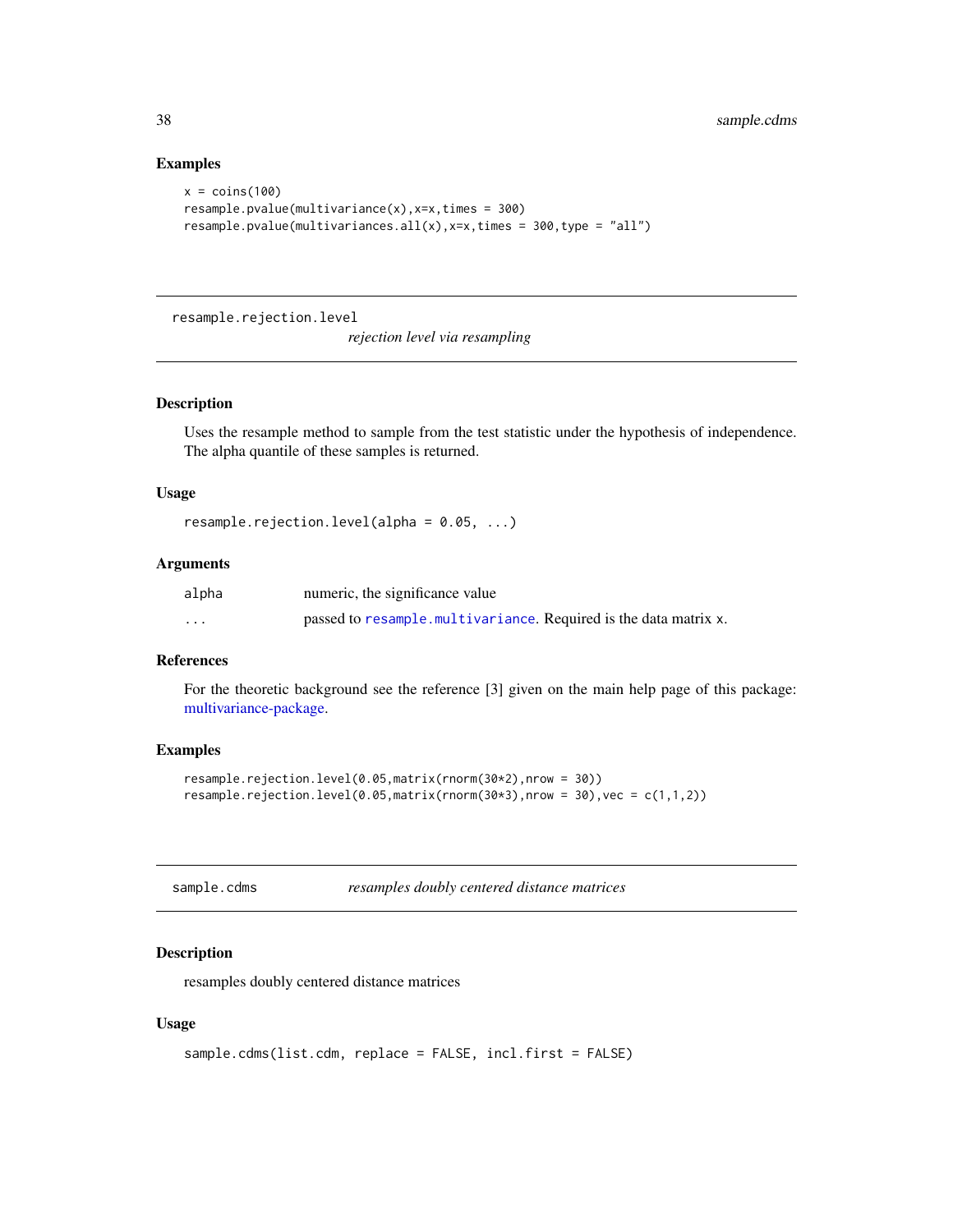# <span id="page-38-0"></span>sample.cols 39

#### Arguments

| list.cdm   | a list of doubly centered distance matrices            |
|------------|--------------------------------------------------------|
| replace    | boolean, sampling with or without replacement          |
| incl.first | boolean, if TRUE also the first component is resampled |

#### Value

Returns a list of doubly centered distance matrices, each matrix corresponds to the resampled columns of the corresponding sample, using resampling with replacement (bootstrap) or without replacement (permutations).

sample.cols *resample the columns of a matrix*

# Description

resample the columns of a matrix

#### Usage

```
sample.cols(x, vec = 1:ncol(x), replace = TRUE, incl.first = TRUE)
```
#### Arguments

| $\mathsf{X}$ | matrix                                                 |
|--------------|--------------------------------------------------------|
| vec          | vector, indicates which columns belong together        |
| replace      | boolean, sampling with or without replacement          |
| incl.first   | boolean, if TRUE also the first component is resampled |

# Value

Returns a matrix with the same dimensions as x. The columns are resampled from the original columns. The resampling is done with replacement (replace = TRUE) or without (replace = FALSE). Columns which belong together (indicated by vec) are resampled identically, i.e., all values in rows of these are kept together.

# Examples

```
sample.cols(matrix(1:15,nrow = 5), vec = c(1,1,2))
```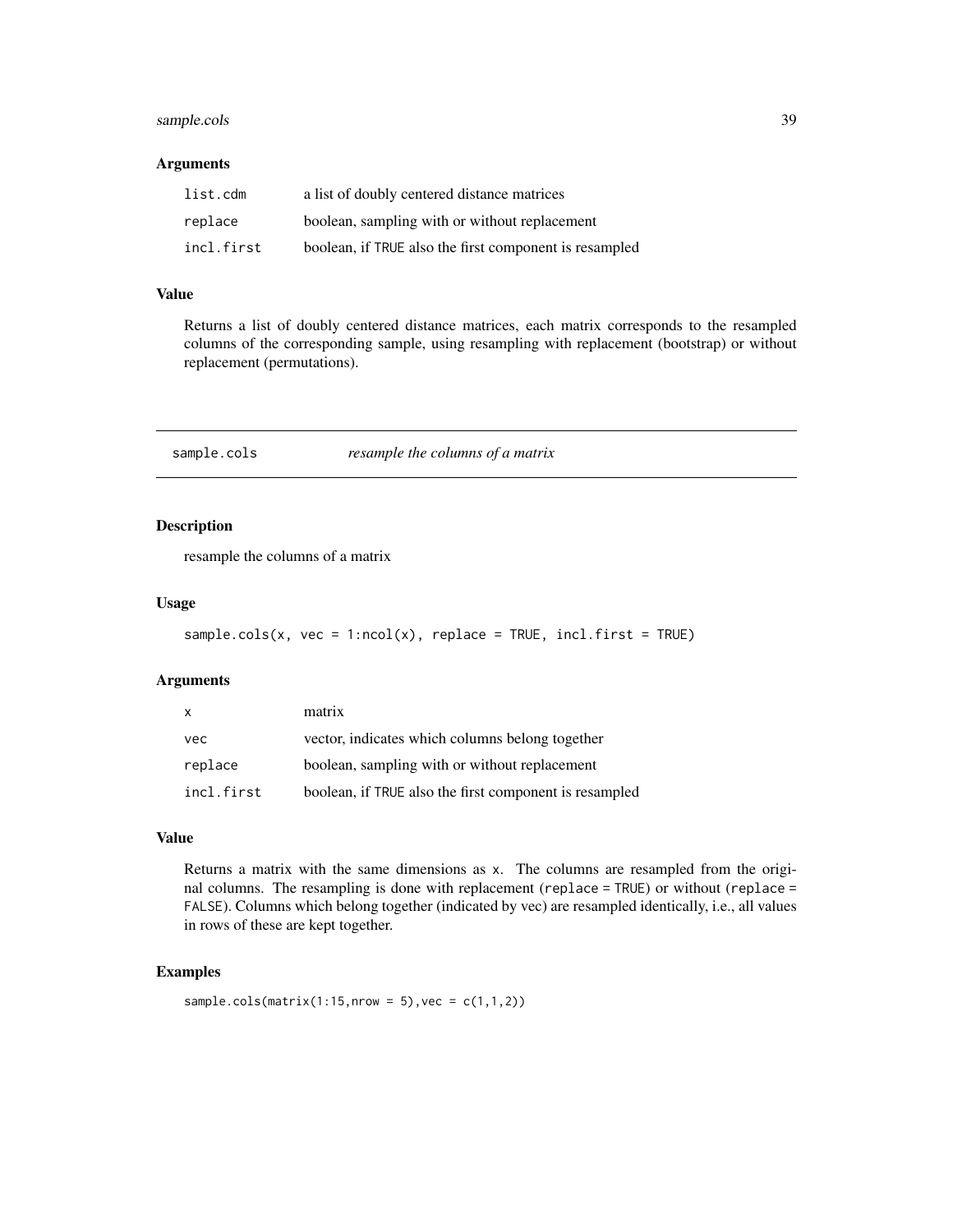<span id="page-39-2"></span><span id="page-39-0"></span>

# Description

This function creates samples of a tetrahedron-dice colored r, g, b and rgb. Each sample indicates if for the thrown dice the colors r, g and b are contained on the bottom side of the dice.

# Usage

 $tetrahedron(N = 1000)$ 

# Arguments

N number of samples

#### Value

It returns the samples of the events r, g and b as rows of a N by 3 matrix (the first column corresponds to r, the second to g,...). TRUE indicates that this color is on the bottom side of the dice. The columns are dependent but 2-independent.

# References

For the theoretic background see the reference [3] given on the main help page of this package: [multivariance-package.](#page-2-1)

# Examples

tetrahedron(10)

<span id="page-39-1"></span>total.multivariance *total distance multivariance*

# Description

computes the total distance multivariance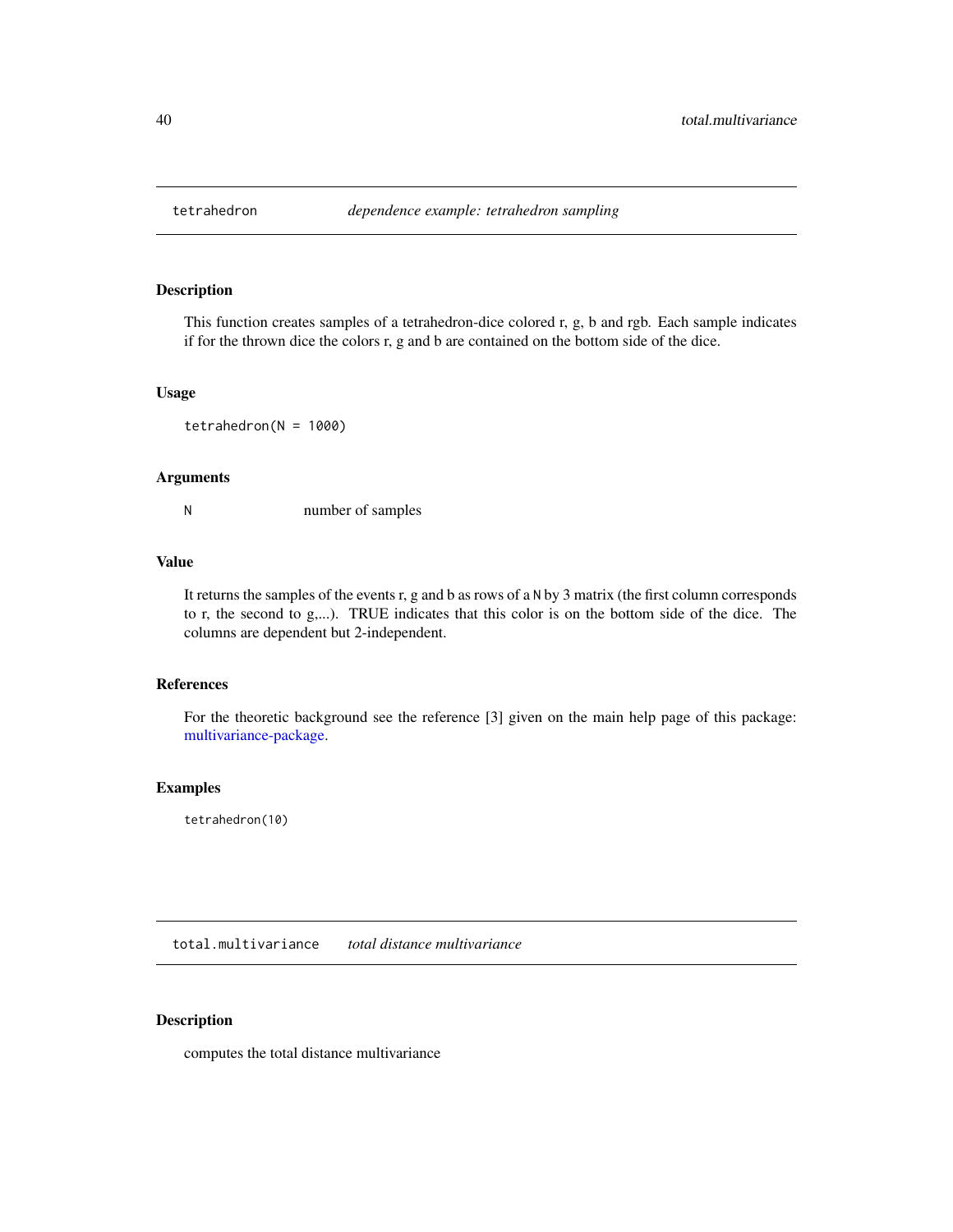<span id="page-40-0"></span>total.multivariance 41

# Usage

```
total.multivariance(
  x,
  vec = NA,
  lambda = 1,
 Nscale = TRUE,
 Escale = TRUE,
  squared = TRUE,
  ...
)
```
#### Arguments

| $\mathsf{x}$ | either a data matrix or a list of doubly centered distance matrices                                                                                                                                                                        |
|--------------|--------------------------------------------------------------------------------------------------------------------------------------------------------------------------------------------------------------------------------------------|
| vec          | if x is a matrix, then this indicates which columns are treated together as one<br>sample; if x is a list, these are the indexes for which the multivariance is calcu-<br>lated. The default is all columns and all indexes, respectively. |
| lambda       | a scaling parameter $>0$ . Each k-tuple multivariance gets weight $lambda^-(n-k)$ .                                                                                                                                                        |
| Nscale       | if TRUE the multivariance is scaled up by the sample size (and thus it is exactly<br>as required for the test of independence)                                                                                                             |
| Escale       | if TRUE then it is scaled by the number of multivariances which are theoretically<br>summed up (in the case of independence this yields for normalized distance<br>matrices an estimator with expectation 1)                               |
| squared      | if FALSE it returns the actual multivariance, otherwise the squared multivariance<br>(less computation)                                                                                                                                    |
| .            | these are passed to colms (which is only invoked if $x$ is a matrix)                                                                                                                                                                       |

#### Details

Total distance multivariance is per definition the scaled sum of certain distance multivariances, and it characterize dependence.

As a rough guide to interpret the value of total distance multivariance note:

- Large values indicate dependence.
- For Nscale = TRUE values close to 1 and smaller indicate independence, larger values indicate dependence. In fact, in the case of independence the test statistic is a Gaussian quadratic form with expectation 1 and samples of it can be generated by [resample.multivariance](#page-35-1).
- For Nscale = FALSE small values (close to 0) indicate independence, larger values indicate dependence.

Finally note, that due to numerical (in)precision the value of total multivariance might become negative. In these cases it is set to 0. A warning is issued, if the value is negative and further than the usual (used by [all.equal](#page-0-0)) tolerance away from 0.

# References

For the theoretic background see the references given on the main help page of this package: [multivariance-package.](#page-2-1)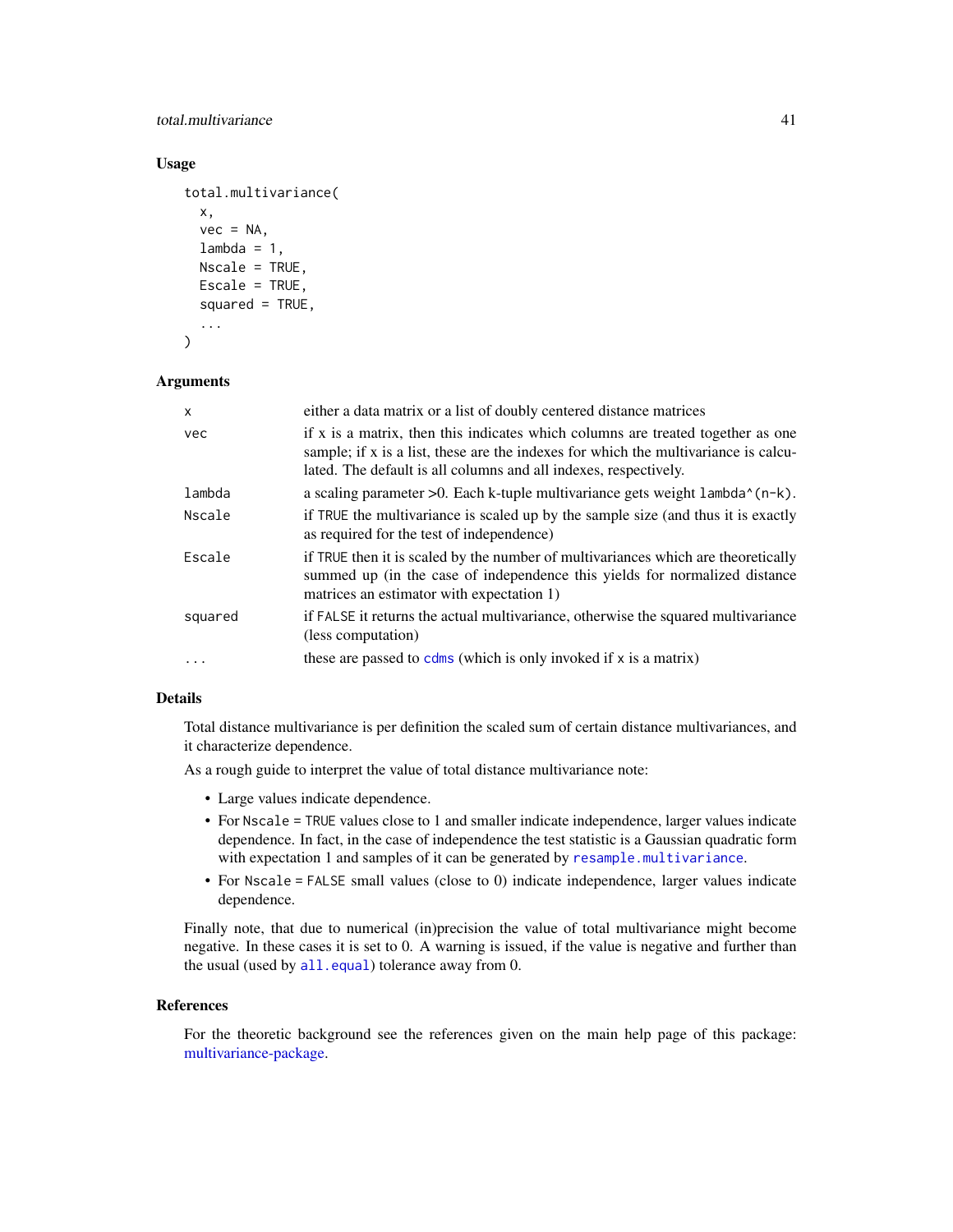# Examples

```
x = matrix(rnorm(100*3), ncol = 3)total.multivariance(x) #for an independent sample
# the value coincides with
(multivariate(x[,c(1,2)],Nscale = TRUE) + multivariance(x[,c(1,3)],Nscale = TRUE)+
multivariance(x[,c(2,3)],Nscale = TRUE) + multivariance(x,Nscale = TRUE))/4
```
total.multivariance(coins(100)) #value for a dependent sample which is 2-independent